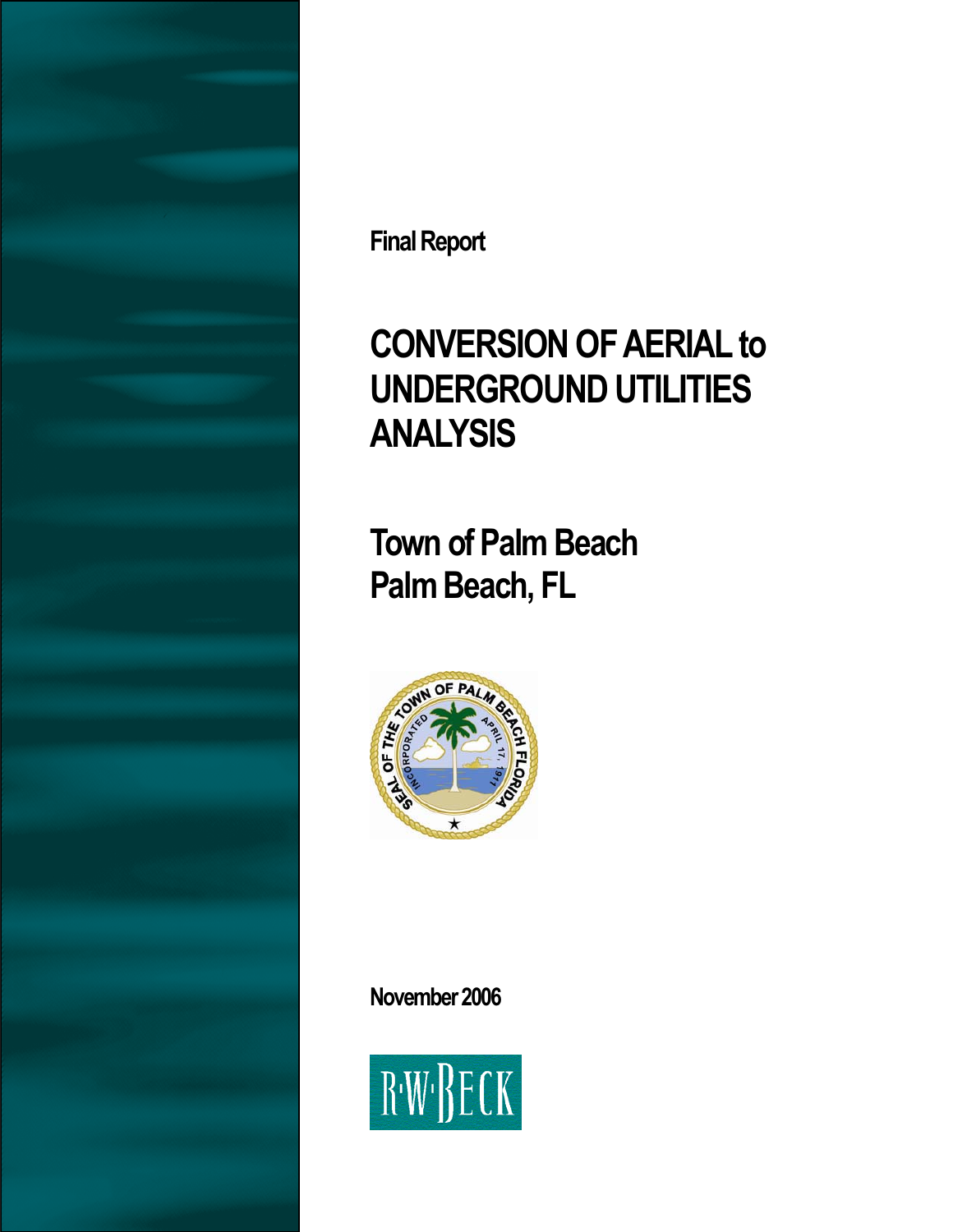**Town of Palm Beach** Palm Beach, Florida

#### CONVERSION OF AERIAL TO UNDERGROUND UTILITIES ANALYSIS

I hereby certify that this Conversion of Aerial to Underground Utilities Analysis was prepared by me or under my direct supervision and that we are duly registered professional engineers under the laws of the State of Florida.

Paul Anthony Hanson, P.E. Project Manager R.W. Beck, Inc. 400 Professional Park Drive - Suite 100 Goodlettsville, Tennessee 37072 Professional Engineer NO. 55932

Date: 11-01-06

R.W. Beck, Inc. 1001 Fourth Ave.  $-$  Suite 2500 Seattle, Washington 98151-1004 Certificate of Authorization NO. 7525



 $\hat{\mathbf{V}}$ 

G:\5776\05-01336\Drawings\Certification.doc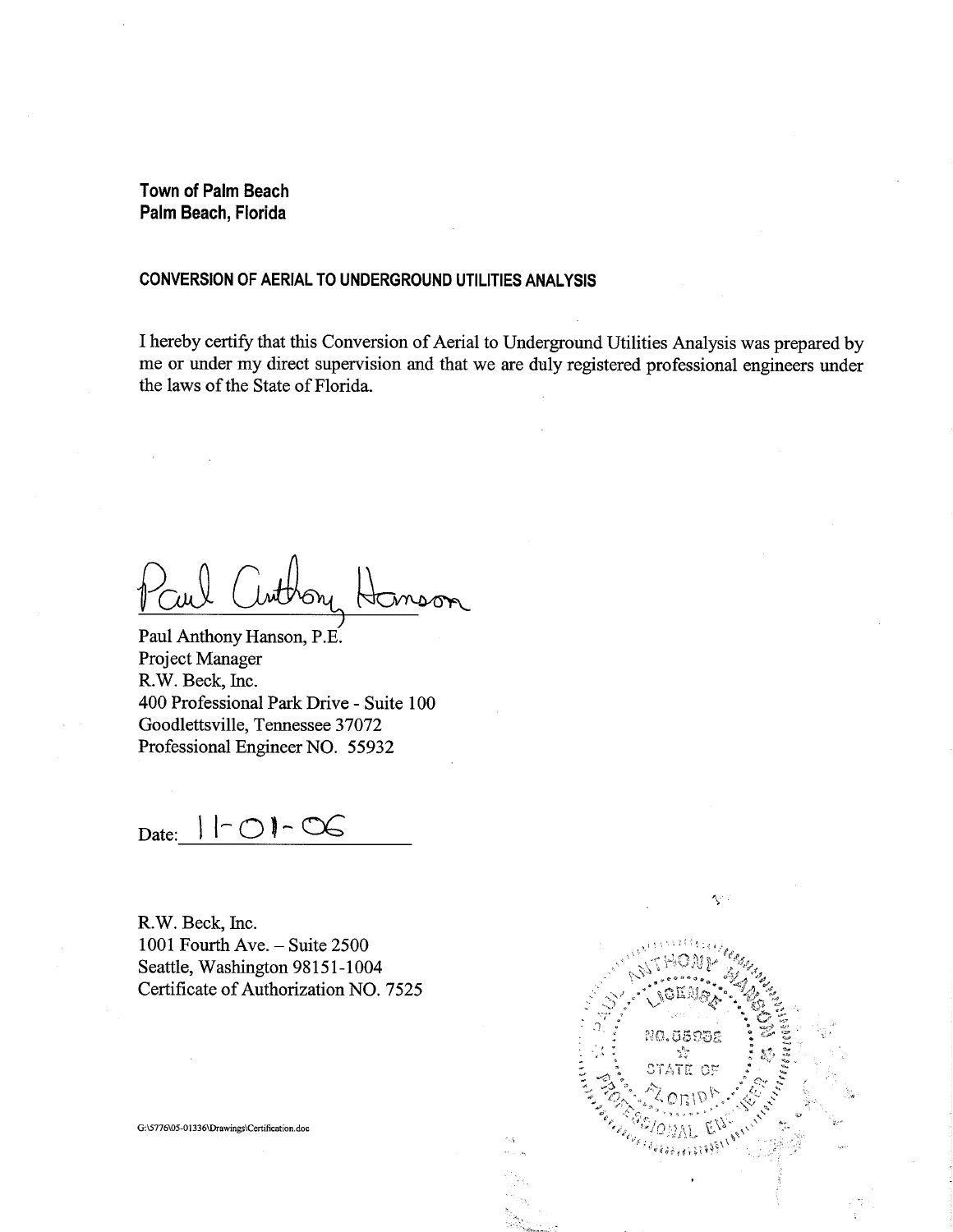## **R. W. BECK, INC. CONVERSION OF AERIAL to UNDERGROUND UTILITIES ANALYSIS Town of Palm Beach**

**Table of Contents** 

*Table of Contents List of Tables List of Figures* 

#### **EXECUTIVE SUMMARY**

#### **Section 1 EXISTING PLANT SUMMARY**

#### **Section 2 COST DRIVERS AND ASSUMPTIONS**

| 2.1  | $2 - 1$ |
|------|---------|
| 2.2  |         |
| 2.3  |         |
| 2.4  |         |
| 2.5  |         |
| 2.6  |         |
| 2.7  |         |
| 2.8  |         |
| 2.9  |         |
| 2.10 |         |
| 2.11 |         |
|      |         |
|      |         |
|      |         |
|      |         |
|      | $2 - 4$ |

#### **Section 3 ELECTRIC SYSTEM COST ESTIMATE**

|--|--|--|--|--|

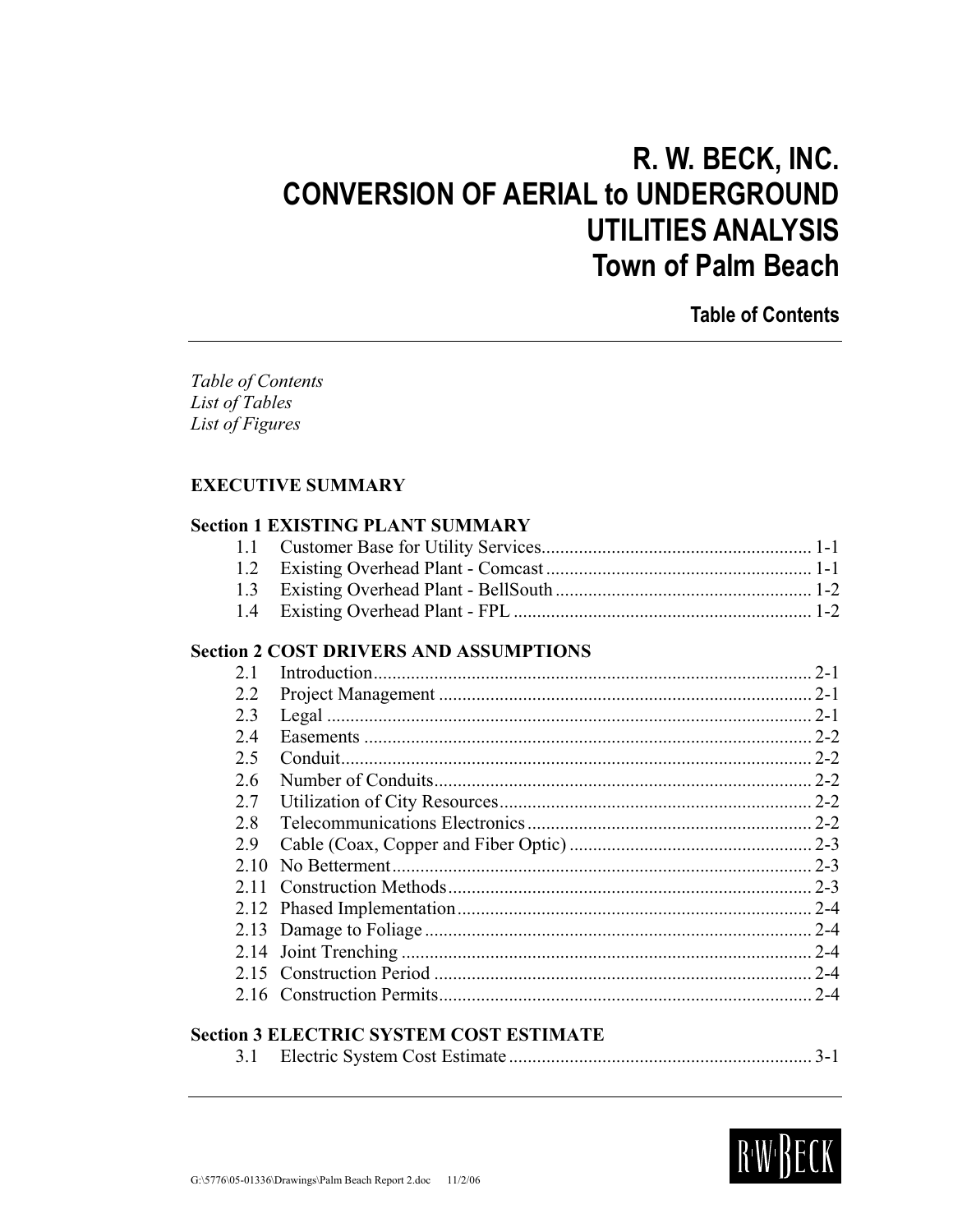|--|--|--|

#### **Section 4 BELLSOUTH COST ESTIMATE**

#### **Section 5 COMCAST COST ESTIMATE**

| 5.3 Comcast Cost Estimate – Joint Trenching Credits to Hard Line |  |
|------------------------------------------------------------------|--|
|                                                                  |  |
|                                                                  |  |
|                                                                  |  |
|                                                                  |  |

#### **APPENDICES**

| Appendix A – Detailed Cost Spreadsheet - Electric |
|---------------------------------------------------|
| Appendix B – Detailed Cost Spreadsheet - Comcast  |
| Appendix C – Detailed Cost Spreadsheet BellSouth  |

This report has been prepared for the use of the client for the specific purposes identified in the report. The conclusions, observations and recommendations contained herein attributed to R. W. Beck, Inc. (R. W. Beck) constitute the opinions of R. W. Beck. To the extent that statements, information and opinions provided by the client or others have been used in the preparation of this report, R. W. Beck has relied upon the same to be accurate, and for which no assurances are intended and no representations or warranties are made. R. W. Beck makes no certification and gives no assurances except as explicitly set forth in this report.

> Copyright 2006, R. W. Beck, Inc. All rights reserved.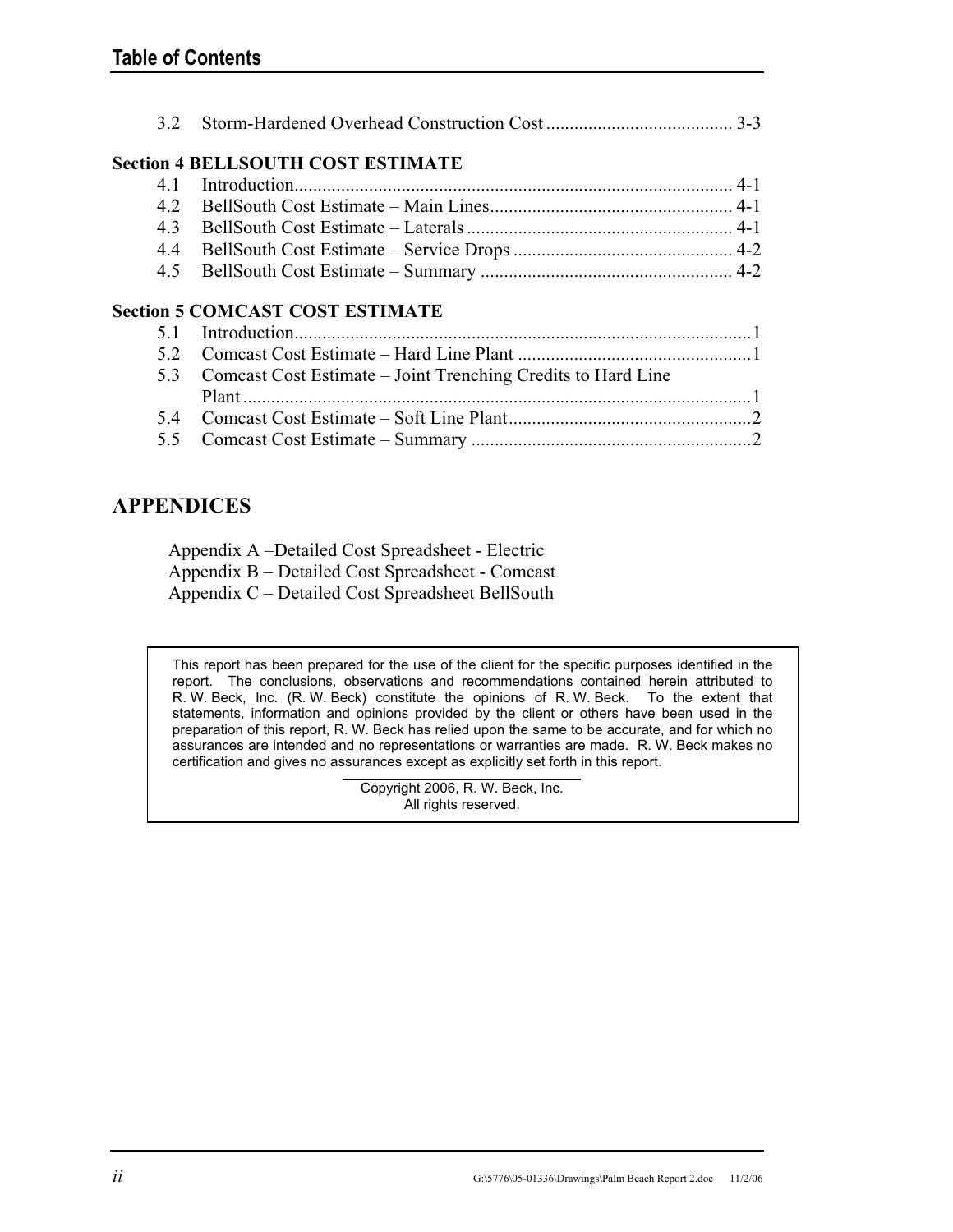#### **List of Tables**

| Table 3-1 Estimated Replacement Cost of Overhead Electric Facilities3-3 |  |
|-------------------------------------------------------------------------|--|
|                                                                         |  |
|                                                                         |  |
|                                                                         |  |
|                                                                         |  |
|                                                                         |  |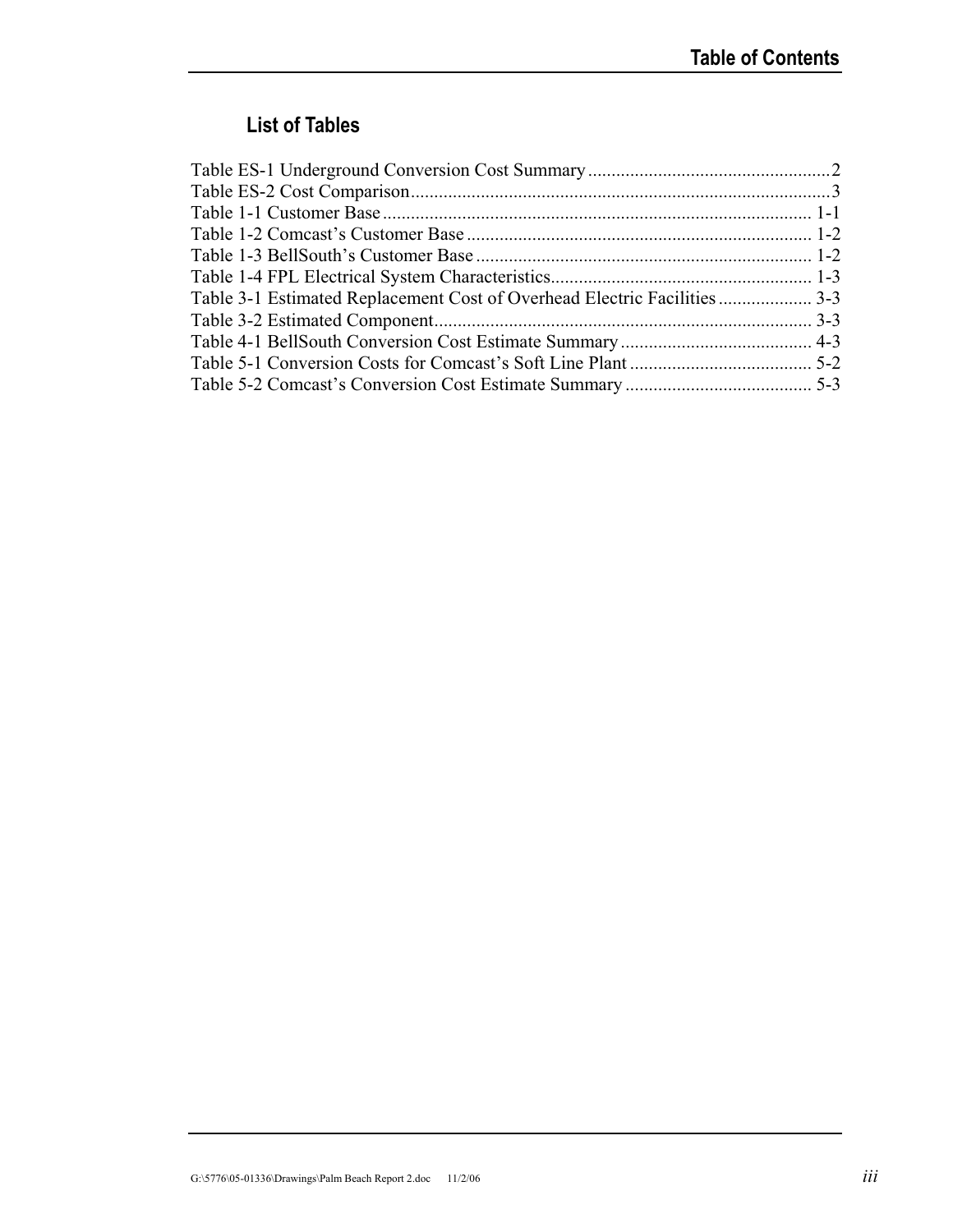| <b>Underground Conversion Cost Summary</b> |                                            |                                             |  |
|--------------------------------------------|--------------------------------------------|---------------------------------------------|--|
|                                            | <b>Total Cost</b><br>(w/o Joint Trenching) | <b>Total Cost</b><br>(with Joint Trenching) |  |
| FPL (CIAC)                                 | \$49,878,300                               | \$51,336,400                                |  |
| <b>BellSouth</b>                           | \$6,001,000                                | \$5,400,000                                 |  |
| Comcast                                    | \$3,970,800                                | \$3,578,400                                 |  |
| Total                                      | \$59,850,100                               | \$60,314,800                                |  |

| <b>Table ES-1</b>                          |
|--------------------------------------------|
| <b>Underground Conversion Cost Summary</b> |

The results of the options appear to be counter intuitive, since the joint use trench cost is higher than the separate trench option. However the justification or explanation of the relationship is:

- The joint trench option assumes a pathway will be provided on all backbone and tap circuit routes for ultimate use and conversion. The actual footage of the existing underground telephone plan is about 60% of the proposed route. Therefore there is excess conduit included in the joint trenching option.
- The installation method of the joint trench would utilize a different installed depth than the separated routes.
- The joint trench allowance stated by the cable company seems to understate the benefit.
- The completed system would provide a more efficient use of the space or "rightof-way".
- The public should be exposed to less construction time with the joint trench approach.

The cost estimate also includes expenses which are the responsibility of the Town, but would not be direct payments to the Utilities. Project Management and owner's expenses have been included and are approximately \$5.9 million of the total estimate for the joint trenching option. As discussed in the report, these items are necessary to coordinate a complex project and protect the Towns interest.

Details of the cost estimate are shown in Section 3.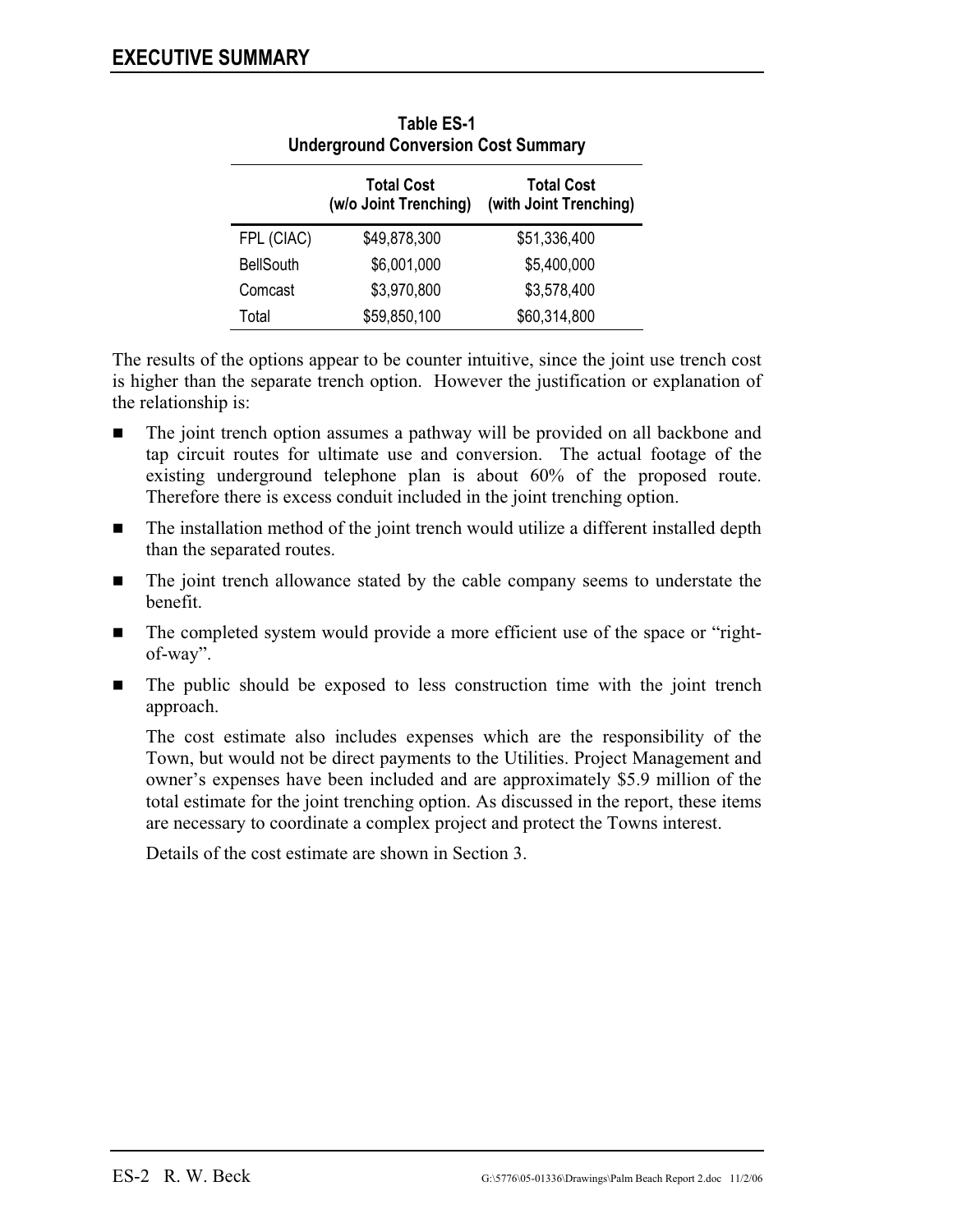### **Introduction**

 The Town of Palm Beach Florida (Town) has been evaluating the potential benefits of a conversion of all overhead electrical and communications facilities within the city limits to underground, due to aesthetics and issues concerning reliability. The affected utilities would be Florida Power and Light (FPL), BellSouth and Comcast (collectively as the Utilities). Several studies have evaluated the related impacts and cost of such projects. These studies have been performed by internal as well as external entities. The recent hurricanes in Florida have further motivated such analyses, which are now a state-wide subject with discussions by the local utilities as well as the Public Service Commission. The Town is currently slated to have a referendum vote to determine citizens' interest and desire to initiate a requirement to underground all utilities within the city limits.

The Town has requested R. W. Beck, Inc. (R. W. Beck) to perform a high level review of the current cost estimates the Town is utilizing in its analysis (Project). This review evaluates the electric, telecommunications and cable television utilities (Utilities) in the area.

## **Findings**

The analysis contained in this report finds that the costs of converting the existing overhead networks to underground of the Utilities in Palm Beach to be roughly \$60.3 million. These costs may be reduced by carefully coordinating the FPL conversion and replacement of existing telephone and Comcast overhead cable facilities. The cost was developed with two construction scenarios; the first was based on each utility performing individual trenching or boring functions and the second option is based on one entity performing the trenching or boring and conduit installation for the main line facilities. These costs are summarized in the following table for each Utility, with and without joint trenching:

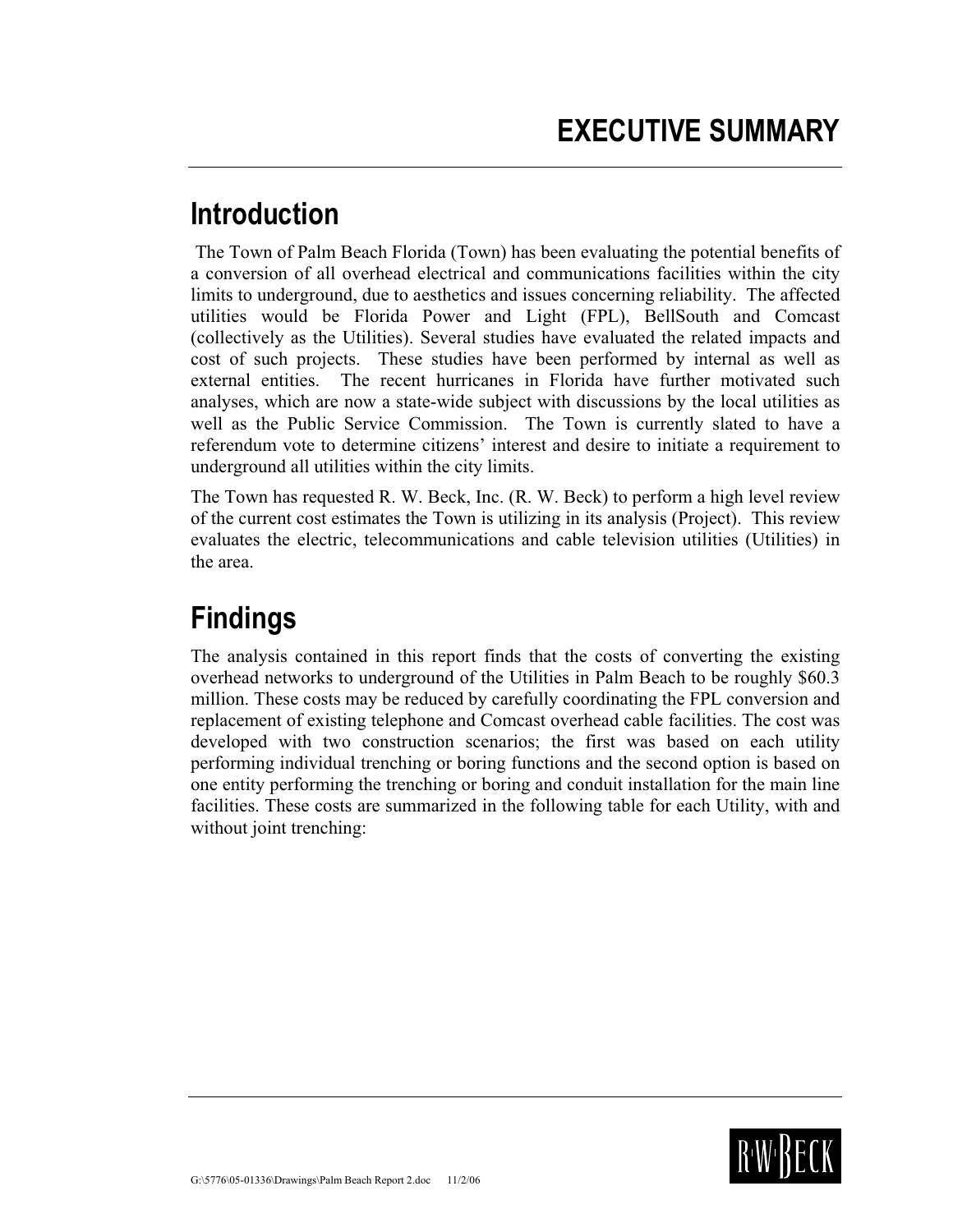This is not Palm Beach's first attempt to obtain an estimate of the cost of converting its overhead Utilities to underground. Prior attempts have produced different results, which are likely based on different assumptions. The following table summarizes cost estimates to date:

|                     | Cost         | <b>Notes</b>                                                                |
|---------------------|--------------|-----------------------------------------------------------------------------|
| Palm Beach          | \$62,000,000 | Based on extrapolation from pilot project cost                              |
| JLSD                | \$53,000,000 | 2004 Estimate- does not include FPL CIAC formula                            |
| R. W. Beck          | \$60,314,800 | Includes CIAC formula, Telecomm, Project<br>Management and owner's expenses |
| FPL (Electric Only) | \$32,000,000 | Does not include Telecomm                                                   |

**Table ES-2 Cost Comparison** 

Additionally, the decision and ultimate negotiations with the Utilities should reflect the current regulation amendments under consideration. Current potential impact issues include:

- **FPL's 25% allowance for conversion projects to municipals.** This allowance is a product of the state-wide initiative to improve reliability to the Florida electric Grid. FPL is proposing this credit to foster a joint effort of the municipals and utility to improve the service to the area. Based on the estimate enclosed this could amount to approximately \$12 Million reduction in the overall cost of the project.
- FPL's current decision to change the design standards for distribution facilities. FPL is proposing designing its new distribution facilities to meet the NESC extreme wind criteria. If applied to the overhead credit or the conversion formula, the total cost to the Town should be reduced. Based on the enclosed estimate this could reduce the overall cost of the project by \$950,650.

### **Evaluation Material**

The analysis conducted in this Project included the following data sources:

- Site visit to observe the condition, location and type of overhead facilities
- Local interview with the Town of Palm Beach's Deputy Town Manager
- **Previous studies performed by JLSD Consulting Engineers**
- **FPL** system maps provided August 2004
- FPL cost estimate for conversion dated December 2005
- $\blacksquare$  Site interviews with the Bellsouth representatives
- $\blacksquare$  Site interviews with Comcast representatives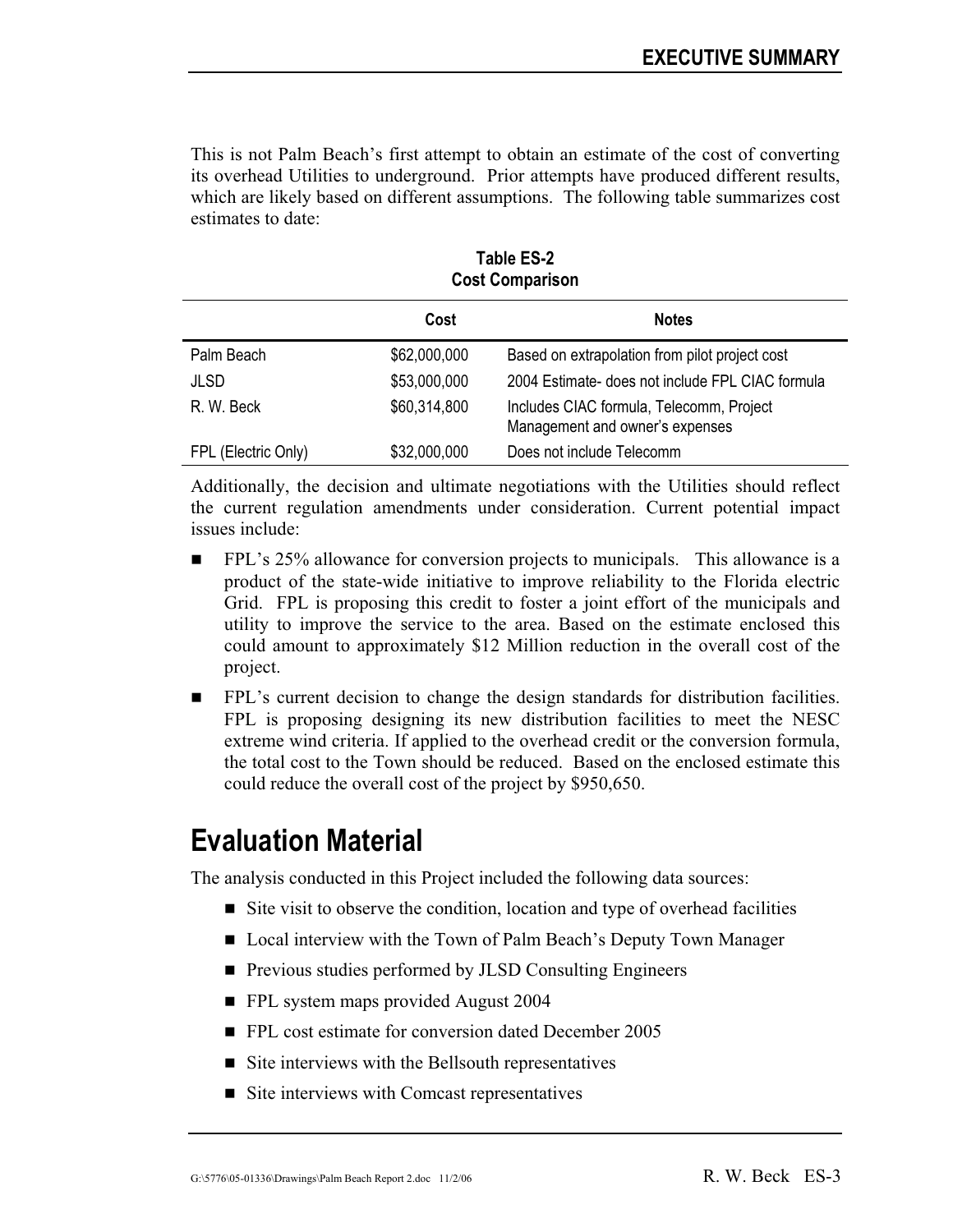- Census data from the Town records
- Additional detail of plant quantities from FPL
- Current PSC regulations
- **FPL** tariffs for underground conversion

## **General Assumptions**

Due to the high-level nature of this assessment, a number of important assumptions are required. These assumptions are noted below.

- Overhead to underground conversion costs are limited to the primary providers of electric power and telecommunications services (e.g. FPL, BellSouth and Comcast). Wireless service providers, such as cellular telephony, are not included.
- While the system characteristics of future networks might be significantly different from the status quo, cost estimates strictly focus on replacing existing networks with their identical underground counterparts. Any incremental costs related to improvements in system characteristics (e.g. replacing overhead copper wire with underground fiber optic cable) would be the responsibility of that utility.
- This report is founded on high level cost analyses and is not intended to be used for budgetary purposes.
- This report does not include any in-depth system design considerations.
- The information contained in this report is based on two brief field inspections of the Town of Palm Beach, Florida, conversations with staff at FPL, Comcast and BellSouth and R. W. Beck's prior experience in related matters.
- Facilities would be installed inside the existing Right-of-Way to prevent private easements. Where this concept is not possible, private easement must be obtained; cost for easement acquisition is not included. This would require the Town to agree to "keep FPL whole" for future road work.
- Cost estimates are prepared based on typical industry standard practices and costs. Individual company overhead allocation will vary greatly and could significantly impact the cost. Cost savings may exist if the Town installs all equipment and donates installed facilities to FPL.
- Service entrances for a majority of the homes are already underground due to the existing town ordinance; therefore, no cost has been included for these private facility modifications. Cost has been included for the replacement of the underground FPL conductors to reflect the new location of the electric facilities.
- Electronic or node equipment for telephone and cable facilities are usually located at grade level in pad mounted cabinets, therefore the telephone and cable conversion cost assumes these will be re-used.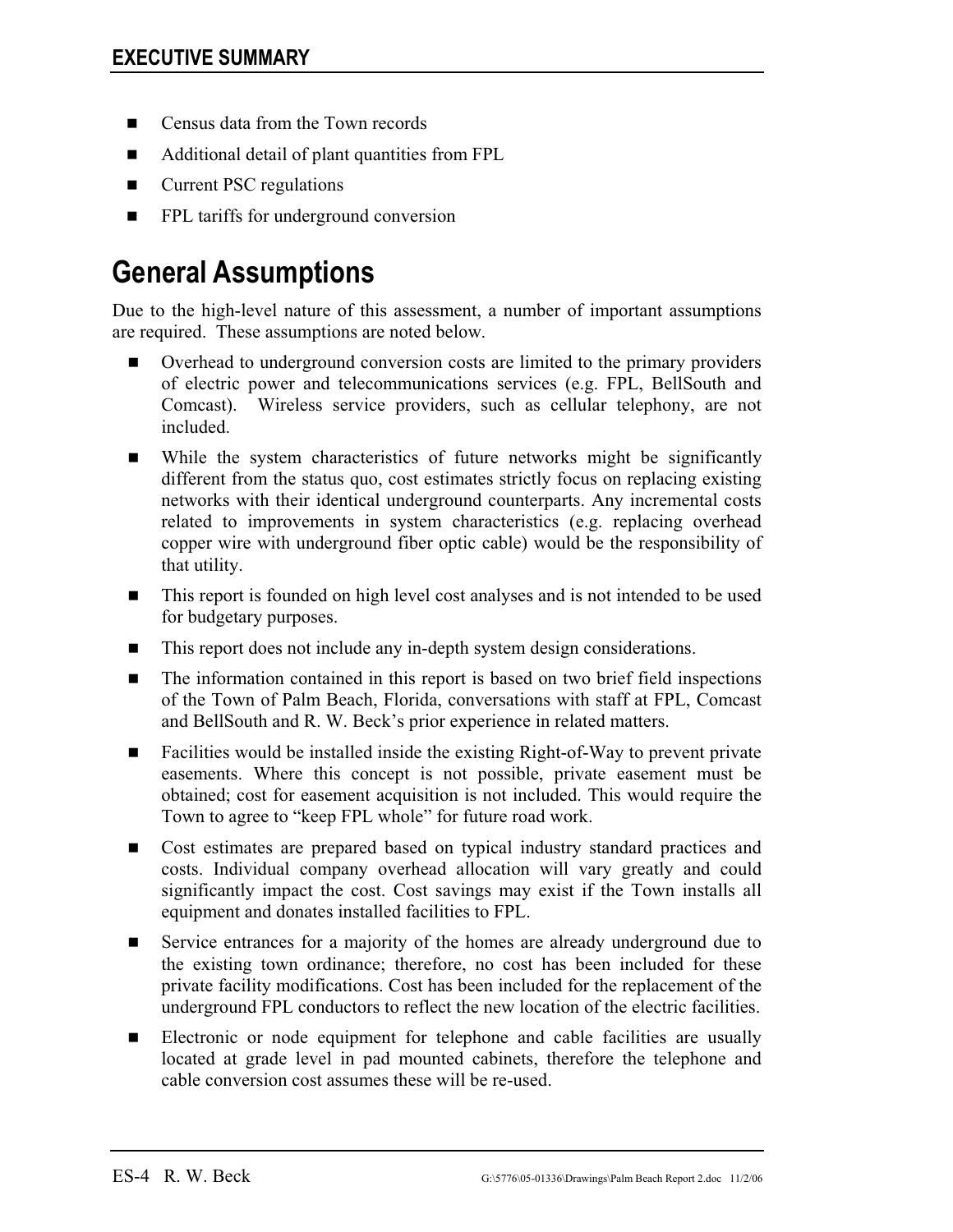- Underground electric equipment type and installation practices were based on FPL standard design practices. Once design begins, other practices should be considered to increase reliability and storm responses. Items to consider would be subsurface style switchgear, concrete encased duct bank, and vacuum or  $SF<sub>6</sub>$ insulated switchgear. These items would impact overall cost and may improve reliability to the Town.
- $\blacksquare$  The basic methodology of installation was assumed to be utilizing open trenching methods. Directional boring could be utilized to minimize the disturbances to the public. The cost impact would be negligible if a reduction in the number of spares was implemented. The Utilities have expressed a desire to utilize directional boring where practical.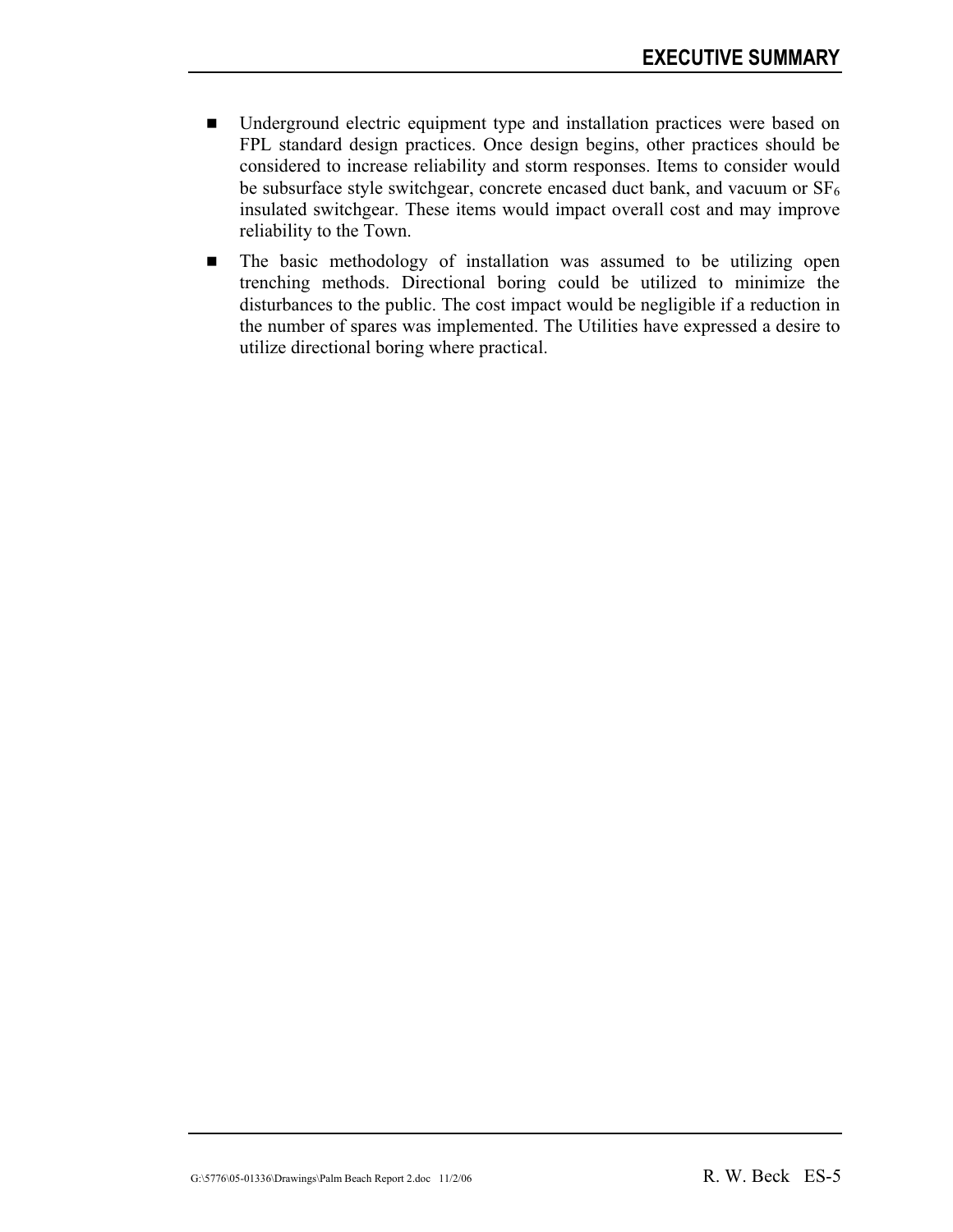# **Section 1 EXISTING PLANT SUMMARY**

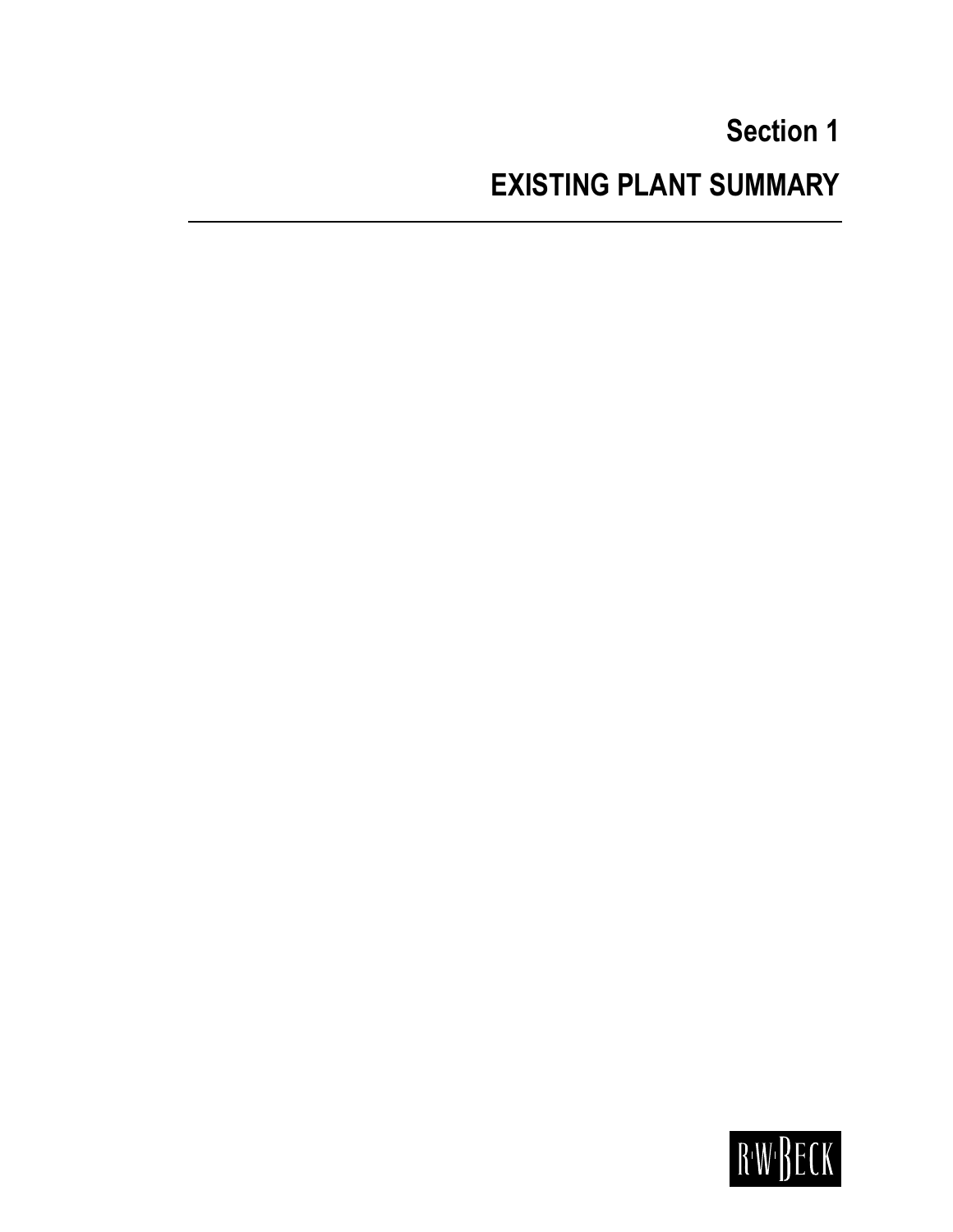## **1.1 Customer Base for Utility Services**

One attribute that directly impacts the cost of underground services is Palm Beach's total customer base for utility services and the segment which is currently served by overhead systems. The overhead systems located in the Town of Palm Beach are primarily owned by FPL, Comcast and BellSouth. Adelphia previously owned some local assets, but these were acquired by Comcast during 2006. Wireless telephony facilities, such as cellular towers, are also expected to be located within Palm Beach, but are assumed to be outside of the scope of this analysis due to their limited visual impacts. The Palm Beach market is summarized in the following table.

| <b>Customer Base</b>       |                        |  |
|----------------------------|------------------------|--|
| <b>Market Segment</b>      | <b>Number of Units</b> |  |
| Single Family Housing      | 2,455                  |  |
| Condominium Buildings      | 116                    |  |
| <b>Apartment Buildings</b> | 66                     |  |
| Business/Commercial        | 214                    |  |
| Total                      | 2,851                  |  |

**Table 1-1** 

### **1.2 Existing Overhead Plant - Comcast**

Comcast's overhead plant in the Town is comprised of backbone fiber optic and coaxial lines (hard line plant) and service drops which connect the backbone system to customers (soft line plant). In addition, Comcast owns considerable head-end facilities, but these are not located in the Town. Verbal information provided by Comcast indicates that there is 37.21 miles of overhead hard line.

In contrast, Comcast does not have an estimate for the length of its soft line plant, but did indicate that individual service drops typically range from 100 to 150 feet (125 feet is average). This figure can easily be translated into an estimate for total soft line plant, if the number of Comcast customers were known. Unfortunately, Comcast was not able to provide any customer data; however, Comcast did provide some verbal estimates for its percentage of overhead customers by class, as shown in the following table. In the absence of actual customer counts, R. W. Beck applied its experience in such matters and finds that typical penetration rates for household cable television in Palm Beach could be 85%. Similarly, penetration rates for businesses range between

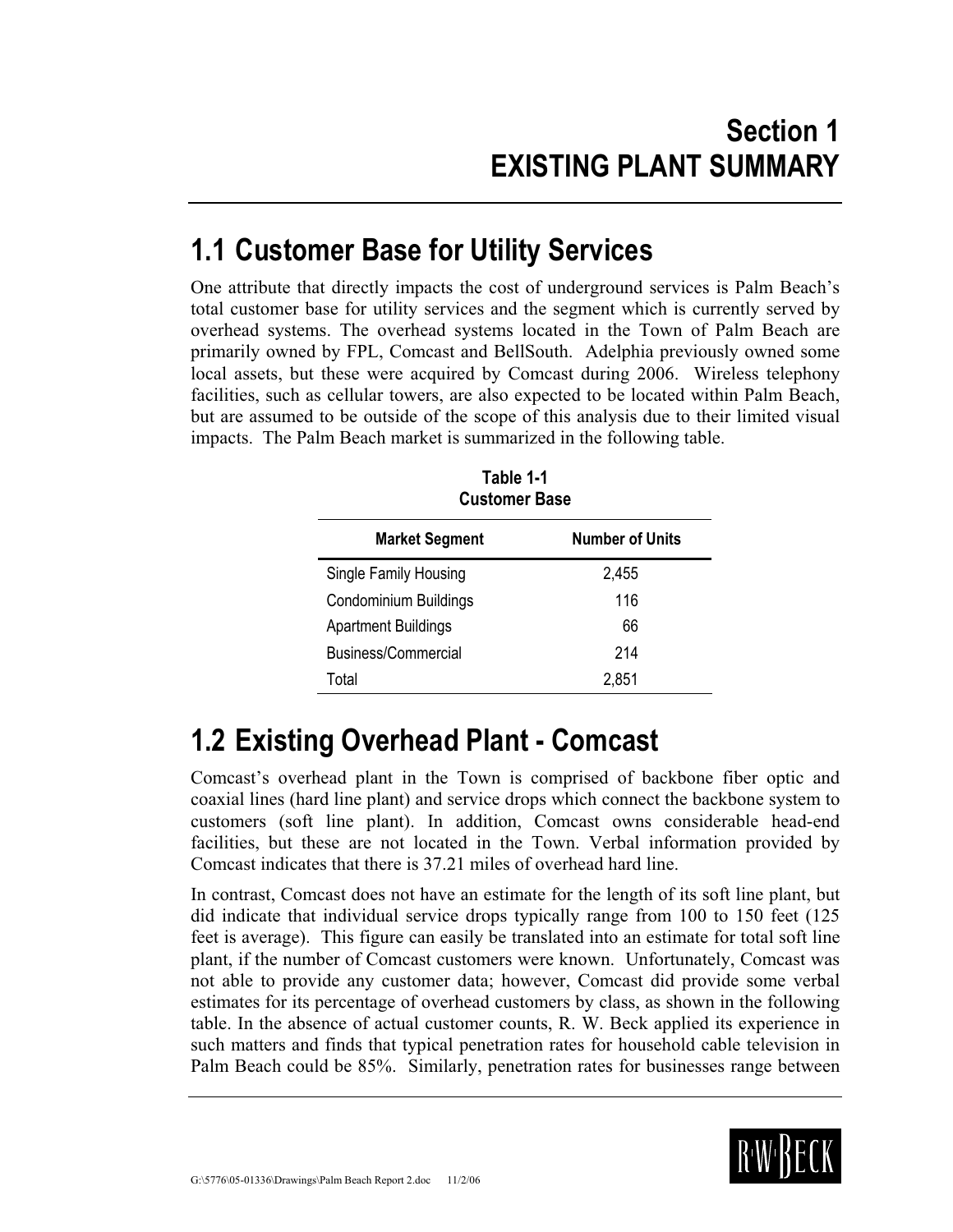| <b>Comcast's Customer Base</b> |                     |                              |                                      |                              |  |  |  |  |
|--------------------------------|---------------------|------------------------------|--------------------------------------|------------------------------|--|--|--|--|
| <b>Market</b>                  | <b>Total Number</b> | Overhead<br><b>Customers</b> | <b>Penetration Rate</b><br>(Average) | Overhead<br><b>Customers</b> |  |  |  |  |
| Residential                    | 2,455               | 95%                          | 85%                                  | 1,749                        |  |  |  |  |
| Apartments                     | 66                  | 10%                          | 85%                                  | 5                            |  |  |  |  |
| Condominiums                   | 116                 | 10%                          | 85%                                  | 9                            |  |  |  |  |
| <b>Businesses</b>              | 214                 | 90%                          | 22.5%                                | 43                           |  |  |  |  |
| Total                          | 2,851               |                              |                                      | 1,806                        |  |  |  |  |

10% and 35%. Collectively, these data lay the foundation for estimating overhead customers, which are summarized below.

**Table 1-2** 

Differences between the forecasted and actual number of overhead customers will directly affect the estimated number of required overhead conversions and resultant costs.

## **1.3 Existing Overhead Plant - BellSouth**

Verbal communications with BellSouth indicated that it did not readily know its number of customers or length of its overhead networks. Consequently, this report includes several high-level assumptions in estimating the cost of system conversions.

The total number of accounts appears to be greatly different from the statistics provided by the Town. This has been attributed to the number of apartment and condo units per parcel and the number of individual accounts located on a single residential parcel.

| Table 1-3<br><b>BellSouth's Customer Base</b> |                     |                           |                                      |                              |  |  |  |  |  |
|-----------------------------------------------|---------------------|---------------------------|--------------------------------------|------------------------------|--|--|--|--|--|
| <b>Market</b>                                 | <b>Total Number</b> | <b>Overhead Customers</b> | <b>Penetration Rate</b><br>(Average) | Overhead<br><b>Customers</b> |  |  |  |  |  |
| Residential                                   | 2,455               | 95%                       | 100%                                 | 2,332                        |  |  |  |  |  |
| Apartments                                    | 66                  | 10%                       | 100%                                 | 7                            |  |  |  |  |  |
| Condominiums                                  | 116                 | 10%                       | 100%                                 | 12                           |  |  |  |  |  |
| <b>Businesses</b>                             | 214                 | 90%                       | 100%                                 | 193                          |  |  |  |  |  |
| Total                                         | 2,851               |                           |                                      | 2,544                        |  |  |  |  |  |

# **1.4 Existing Overhead Plant - FPL**

The existing electrical plant consists of mainly overhead 13kV construction. The Town is served by 12 inter-coastal crossings, which rise to an overhead configuration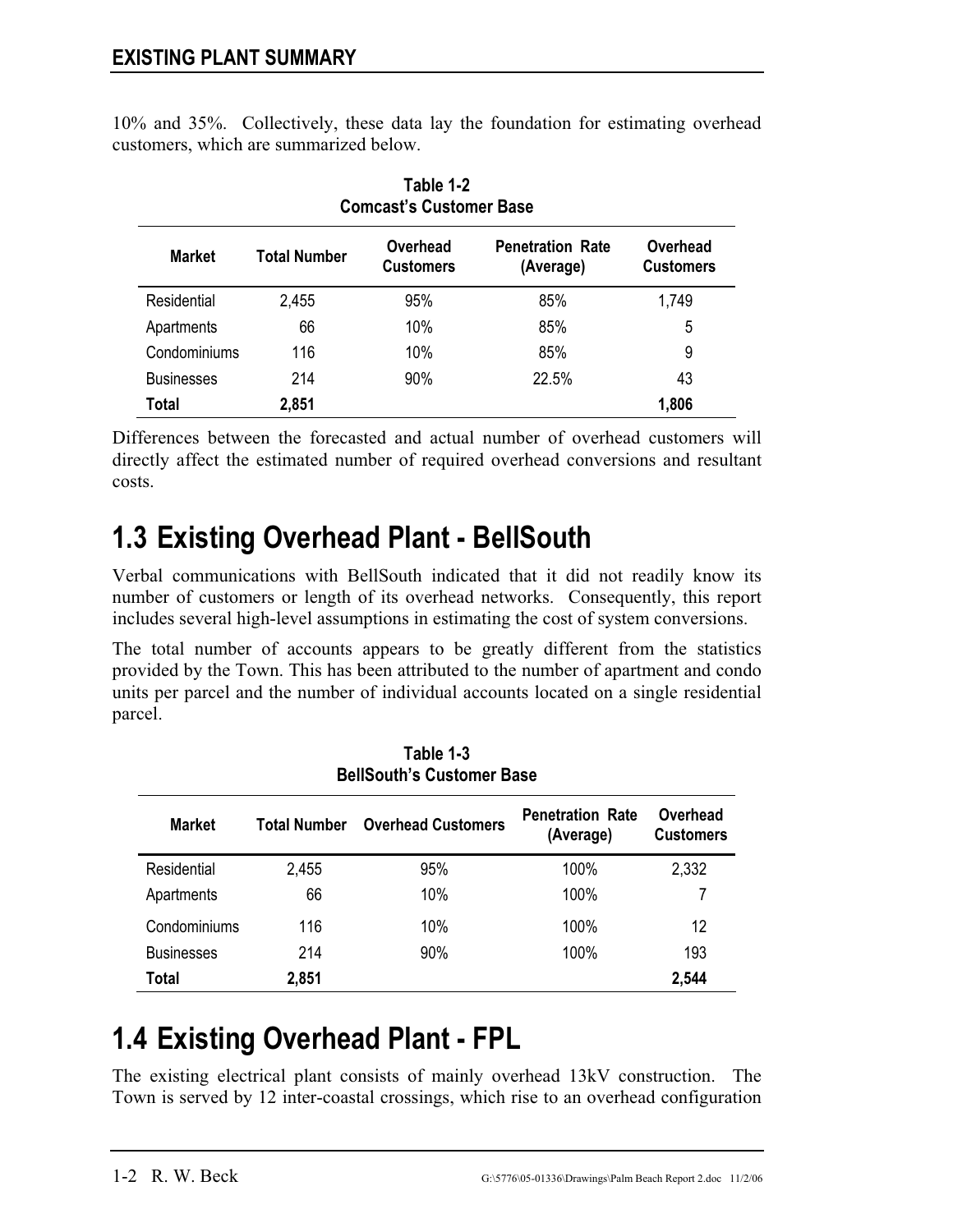at the first available location on the island. The majority of the backbone system is located along the roadside. The exact location in relation to private versus public property is unknown. The majority of the radial primary taps serving the residences in the town are located in a rear lot configuration. The service drops to a majority of the homes are currently underground due to the current Town regulation requiring new services be located underground.

FPL provided a summary of the existing electrical facilities serving the Town. These numbers will be utilized to develop an underground cost as well as an overhead replacement cost. Quantities provided by FPL are as follows:

|                                          | Total                                                       |
|------------------------------------------|-------------------------------------------------------------|
| Number of existing<br>electric meters    | 9,400<br>(Residential - 8,000)<br>(Non-Residential - 1,400) |
| Number of Poles                          | 1,970                                                       |
| Number of miles of OVH<br>backbone lines | 26                                                          |
| Number of miles of OVH<br>tap lines      | 13                                                          |
| Number of miles of UG<br>backbone lines  | 9                                                           |
| Number of miles of UG<br>tap lines       | 24                                                          |
| Number of overhead<br>transformers       | 800                                                         |
| Number of underground<br>transformers    | 220                                                         |

#### **Table 1-4 FPL Electrical System Characteristics**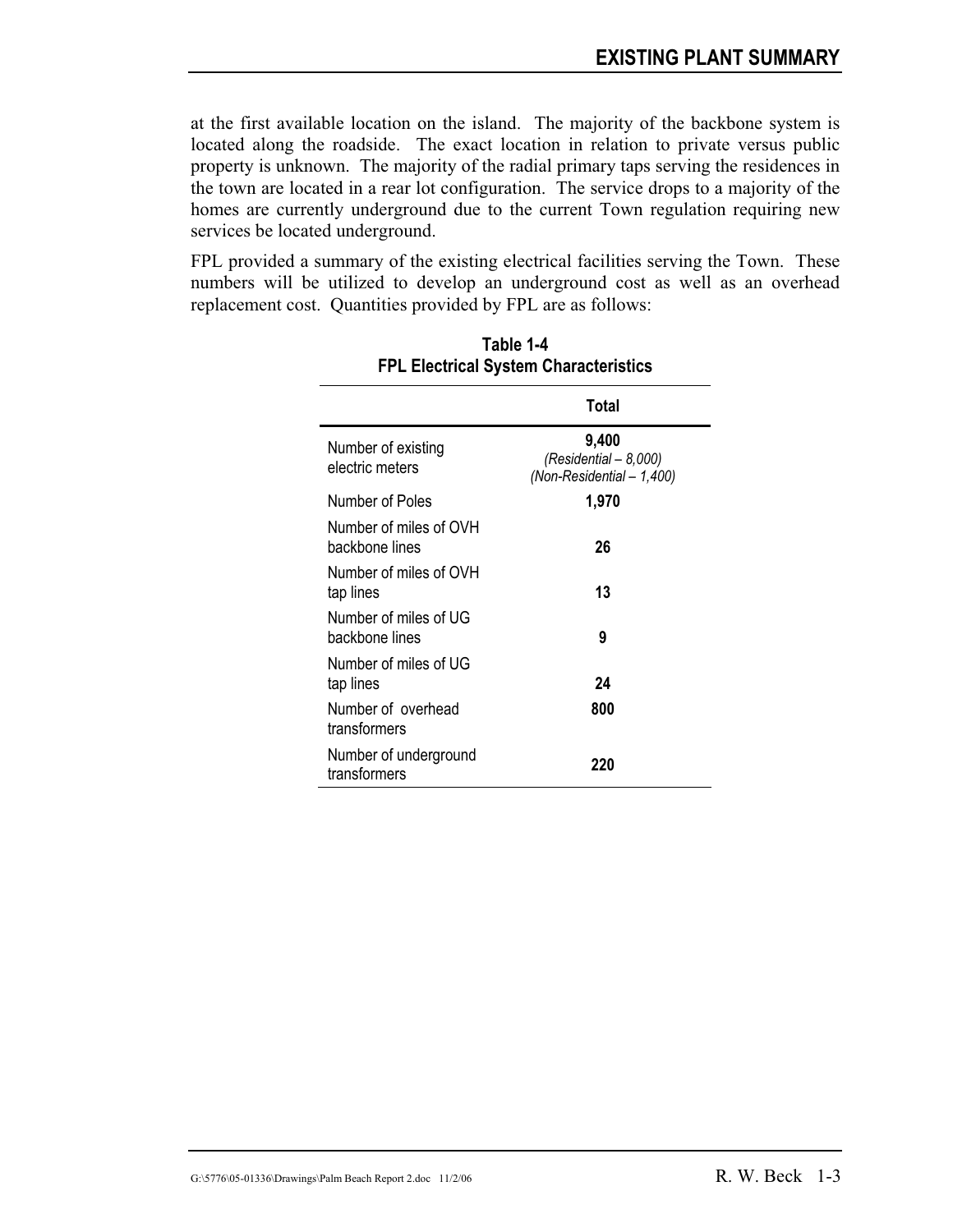# **Section 2 COST DRIVERS AND ASSUMPTIONS**

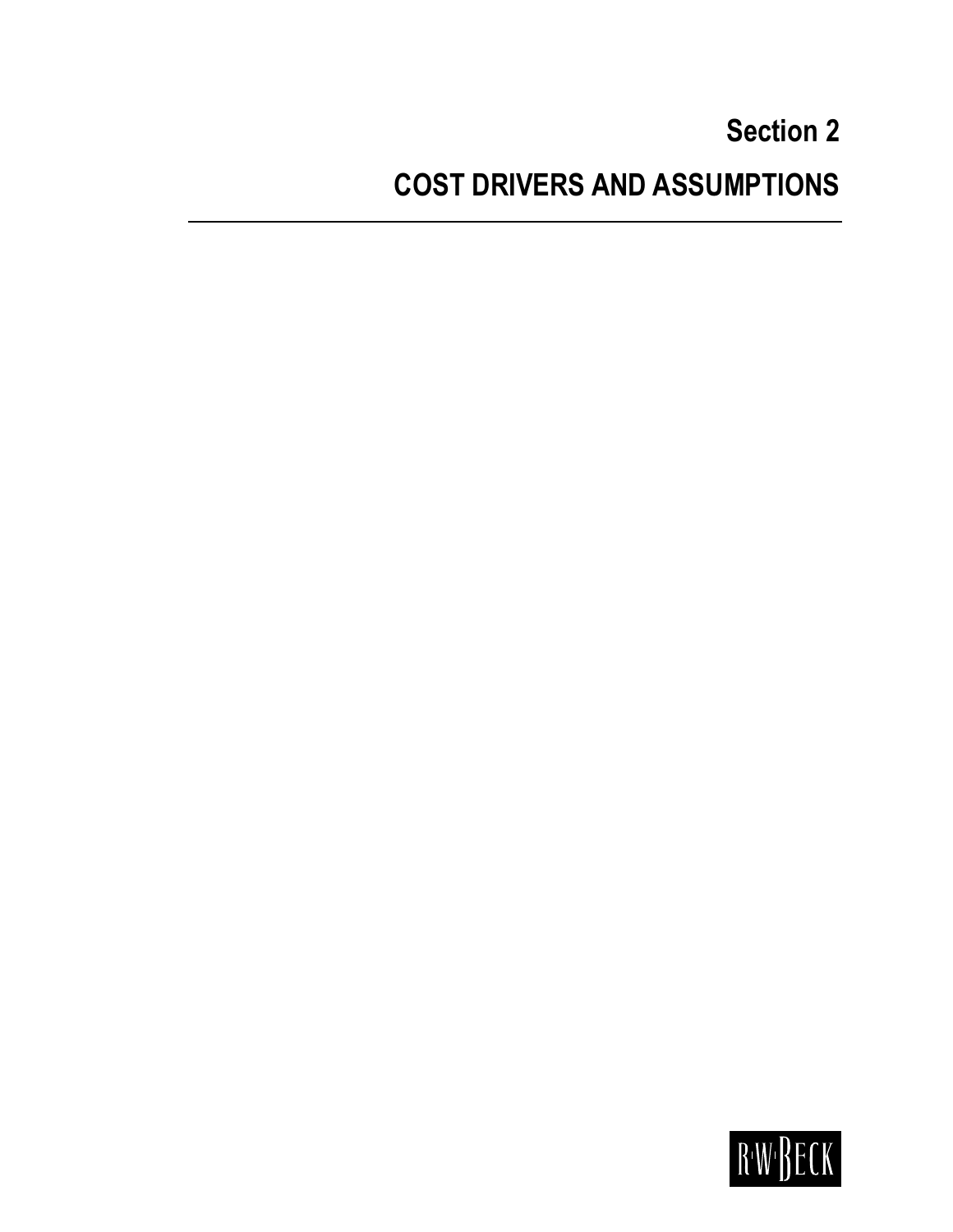## **2.1 Introduction**

There are a number of drivers that could have a significant impact on forecasting the cost of converting overhead utility systems to underground. Unfortunately, some of these drivers are relatively uncertain and cannot be fully explored until the design or detailed cost estimating process begins. In light of such issues, this section addresses the drivers that could significantly affect the high-level underground conversion costs that are presented here.

## **2.2 Project Management**

An undertaking of this magnitude will require a substantial project management effort. A Project Manager would represent the Town, serve as a single point of contact between property owners and the construction effort, and requires a background in electric power and telecommunications systems. The Project Manager would be responsible for ensuring that the Town's concerns are met (e.g. minimize impacts to constituents, permitting and construction regulations). Additional responsibilities would include:

- Coordinating schedules between utilities (especially required for joint trenching) to avoid redundant street digs
- Coordinating effected roads to minimize road closures, delays and impacts to local constituents
- Reviewing and reporting on forecasted and actual budgets
- Conducting construction monitoring
- Coordinating the Town's internal permitting and construction staff

Costs related to project management have been estimated at 8% and are included in this analysis.

# **2.3 Legal**

Construction may result in unfortunate impacts such as damage to property. It is not known whether such costs would be significant. The potential costs can not be forecasted and have not been included in this analysis.

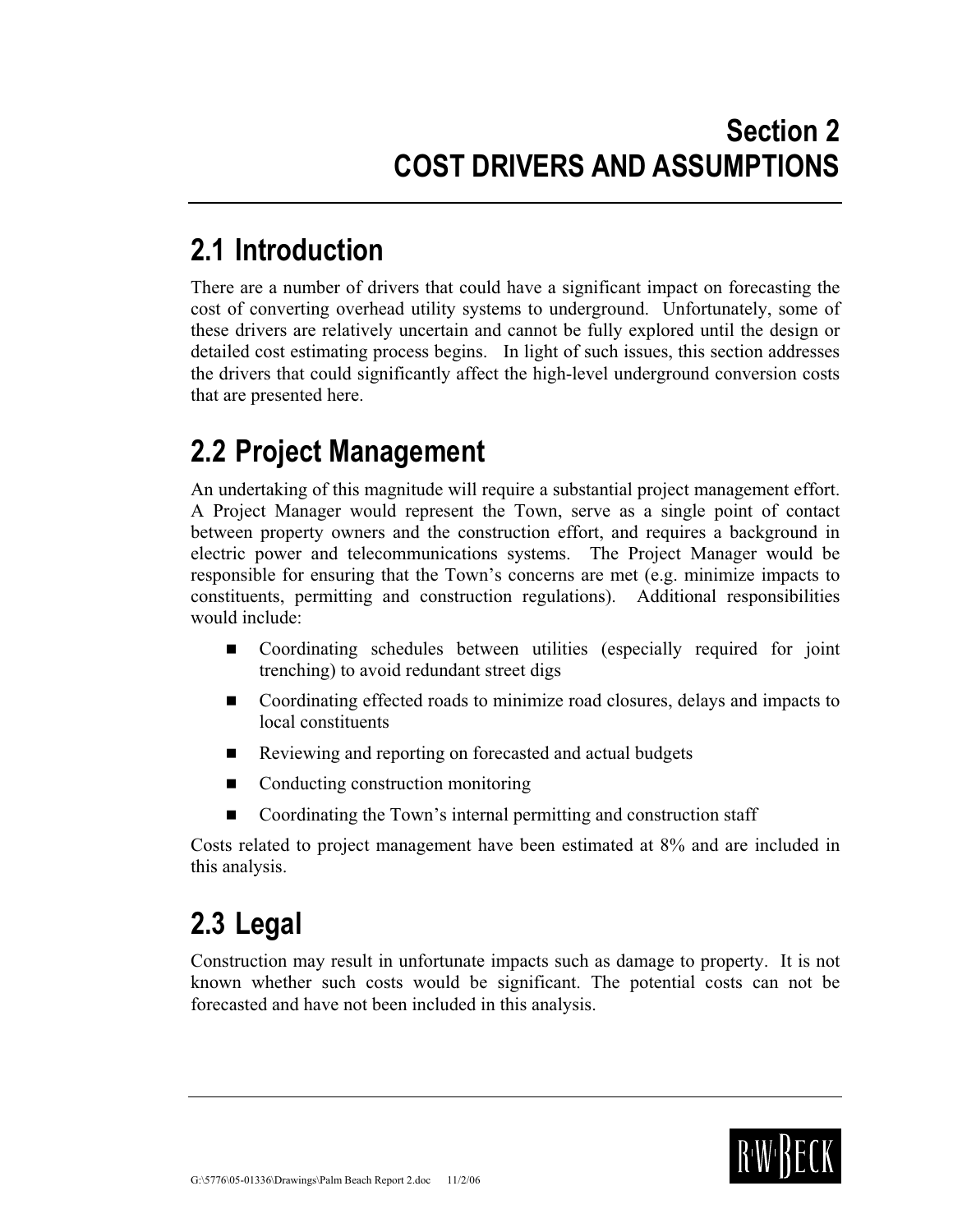# **2.4 Easements**

Verbal feedback from the Utilities indicates that they are currently assuming that the Town will perfect all existing easements, as required, and obtain all newly required easements to provide necessary access for the Utilities. Consequently, the cost of obtaining easements has not been included in this estimate.

# **2.5 Conduit**

The Utilities have not currently made a final determination whether its cable plant (e.g. coax, copper and fiber optic) should be directly buried or placed in conduit. Preliminary feedback indicates a preference for conduit and the utilities are assuming that such expense would be borne by the Town. In order to minimize the duration and number of construction activities in an area, the current preferred plan is to have one entity install all conduits for the project. The enclosed cost estimate reflects one party installing all conduits and individual installations.

# **2.6 Number of Conduits**

The Town will need to assess the number of conduits to be placed in the backbone system. One option is to install only the minimum number of conduits that would be required to meet FPL's, BellSouth's and Comcast's immediate needs. However, an alternative approach would be to plan for long range growth and alternative competitive service providers to reduce the need for future street digs. This latter approach would likely install additional conduit at a higher cost. The estimate includes a prudent number of spares since the location and number of spares is impossible to forecast and would significantly impact the cost of the project.

# **2.7 Utilization of City Resources**

The project, as currently defined, will require a significant amount of the Town's resources due to the coordination of road crossings, Right-of-Way definition, and underground facility locates.

These efforts would be in addition to the design and project management services defined earlier; therefore the estimate includes a 3% allowance for internal labor expenses.

# **2.8 Telecommunications Electronics**

Since BellSouth and Comcast have not yet performed a detailed design of their underground systems, it is not yet feasible to identify or estimate the cost of required electronic equipment. It is assumed the existing equipment could be re-implemented since a majority of the equipment is already pad mounted at strategic locations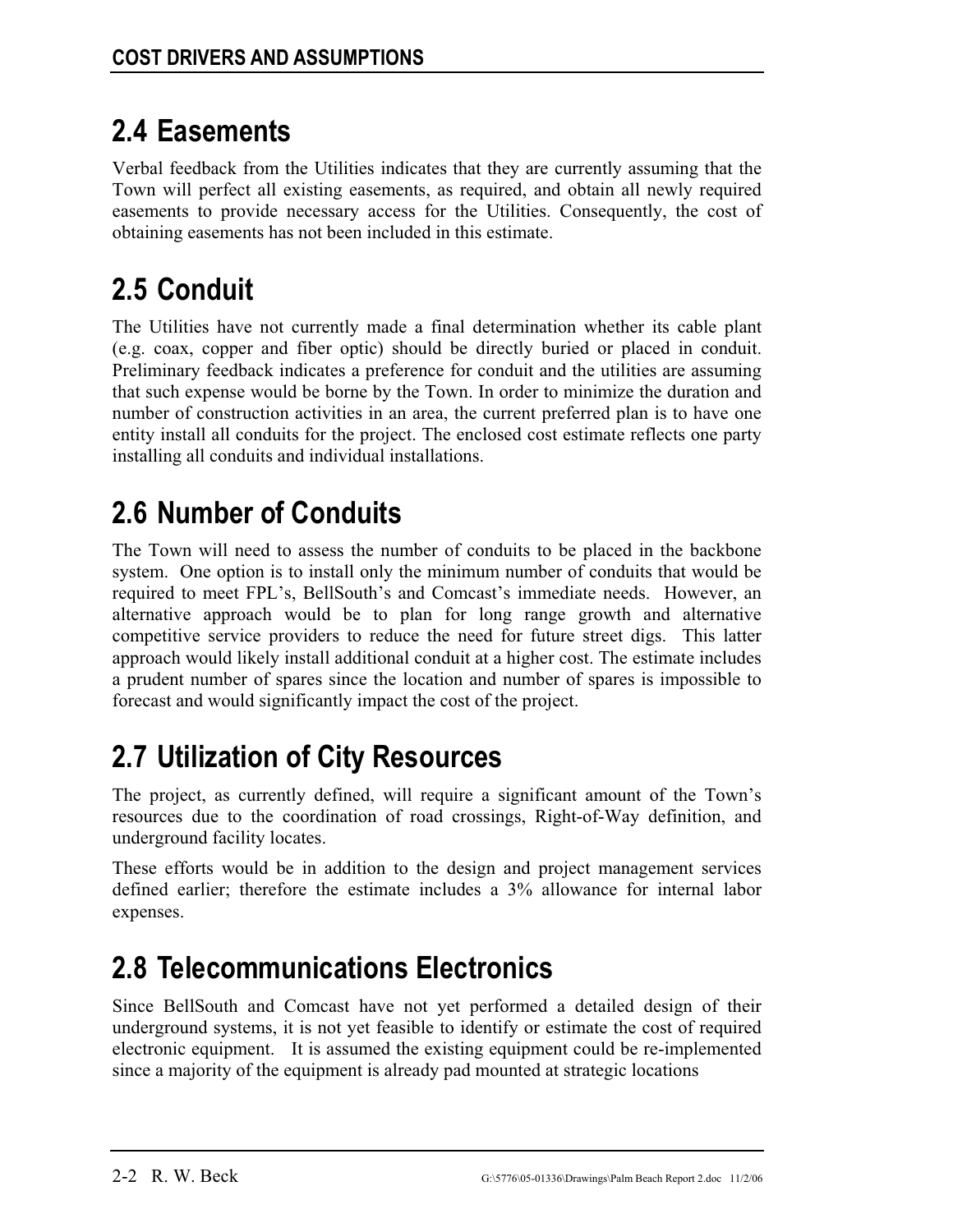# **2.9 Cable (Coax, Copper and Fiber Optic)**

There have been many significant technological advances in the field of telecommunications since the original Palm Beach networks were installed. One industry-wide change has been the replacement of traditional copper wire with fiber optic cable. Fiber optic cables are capable of carrying a great deal more traffic than their copper based counterparts.

Today, it appears that much of BellSouth's overhead and underground networks are comprised of copper circuits. If ordered to convert its overhead plant, BellSouth might wish to replace copper circuits with fiber optic cables.

Therefore a new underground cable plant is expected to be comprised of coax and fiber optics. Historically, voice based systems have extensively used copper wire for such projects. However, BellSouth has verbally indicated that it may replace much of its existing copper plant with fiber optics. This approach is commonly referred to as fiber to the curb (FTTC). FTTC has the capability to support significantly more and higher quality services than copper. For example, data or Internet transmission over copper wire is commonly limited to 640 Kbps for digital subscriber lines (DSL) and 1.544 Mbps for T1 lines. In contrast, FTTC is potentially suitable to support bandwidths that are 100 times greater. The basic impact is a potential increased level of service to the general population.

Even though this upgrade would provide an upgraded service to the City's population, the cost for the incremental capacity or capability of the new facilities should be the responsibility of the Utility and be deemed a betterment. See discussions below regarding betterment allowances.

## **2.10 No Betterment**

The assessment conducted in this report assumes that the utilities would be permitted to only replace existing overhead assets with like underground ones. This stipulation is predicated on the concern that the Town of Palm Beach should not subsidize system improvements. However, it must be noted that telecommunications technologies and capabilities have improved significantly over time and it is possible that BellSouth and Comcast might wish to install significantly different infrastructure. For example, BellSouth's existing copper backbone lines might be replaced with fiber optic cable. Therefore allowances should be negotiated for perceived betterment.

# **2.11 Construction Methods**

The Utilities face choices between directly burying cable or placing it in conduit, types of conduit, and boring versus trenching. Each choice is accompanied by several advantages and disadvantages. Direct bury is generally less expensive and faster to install while conduit offers more system security at a higher price.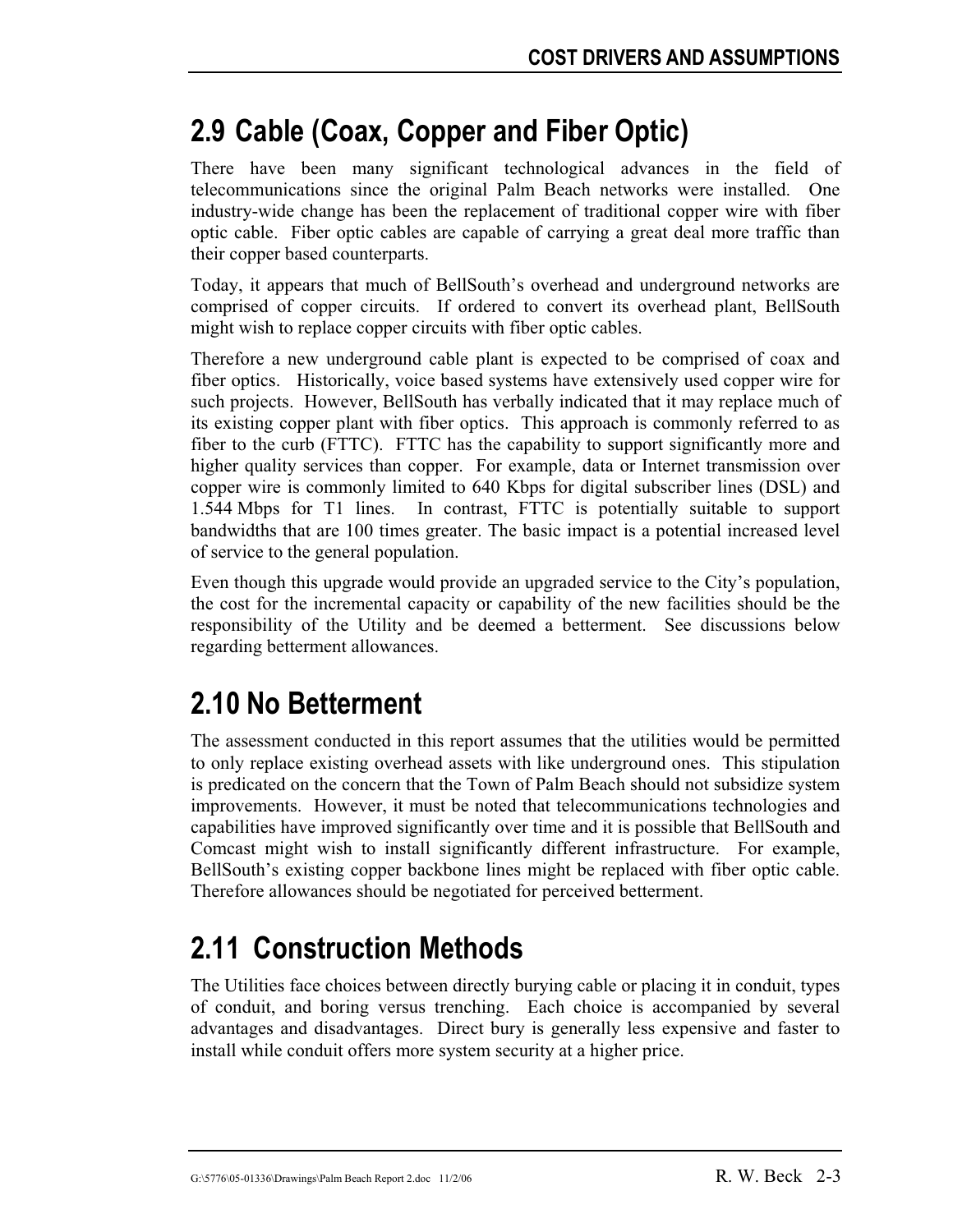# **2.12 Phased Implementation**

For economic and technical reasons, each utility is likely to build-out its conversion on a different basis. For example, Comcast would be expected to convert its system on a node by node basis while FPL would be expected to do so on a feeder by feeder basis. A coordinated effort will be required to minimize the effects of the Town.

Minimizing construction related impacts and inconveniences to the local community can be accomplished, in part, by carefully coordinating the Utilities needs and scheduling the project in phases.

# **2.13 Damage to Foliage**

The Town's weather encourages the fast, year long growth of numerous different types of foliage. Consequently, the roots of existing plants could become damaged during construction, thereby creating an unforeseen financial liability.

# **2.14 Joint Trenching**

By using a common trench, the total cost of the proposed underground conversion could be reduced. However, Comcast and BellSouth have indicated that they may utilize different routes, especially for entrances to premises.

# **2.15 Construction Period**

Ordinarily, utility related construction within Palm Beach is permitted only during part of the year. In order to expedite the project and meet expected schedules, the Utilities would benefit from being able to conduct construction throughout the year. Our understanding is that the Town has agreed to a year long construction schedule for this project.

# **2.16 Construction Permits**

The Utilities may utilize contract and its own crews for this project. Ordinarily, there are limitations on the number of simultaneous vehicles that can work in the Town. Expeditiously completing this project may require a compromise in the number of allowed vehicles.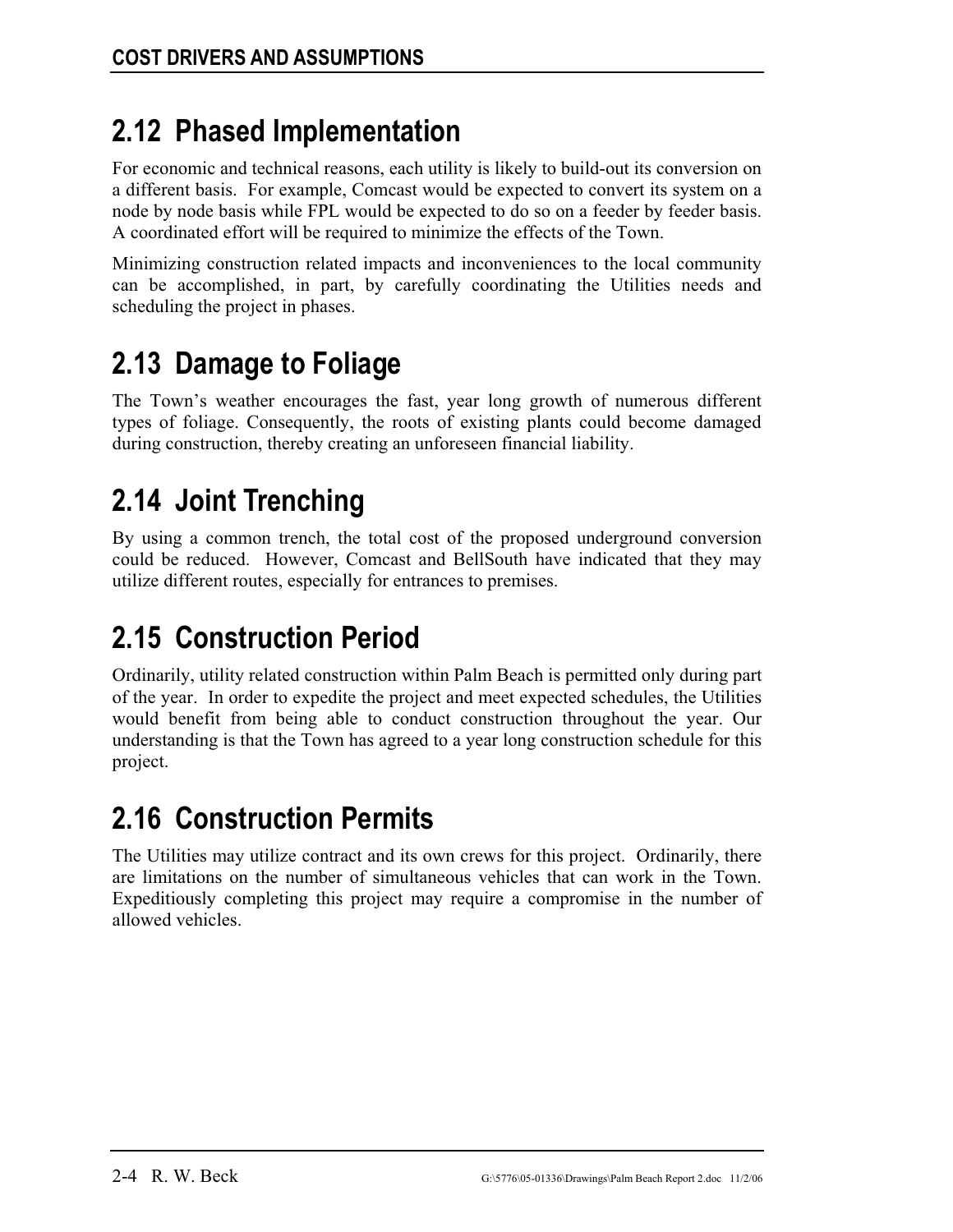# **Section 3 ELECTRIC SYSTEM COST ESTIMATE**

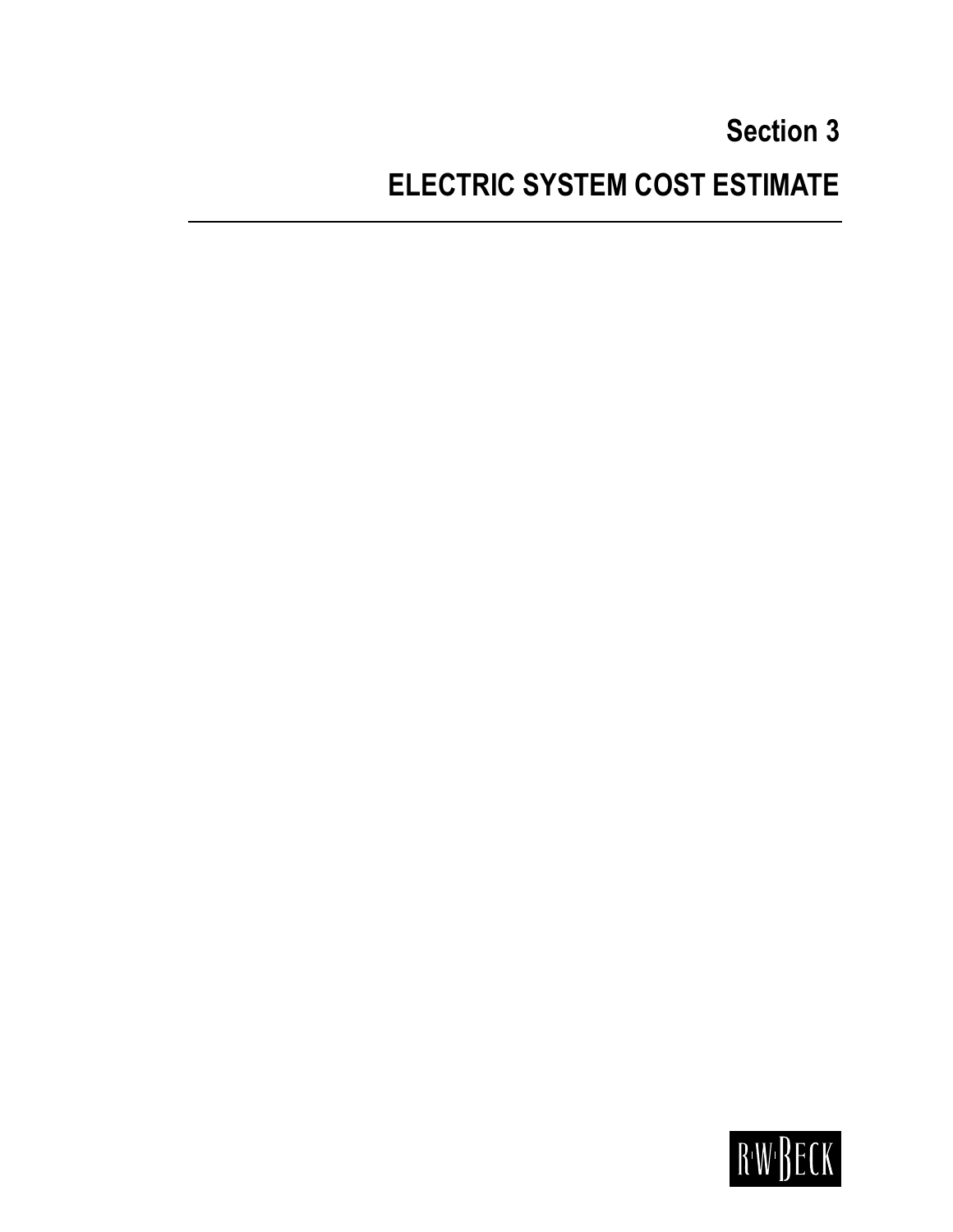### **3.1 Electric System Cost Estimate**

Current PSC and FPL tariffs (Section 6.3) include a stipulated formula for entities cost responsibilities for conversion of existing overhead electrical facilities to underground facilities. The tariff stipulates the cost of the electrical underground facilities will be based on the actual cost of installation with a 10% allowance for variation.

Current FPL regulations include a formula for an underground replacement project. The current formula is as follows:

#### *CAIC = (UG+NBV+R) - (OH+SV)*

- $CAIC =$  Contribution in Aid Of Construction
- $UG =$  Estimated cost to install the underground electric distribution facilities
- $NBV =$  net book value (book value less accumulated depreciation)
- $R =$  Removal cost of the overhead facilities
- $OH =$  Estimated cost of a new overhead electrical distribution facility was being installed
- $SV =$  Salvage value of the removed facilities

FPL provided a "Non binding" cost for the conversion of \$32,000,000. This estimate is the result of the above formula and FPL's estimate of the components above. In order to obtain a detailed design estimate, the Town must pay a fee based on the requested study area. In addition, in order to develop a cost estimate to compare to the FPL estimate, the following assumptions were utilized:

- Main feeder circuits will be designed for 600 Amp Capacity (1000 MCM Aluminum conductor)
- Route will consist of direct embedded duct bank
- Sectionalizing cabinets with junction points will be utilized at tap points
- "PME style" switchgear will be used at potential switching points. Estimated at two switchgear per mile
- Sectionalizing cabinets will be estimated every 500 feet
- $\blacksquare$  Branch circuits will be based on 200 Amp capacity
- Pad-mounted style cabinets will be assumed for switchgear location

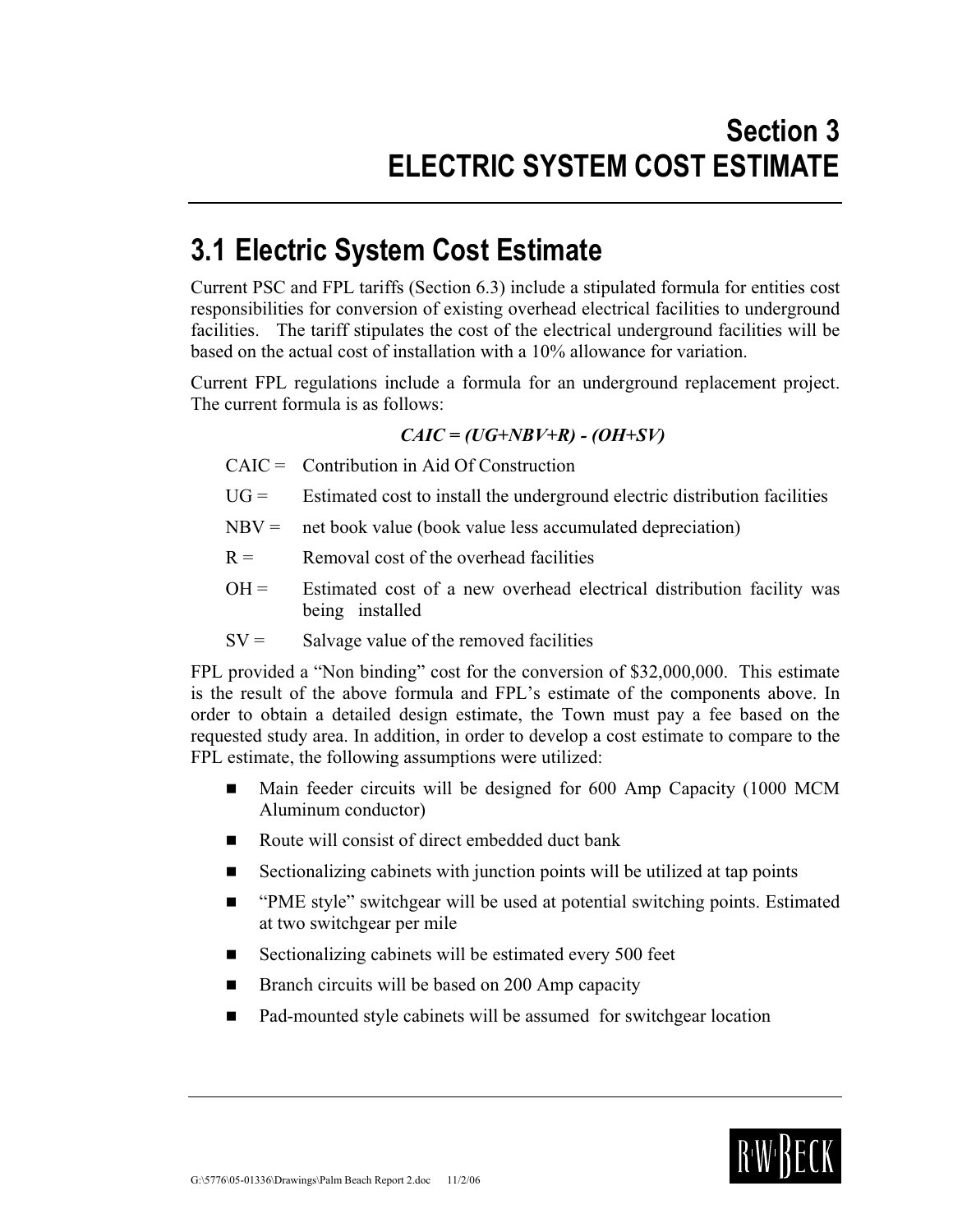- Due to the nature of the island environment, the main feeder may require additional reinforcing to satisfy potential storm surge forces. The final design will need to identify the proper reinforcing.
- All single phase transformers were estimated at 50 KVA
- All three phase transformers were estimated at 150 KVA
- Street lighting will not be included in the estimate. This is a separate project being considered by the Town.
- Optional costs include conduits for telecommunication cables, but do not include relocation labor or other equipment needed to underground the cable and telephone facilities.
- Cost estimates do not include Right-of-Way or construction easement, permitting and/or acquisition costs.
- The location of the switchgear is assumed to be within the Right-of-Way of the road easement. FPL has recently agreed to utilize this space for facilities.
- Minor landscaping will be included for restoration; however disturbance of elaborate landscaping which is located within the Right-of-Way will require special attention.
- The conduit system will be installed by the Town of Palm Beach to facilitate one construction period and efficient use of space.
- Estimate assumes existing electrical services are underground and will not require additional service entrance work (i.e. panel and meter base work).
- Removal cost estimated at 15% of estimated construction cost.
- Overhead replacement costs estimated at \$200,000 per mile for three phase backbone system and \$100,000 for overhead three phase tap lines, and \$75,000 for overhead single phase lines.
- Estimates based on standard construction pricing.
- The breakdown provided by FPL did not differentiate between three phase and single phase tap lines. A 50/50 spilt was assumed.
- Salvage value was assumed to be equal to 50% of the replacement cost of the existing overhead transformers.

The derivation of the overhead replacement is outlined in Table 3-1: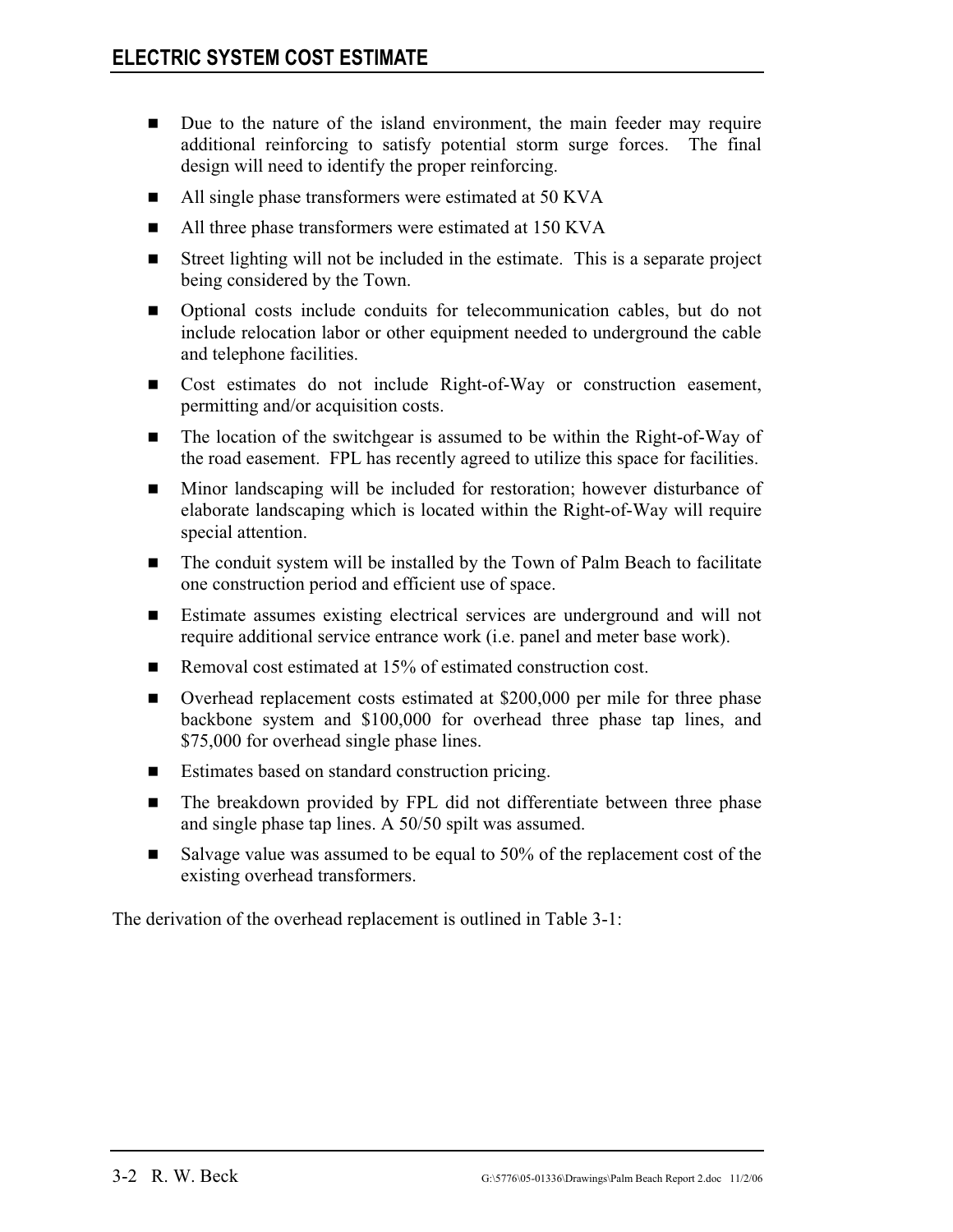| Unit                 | Quantity | <b>Unit Cost</b> | <b>Extended Cost</b> |
|----------------------|----------|------------------|----------------------|
| Three Phase backbone | 26       | \$200,000        | \$5,200,000          |
| Three Phase Tap      | 6.5      | \$100,000        | \$650,000            |
| Single phase Tap     | 6.5      | \$75,000         | \$487,500            |
| Transformers         | 800      | \$2,000          | \$1,600,000          |
| <b>Services</b>      | 1700     | \$1,000          | \$1,700,000          |
| Total                |          |                  | \$9,637,500          |

**Table 3-1 Estimated Replacement Cost of Overhead Electric Facilities** 

These assumptions along with information provided by FPL and current industry pricing components will allow the derivation of each of the elements in the CIAC formula. The estimated components are as follows:

**Table 3-2** 

|             | LAUIT J-4<br><b>Estimated Component</b> |                                |  |  |  |  |  |  |  |
|-------------|-----------------------------------------|--------------------------------|--|--|--|--|--|--|--|
| <b>CIAC</b> | <b>With Joint Trenching</b>             | <b>Without Joint Trenching</b> |  |  |  |  |  |  |  |
| UG          | \$52,470,134                            | \$53,928,311                   |  |  |  |  |  |  |  |
| <b>NBV</b>  | \$6,400,000                             | \$6,400,000                    |  |  |  |  |  |  |  |
| R           | \$1,445,625                             | \$1,445,625                    |  |  |  |  |  |  |  |
| OH          | \$9,637,500                             | \$9,637,500                    |  |  |  |  |  |  |  |
| <b>SV</b>   | \$800,000                               | \$800,000                      |  |  |  |  |  |  |  |
| Total       | \$49,878,259                            | \$51,336,436                   |  |  |  |  |  |  |  |

### **3.2 Storm-Hardened Overhead Construction Cost**

The CIAC formula includes an overhead replacement cost factor (OH) that could be affected by a joint proposal filed on behalf of the Florida IOUs and currently under consideration by the Florida PSC. The purpose of this proposal is to mitigate the effects of severe storms on utility infrastructure and includes a provision to "stormharden" overhead distribution facilities over and above those construction standards currently prescribed by National Electrical Safety Code (NESC). If the proposed construction guidelines are adopted, new distribution facilities would be designed to withstand extreme wind loading conditions up to 150 mph along some Florida coastal regions. The added costs associated with "storm-hardened" construction standards will be manifested primarily in the installation of higher ANSI-class poles. Typically, main feeders will require a heavy class concrete pole while overhead laterals will include wood poles with a much greater loading (moment) capacity than those installed under current standards.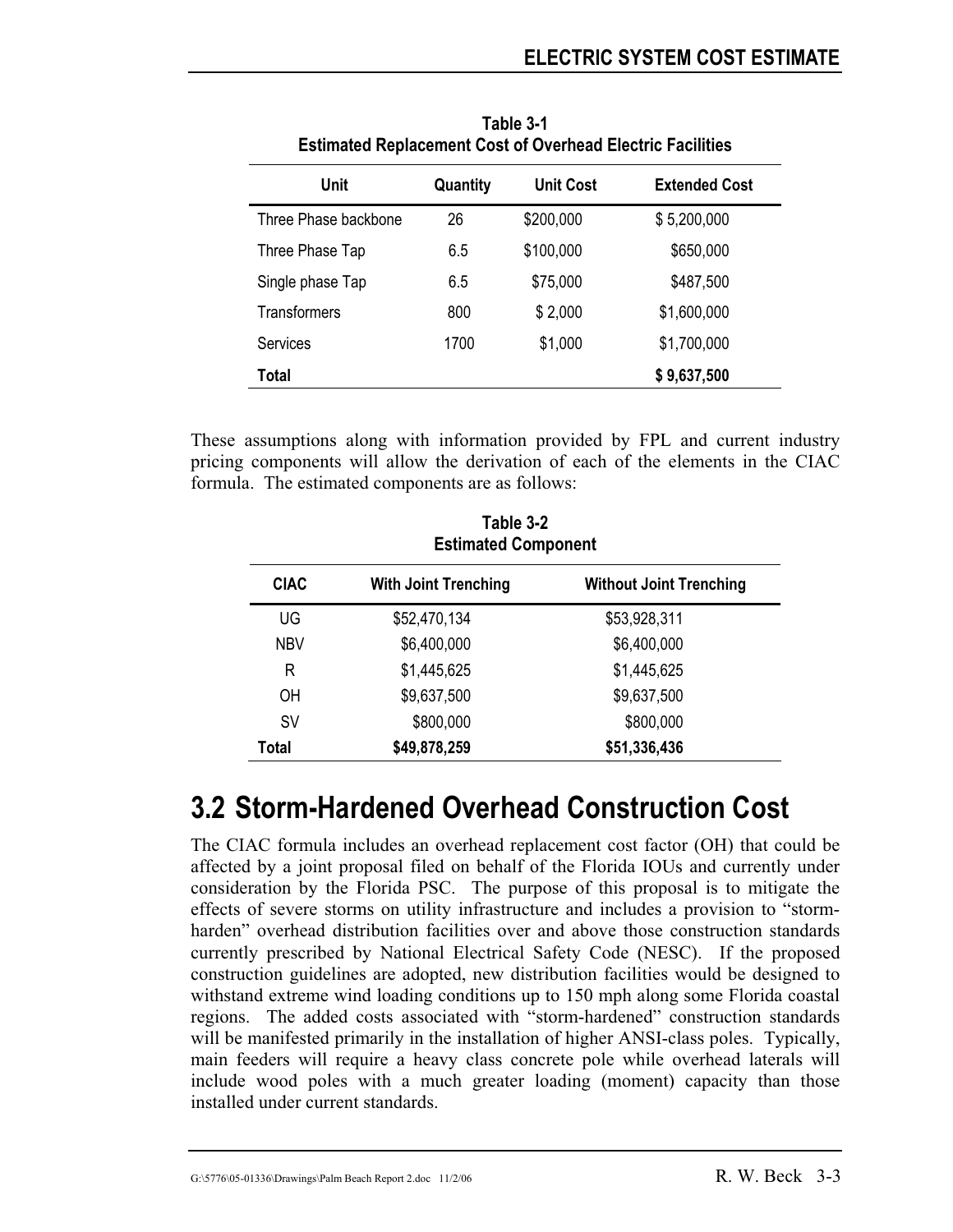To estimate the impact of the proposed "storm-hardening" standards on future distribution construction costs, an NESC extreme-wind weather case of 56.7 psf (150 mph) was applied to a typical main feeder structure meeting NESC Light Loading District Grade C construction standards. The analysis used a typical wind span of 175 feet, .556kcmil ACSR conductor, #4/0 AWG ACSR neutral, and two communications cables on a 45 foot Class 2 wood pole. Under the extreme wind conditions specified, a Class H3 wood-equivalent concrete pole was required to meet proposed "stormhardened" design standards. Similar analysis was applied to typical three-phase and single-phase overhead laterals.

To arrive at an estimate for the added cost impact of "storm-hardened" construction standards, material and labor cost differentials for the heavier class poles were used, in addition to an allowance for the utilization of higher capacity guying and higher strength insulators on main feeders. As a result, the total estimated impact of these proposed construction standards on the CIAC overhead replacement cost component is an increase of 10-15 percent.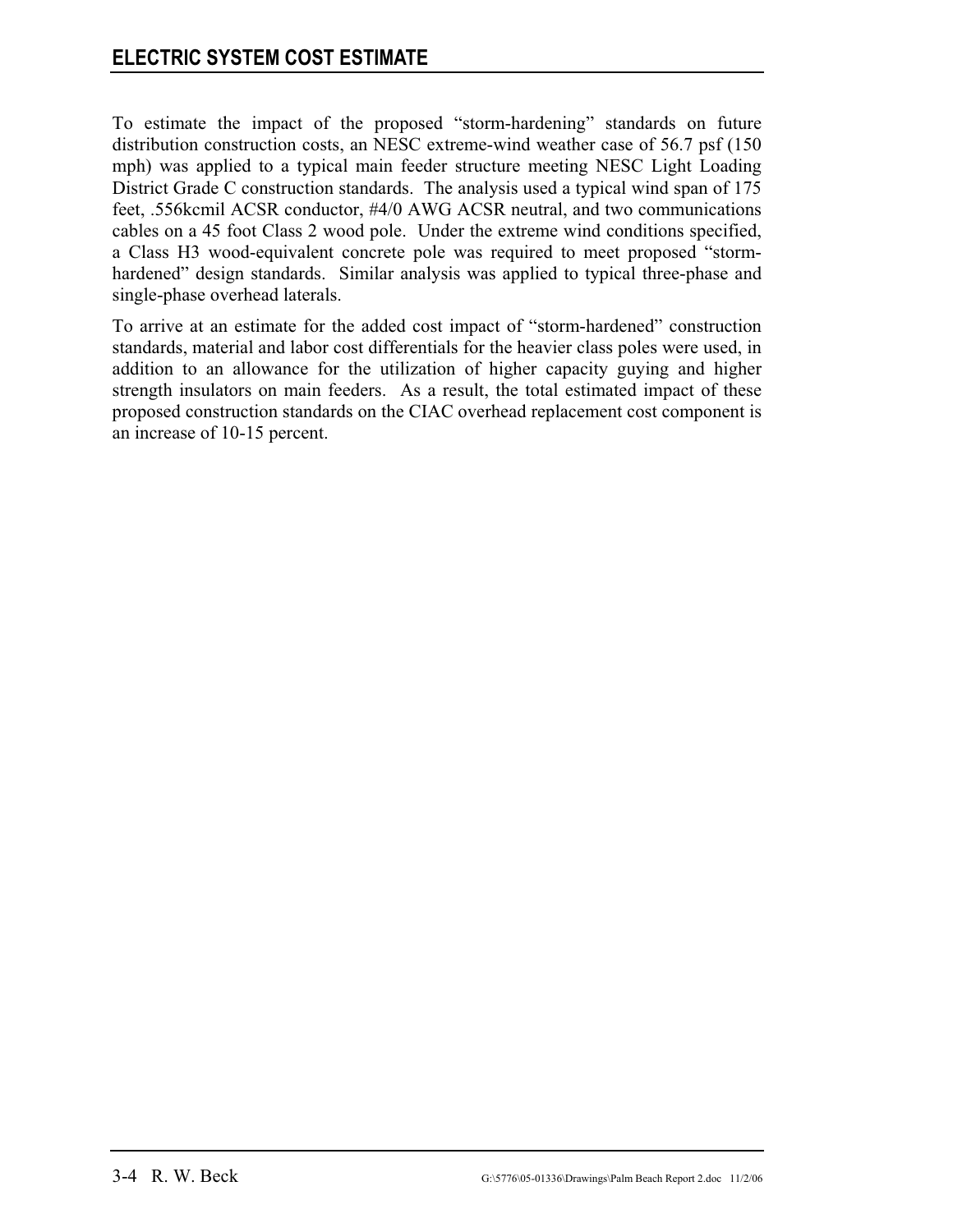# **Section 4 BELLSOUTH COST ESTIMATE**

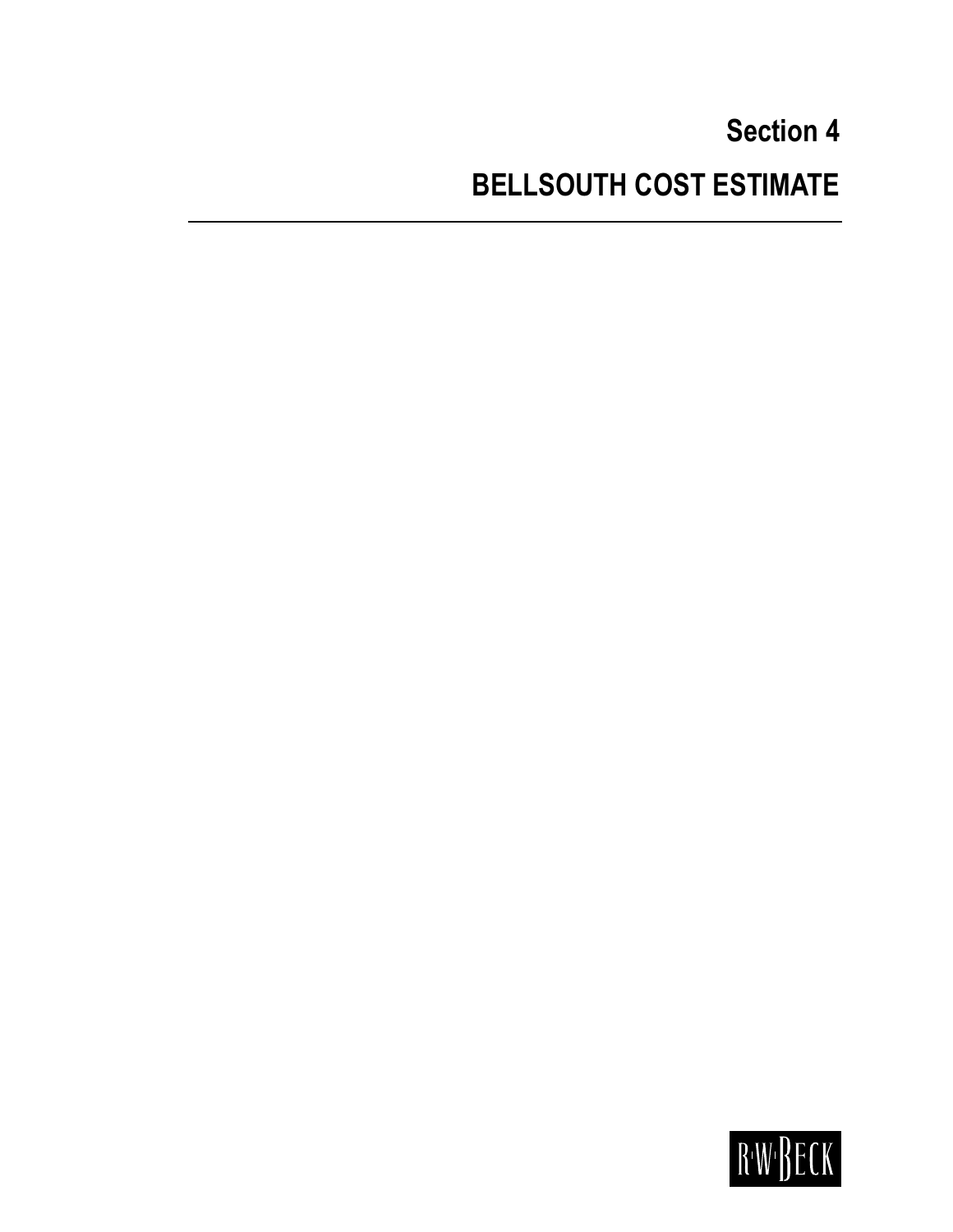## **4.1 Introduction**

Estimating the cost of converting BellSouth's overhead telecommunications systems to underground has been pursued by verbally interviewing selected staff at BellSouth and utilizing R. W. Beck's existing data in similar matters. BellSouth's overhead system in the Town of Palm Beach is primarily comprised of main lines, laterals and service drops. At this point in time, BellSouth has not estimated the cost of converting its overhead facilities. The costs associated with converting each component are examined below.

The current Bellsouth Service tariff dated August 1 2006, addresses the requirements for requesting and executing a formal conversion study by Bellsouth.

It must noted that these costs are planning level estimates only and require further refinement before using for budgetary purposes.

### **4.2 BellSouth Cost Estimate – Main Lines**

BellSouth verbally reported that its typical cost for converting overhead primary lines to underground is between \$121.21 per foot and \$132.66 per foot. It is R. W. Beck's opinion that while these unit costs appear to be high, they are suitable for the purposes of this study.

BellSouth does not currently have an estimate of the length of its total main line plant. However, an estimate can be derived by taking the total length of Ocean County or Lake Roads, since BellSouth's backbone system generally follows these roads. The length of these roads was measured from scaled maps that were provided by the Town of Palm Beach.

Based on these assumptions, the cost of converting BellSouth's main lines would be approximately \$2,395,000.

## **4.3 BellSouth Cost Estimate – Laterals**

BellSouth verbally reported that its typical cost for converting overhead laterals to underground is between \$19.53 per foot and \$26.04 per foot (average cost is \$22.79 per foot). It is R. W. Beck's opinion that these costs are probably conservatively high, especially when accounting for the economies of scale that are available in converting a significant amount of the system at one time, but serve the objectives of this report.

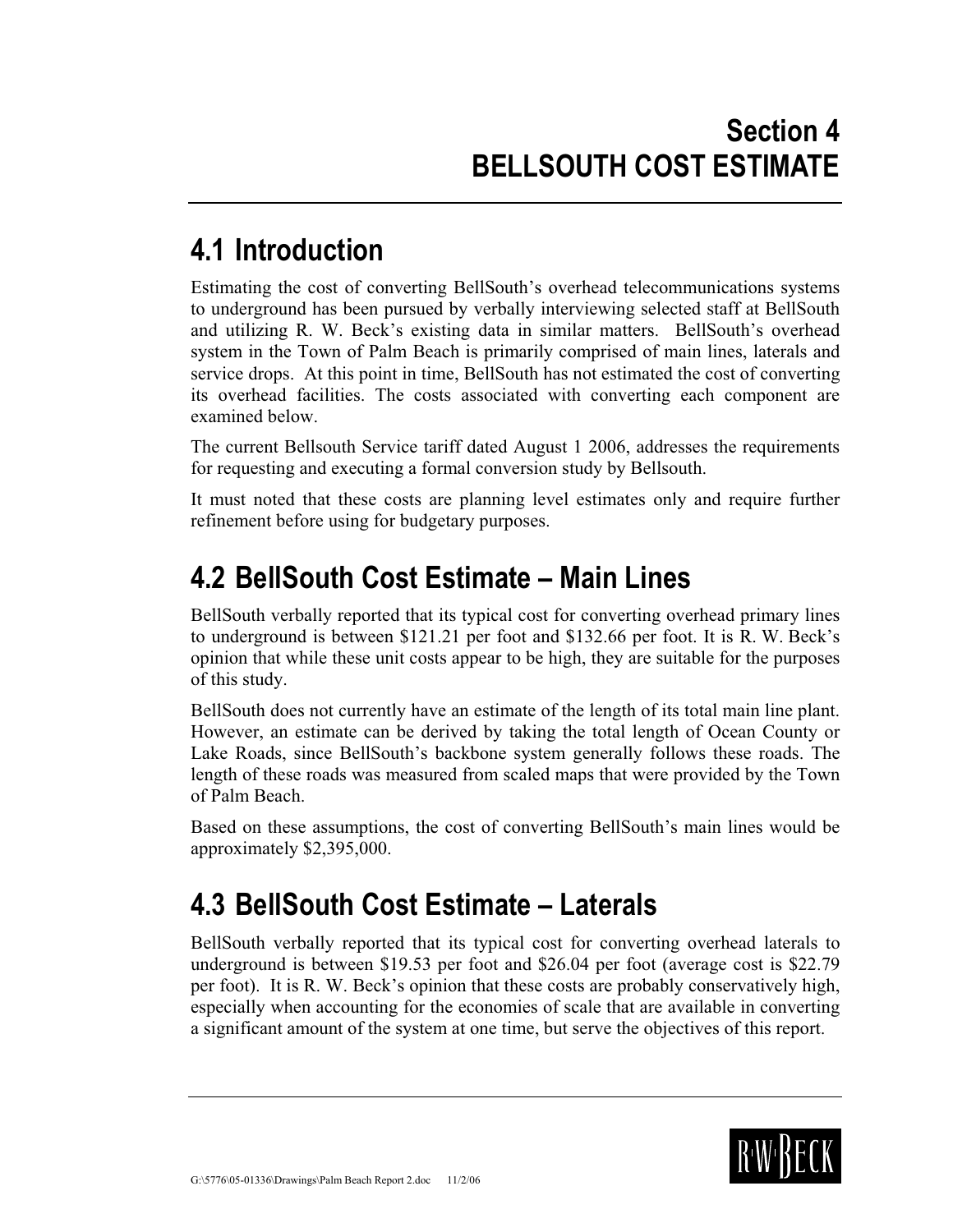Once again, BellSouth does not currently have an estimate of its total lateral overhead plant. Consequently, an estimate was derived by assessing the total length of all streets within Palm Beach that are served by overhead telephone systems. Based on these data, the total cost of laterals would be \$2,217,000.

### **4.4 BellSouth Cost Estimate – Service Drops**

BellSouth verbally reported that its typical cost for converting overhead service drops to underground varies by type of customer. Reported cost estimates were \$250 for each residence and \$1,000 for each business, condominium and apartment building.

While BellSouth does not have an estimate of its total service drop plant or number of customers by class, an estimate was derived from the Town of Palm Beach's data bases. This source of information resulted in the following customer estimated class allocations:

- Residences: 2,455 (95% overhead)
- Apartment Buildings: 66 (10% overhead)
- Condominium Buildings: 116 (10% overhead)
- Businesses: 214  $(90\%$  overhead)

Based on the above assumed data and the previously derived underground service quantities, the total cost to convert all overhead service drops to underground would be roughly \$794,000.

### **4.5 BellSouth Cost Estimate – Summary**

The above cost estimates assume that BellSouth would be pursing its underground conversion alone, without any coordination with other utilities. However, earlier in this report it was pointed out that significant cost savings could be captured by joint trenching. The following table summarizes BellSouth's conversion costs with and without joint trenching.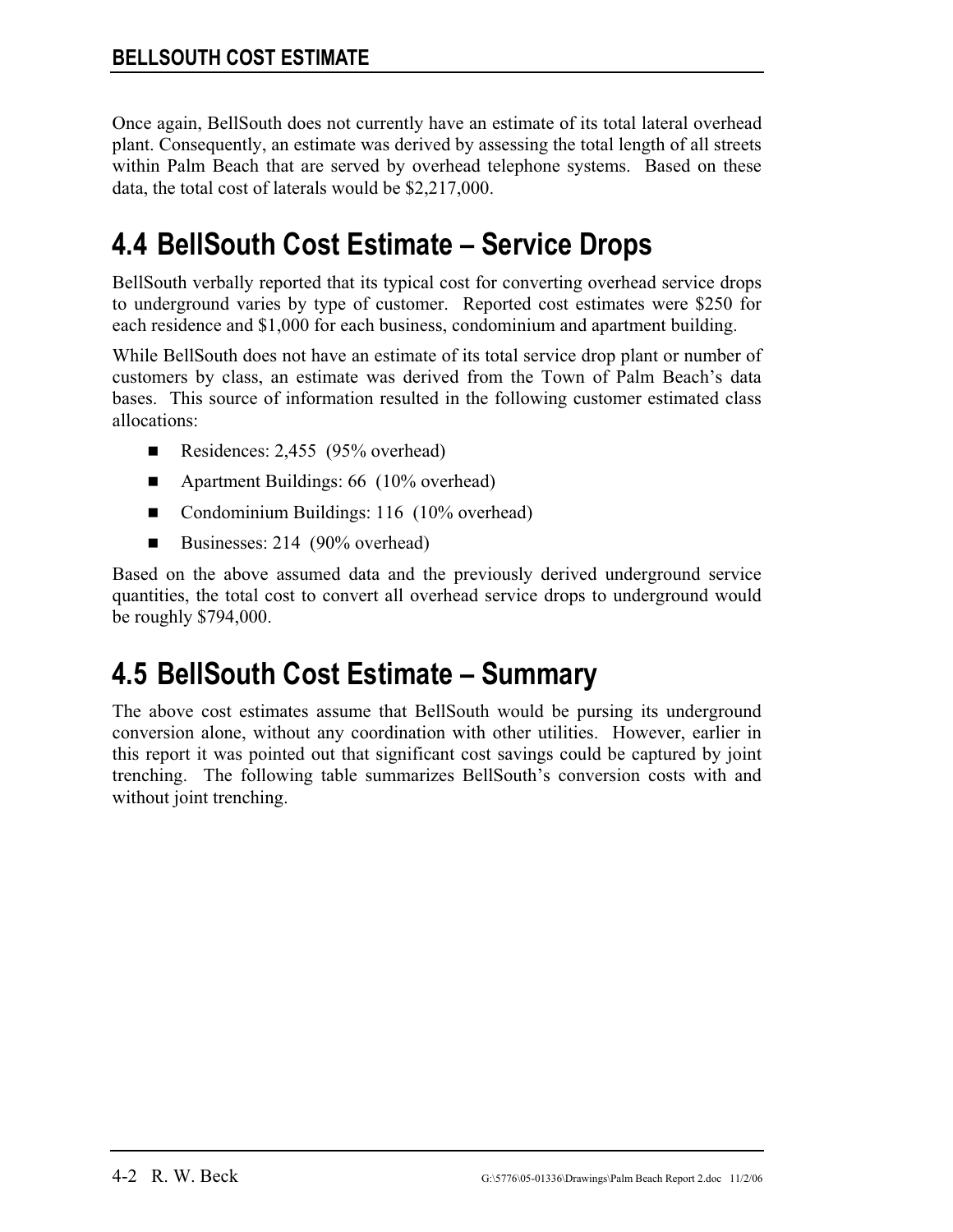| <b>Conversion Cost</b>        |                                          |                                       |  |  |  |  |  |  |
|-------------------------------|------------------------------------------|---------------------------------------|--|--|--|--|--|--|
|                               | <b>Without Joint</b><br><b>Trenching</b> | <b>With Joint</b><br><b>Trenching</b> |  |  |  |  |  |  |
| Main Line Plant               | \$2,395,000                              | \$2,395,000                           |  |  |  |  |  |  |
| <b>Credit Joint Trenching</b> | \$0                                      | \$(540,635)                           |  |  |  |  |  |  |
| Lateral Plant                 | \$2,217,000                              | \$2,217,000                           |  |  |  |  |  |  |
| <b>Service Drops</b>          | \$794,000                                | \$794,000                             |  |  |  |  |  |  |
| Palm Beach Expenses           | \$162,000                                | \$146,000                             |  |  |  |  |  |  |
| Palm Beach PM                 | \$433,000                                | \$389,000                             |  |  |  |  |  |  |
| <b>Subtotal</b>               | \$6,001,000                              | \$5,400,000                           |  |  |  |  |  |  |

| Table 4-1                                         |
|---------------------------------------------------|
| <b>BellSouth Conversion Cost Estimate Summary</b> |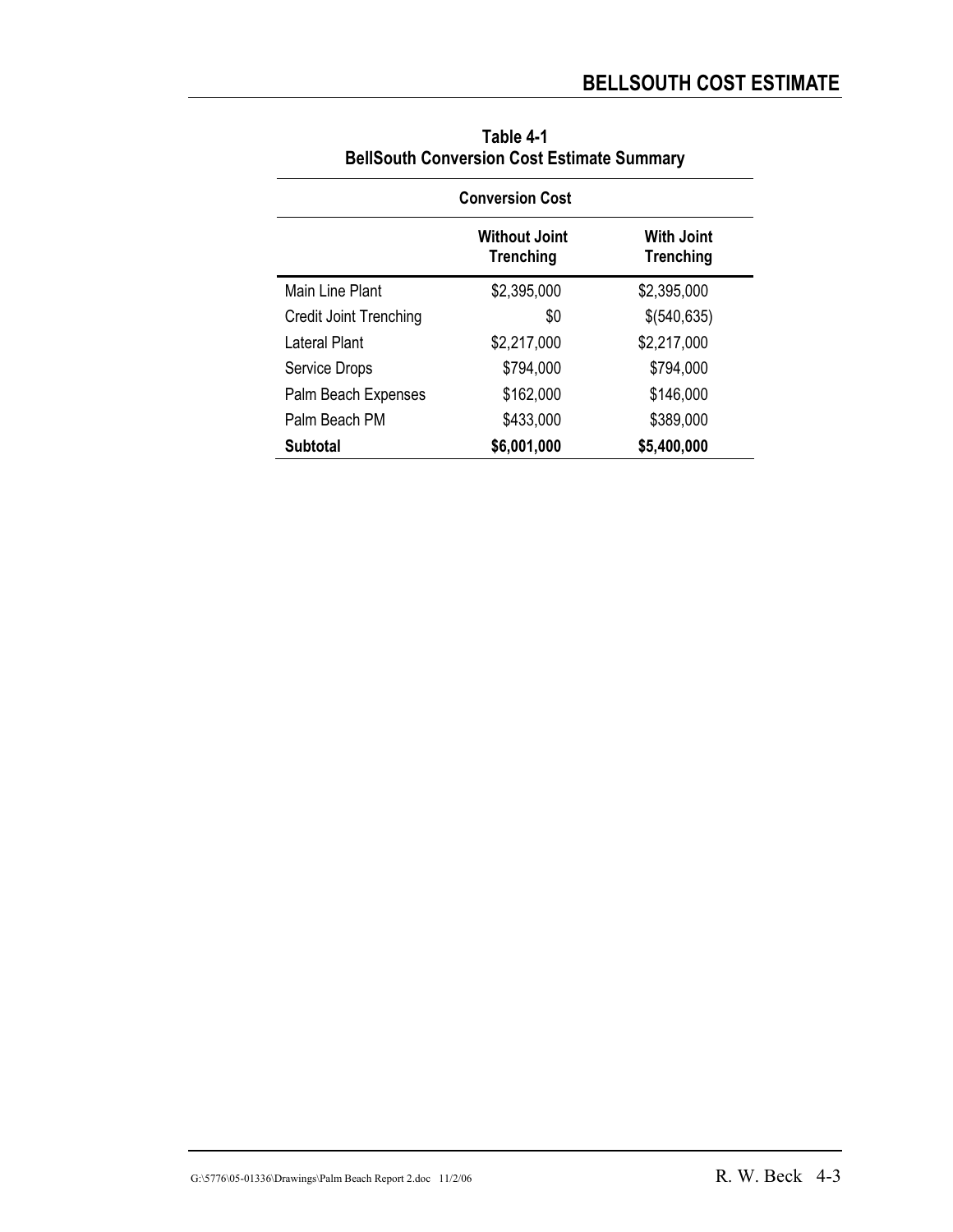# **Section 5 COMCAST COST ESTIMATE**

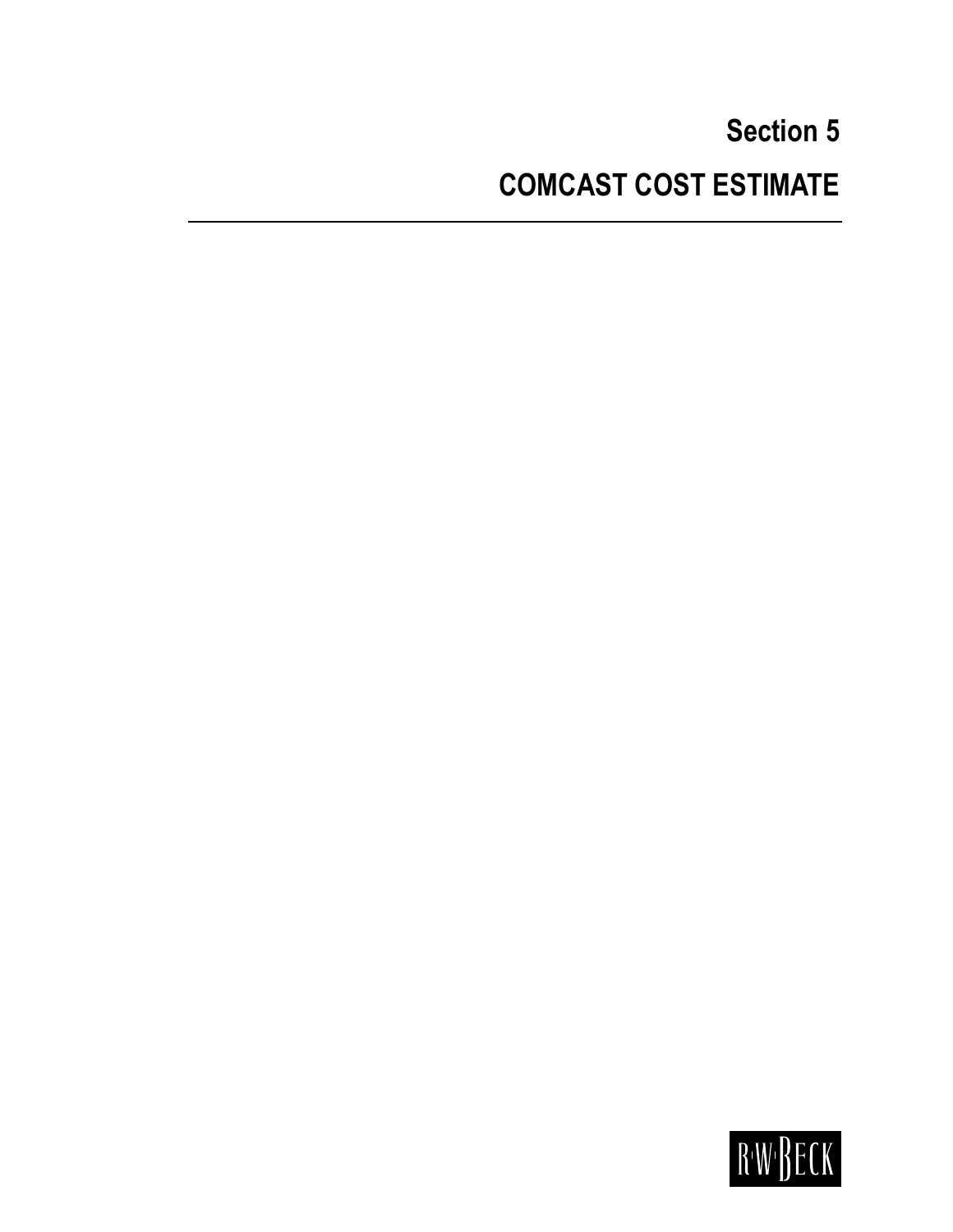## **5.1 Introduction**

Estimating the cost of converting Comcast's overhead cable television (CATV) networks to underground has been pursued by verbally interviewing selected staff at Comcast and utilizing R. W. Beck's existing data in similar matters. Comcast's overhead system in the Town of Palm Beach is primarily comprised of hard and soft line plant. The costs associated with converting each component are examined below.

The Hard line plant for a cable system is analogous to a backbone or main line system. The Soft Line plant for a cable system is analogous to the service laterals for an electric system

It must noted that these costs are planning level estimates only and require further refinement before using for budgetary purposes.

### **5.2 Comcast Cost Estimate – Hard Line Plant**

Verbal information provided by Comcast indicates that there is 37.21 miles of overhead hard line plant that costs roughly \$80,000 per mile (\$15.15 per foot) to convert to underground. These data assume that some boring would be required. This would result in a total hard line plant cost of \$2,976,800.

### **5.3 Comcast Cost Estimate – Joint Trenching Credits to Hard Line Plant**

The above figure assumes that Comcast would not jointly trench its hard line plant with any other utility. However, if joint trenching were utilized, then conversations with Comcast indicate that a credit of roughly \$2.00 per foot could be realized. However, differences between system routes and requirements for each utility preclude the feasibility to assume that all of Comcast's hard line plant could be jointly trenched. For the purposes of this high-level analysis, it was assumed that 90% of Comcast's hard line plant, or 33.49 miles, could be jointly trenched.

Based on these assumptions, the potential joint trenching credit to the cost of Comcast's hard line plant is roughly \$354,000, causing the total hard line cost to be roughly \$2,623,000.

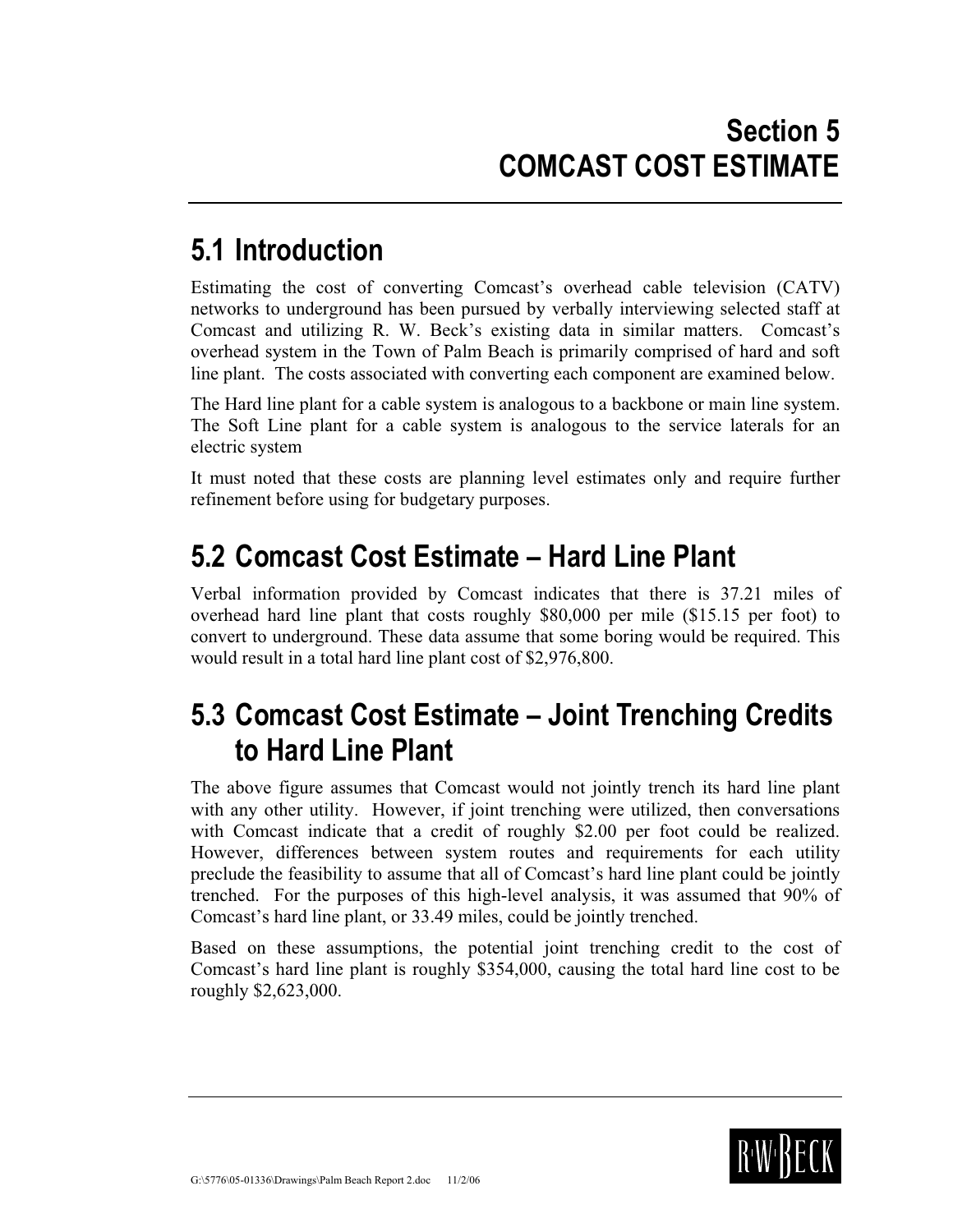### **5.4 Comcast Cost Estimate – Soft Line Plant**

The next step is to estimate the cost of converting Comcast's soft line plant by using its customer data noted in the preceding section and R. W. Beck's experience in related matters. Comcast indicated that the cost of converting a single residence, apartment building, condominium building or businesses would be roughly \$100 each. In addition, boring costs would be required to gain access beneath driveways and roads at a cost of \$7.00 per foot. Based on these assumptions, the cost of soft line plant conversion is summarized in the following table.

**Table 5-1** 

| <b>Conversion Costs for Comcast's Soft Line Plant</b> |               |                   |  |  |  |  |  |  |
|-------------------------------------------------------|---------------|-------------------|--|--|--|--|--|--|
| Market                                                | <b>Number</b> | <b>Total Cost</b> |  |  |  |  |  |  |
| Residential                                           | 2,455         | \$456,000         |  |  |  |  |  |  |
| Apartments                                            | 66            | \$24,000          |  |  |  |  |  |  |
| Condominiums                                          | 116           | \$42,000          |  |  |  |  |  |  |
| <b>Businesses</b>                                     | 214           | \$79,000          |  |  |  |  |  |  |
| Total                                                 | 2,851         | \$601,000         |  |  |  |  |  |  |

The above table indicates that the cost of converting Comcast's overhead soft line plant to underground would be roughly \$601,000. This figure assumes that there no credits available from joint trenching since each utility might enter the customer's premise from the either the front or back lot line.

# **5.5 Comcast Cost Estimate – Summary**

In summary, the cost to convert Comcast's existing overhead system to underground would be roughly \$3.9 million without joint trenching and \$3.5 million with a credit for joint trenching, as shown in the following table.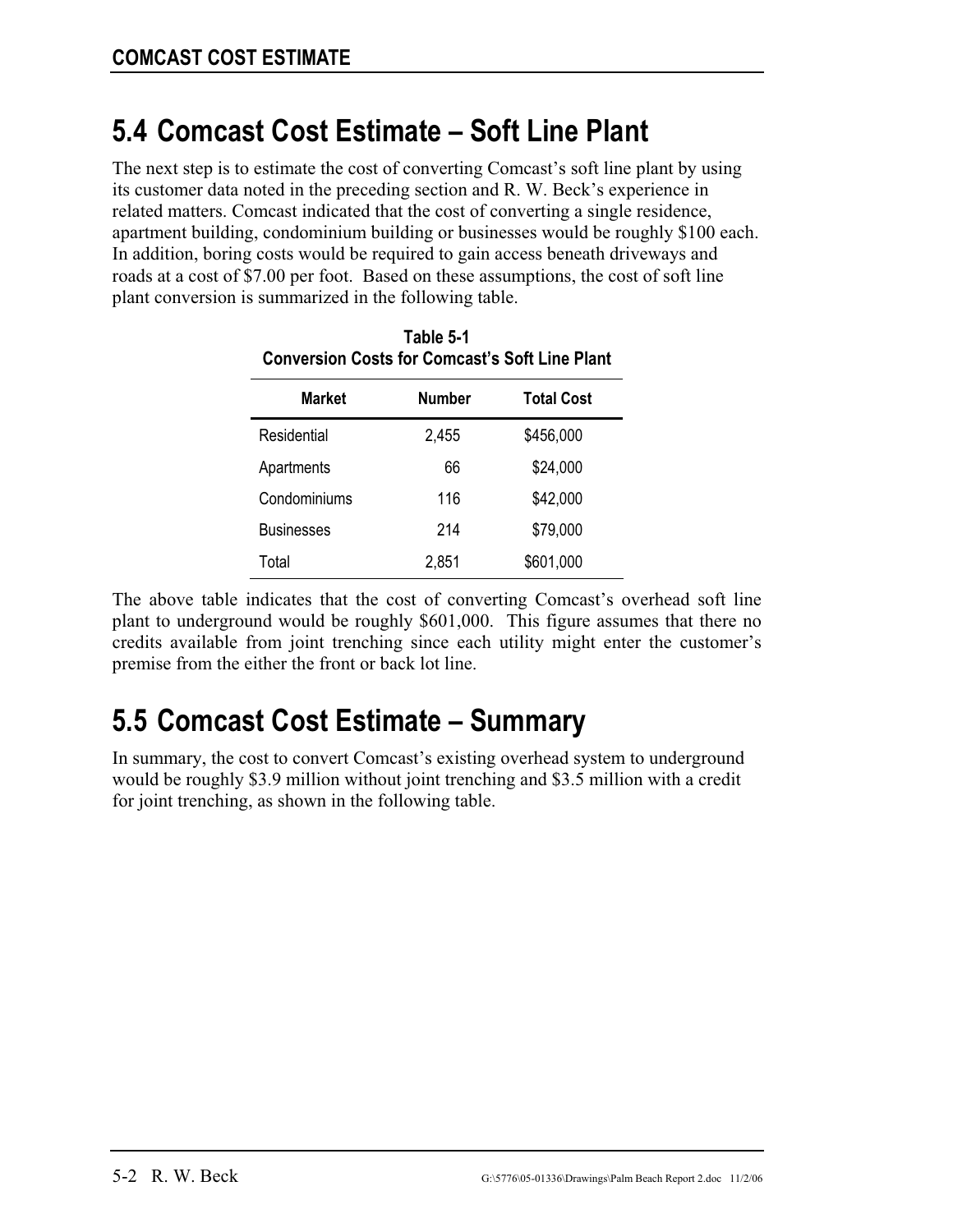| <b>Conversion Cost</b>                                                     |             |              |  |  |  |  |  |  |
|----------------------------------------------------------------------------|-------------|--------------|--|--|--|--|--|--|
| <b>With Joint</b><br><b>Without Joint</b><br><b>Trenching</b><br>Trenching |             |              |  |  |  |  |  |  |
| Hard Line Plant                                                            | \$2,976,800 | \$2,976,800  |  |  |  |  |  |  |
| Soft Line Plant                                                            | \$601,000   | \$601,000    |  |  |  |  |  |  |
| Joint Trench Credit                                                        | N/A         | \$ (354,000) |  |  |  |  |  |  |
| Subtotal                                                                   | \$3,577,800 | \$3,223,800  |  |  |  |  |  |  |
| Palm Beach Expenses                                                        | \$107,000   | \$96,700     |  |  |  |  |  |  |
| <b>Project Management</b>                                                  | \$286,000   | \$257,900    |  |  |  |  |  |  |
| Total                                                                      | \$3,970,800 | \$3,578,400  |  |  |  |  |  |  |

| Table 5-2                                         |
|---------------------------------------------------|
| <b>Comcast's Conversion Cost Estimate Summary</b> |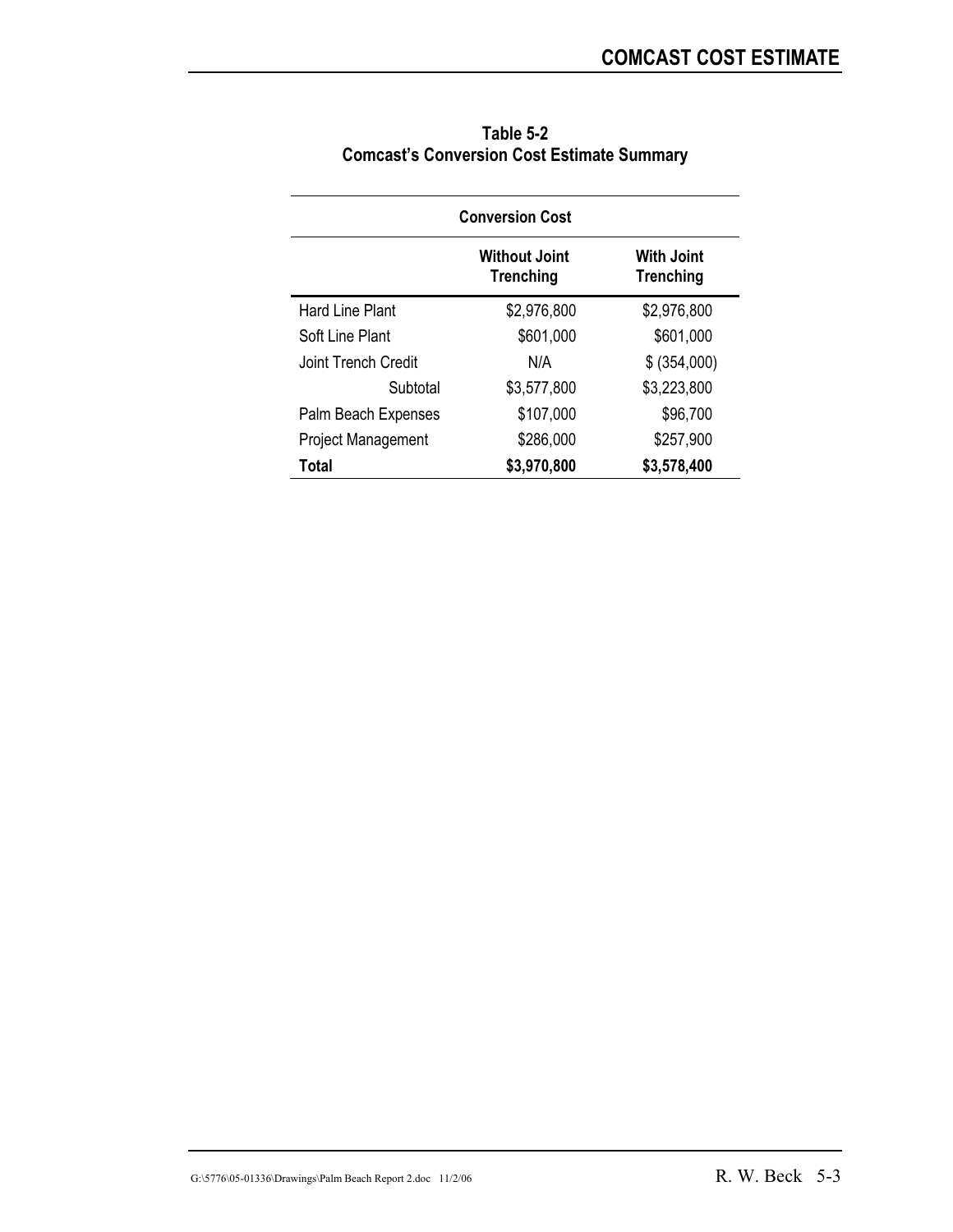# **Appendix A ELECTRIC COST ESTIMATE**

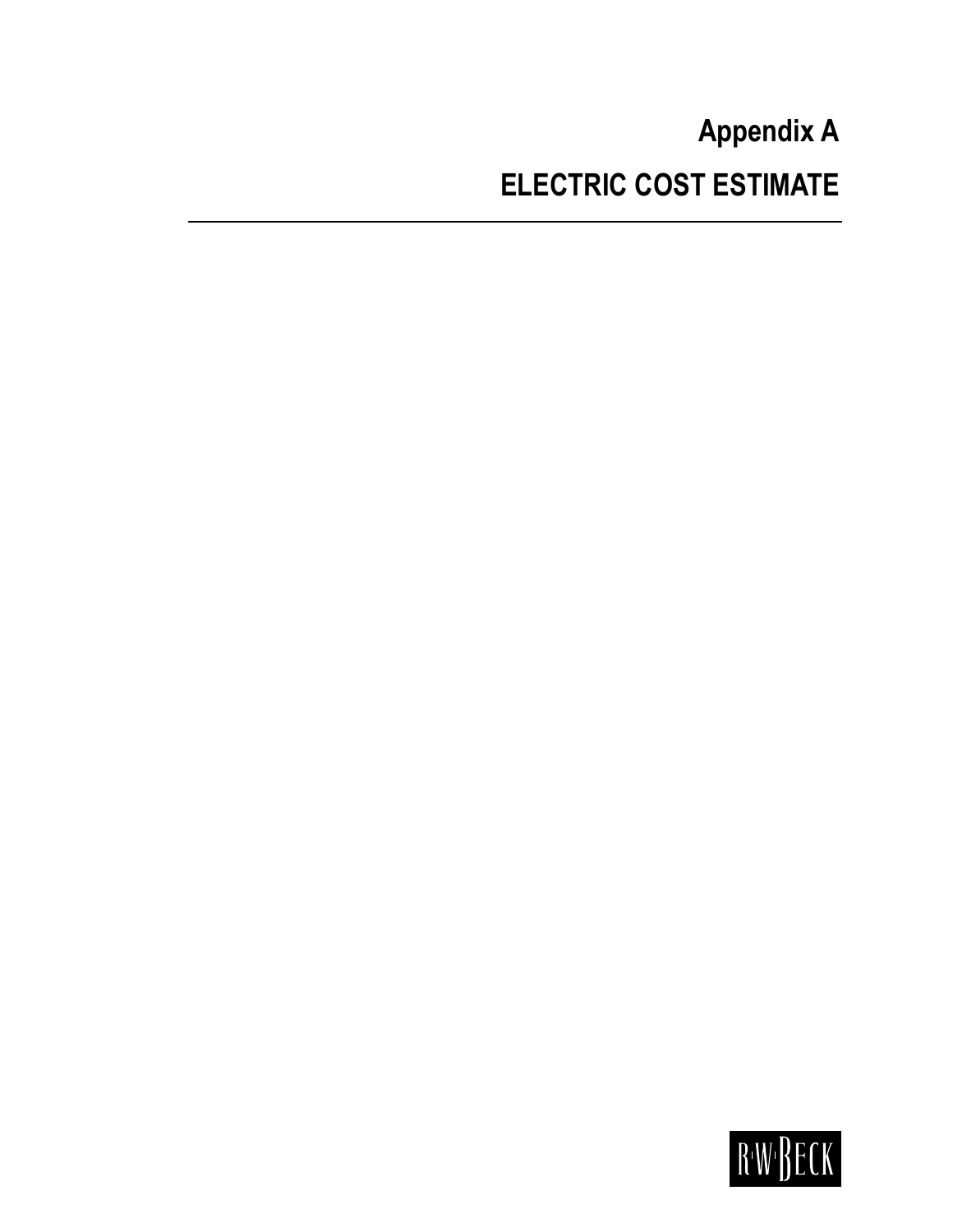| Palm Beach                                                                                             |                      |                            |                     |                             |                               |                                             |                                                            |                                                                         |                       |
|--------------------------------------------------------------------------------------------------------|----------------------|----------------------------|---------------------|-----------------------------|-------------------------------|---------------------------------------------|------------------------------------------------------------|-------------------------------------------------------------------------|-----------------------|
|                                                                                                        |                      |                            |                     | <b>With Joint Trenching</b> |                               |                                             |                                                            |                                                                         |                       |
| ASSUMPTIONS FOR UNDERGROUND CONSTRUCTION:<br>171600 3 PHASE - FEEDER LENGTH                            |                      |                            |                     |                             |                               | 1. Cable is in non concrete encased conduit |                                                            |                                                                         |                       |
| 34320<br>1 PHASE - FEEDER LENGTH                                                                       |                      |                            |                     |                             |                               |                                             | 2. Restoration Costs are part of trenching or boring unit. |                                                                         |                       |
| <b>SECONDARY CABLE</b><br><b>TRANSFORMERS</b>                                                          |                      |                            |                     |                             |                               |                                             |                                                            | 3. No Cost has beed included for ROW clearing (This should be minimal). |                       |
|                                                                                                        |                      |                            |                     |                             |                               |                                             |                                                            |                                                                         |                       |
| <b>BID UNIT DESCRIPTION</b>                                                                            | # OF<br><b>UNITS</b> | <b>UNIT</b>                |                     | <b>LABOR</b>                |                               | MAT'L                                       | <b>UNIT PRICE</b>                                          | <b>EXT. PRICE</b>                                                       | <b>COST PER</b><br>FT |
| <b>MAIN FEEDER - 3 PHASE PRIMARY</b>                                                                   |                      |                            |                     |                             |                               |                                             |                                                            |                                                                         |                       |
| 3 PH RISER ASSEMBLY                                                                                    |                      | EA                         | s                   | 2,500.00                    | \$                            | 4,000.00                                    | S<br>6,500.00                                              | s                                                                       |                       |
| CABLE, 1-1000 AL, AI, CXN<br>DIRECTIONAL BORING (POWER) 10% Avg.                                       | 137280               | <b>FEET</b><br><b>FEET</b> | s                   | 10.00                       | \$                            | 35.00                                       | s<br>45.00<br>s<br>49.50                                   | s<br>6,177,600.00<br>s<br>$\overline{\phantom{a}}$                      |                       |
| DUCTBANK-16-4" Concrete Encased                                                                        |                      | <b>FEET</b>                | s                   | 45.00                       | s                             | 75.00<br>65.00                              | s<br>120.00                                                | s<br>×.                                                                 |                       |
| DUCTBANK-12-4" Concrete Encased<br>DUCTBANK-4-6" +2-2" Non Concrete Encased                            | 137280               | FEET<br><b>FEET</b>        | s<br>s              | 40.00<br>35.00              | \$<br>\$                      | 45.00                                       | 105.00<br>s<br>80.00<br>s                                  | s<br>s<br>10,982,400.00                                                 |                       |
| TRENCHING (Includes Backfill, & Restoration)<br>PILINGS(One per 100 feet)                              | 137280<br>$\bf{0}$   | <b>FEET</b><br><b>FEET</b> | s<br>s              | 15.00<br>500.00             | \$<br>\$                      | 15.00<br>500.00                             | S<br>30.00<br>s<br>1,000.00                                | \$<br>4,118,400.00<br>s<br>$\sim$                                       |                       |
| <b>SPLICES</b>                                                                                         |                      |                            |                     |                             |                               |                                             |                                                            |                                                                         |                       |
| MISCELLANEOUS (Traffic, Vault Racks, Splices)<br>TOTAL PRIMARY COST (Three Phase):                     | $\bf{0}$             | <b>FEET</b>                | s                   | 5.00                        | s                             | 5.00                                        | 10.00<br>S                                                 | s<br>\$<br>21,278,400.00                                                |                       |
| PRIMARY - THREE PHASE 200 Amp                                                                          |                      |                            |                     |                             |                               |                                             |                                                            |                                                                         |                       |
| CABLE, 4/0, AL URD, EPR or XLP                                                                         | 34320                | <b>FEET</b>                | s                   | 3.00                        | \$                            | 10.00                                       | 13.00<br>S                                                 | 446,160.00<br>\$                                                        |                       |
| DIRECTIONAL BORING (POWER)<br>DUCTBANK-2-4" + 2-2" concrete Encased                                    | $\bf{0}$<br>34320    | <b>FEET</b><br><b>FEET</b> | s                   | 25.00                       | \$                            | 30.00                                       | \$<br>$\overline{\phantom{a}}$<br>s<br>55.00               | s<br>s<br>1,887,600.00                                                  |                       |
| TRENCHING (Includes Conduits and Restoration)                                                          | $\bf{0}$             | <b>FEET</b>                | s                   | 15.00                       | \$                            | 15.00                                       | S<br>30.00                                                 | s                                                                       |                       |
| MISCELLANEOUS (Traffic, Elbows, Vault Racks, Splices)                                                  | $\bf{0}$             | <b>FEET</b>                | S                   | 2.50                        | \$                            | 2.50                                        | 5.00<br>S                                                  | s                                                                       |                       |
| TOTAL PRIMARY COST (Single Phase):                                                                     |                      |                            |                     |                             |                               |                                             |                                                            | 2,333,760.00<br>\$                                                      |                       |
| PRIMARY - SINGLE PHASE-200 Amp-                                                                        |                      |                            |                     |                             |                               |                                             |                                                            |                                                                         |                       |
| CABLE, 1/0, AL URD, EPR or XLP<br>DIRECTIONAL BORING (POWER)                                           | 34320<br>$\bf{0}$    | <b>FEET</b><br><b>FEET</b> | s                   | 3.00                        | \$                            | 3.00                                        | 6.00<br>S<br>\$<br>$\overline{\phantom{a}}$                | 205,920.00<br>\$<br>s                                                   |                       |
| DUCTBANK-2-4" + 2-2" concrete Encased                                                                  | 34320                | <b>FEET</b>                | Ś                   | 25.00                       | \$                            | 30.00                                       | S<br>55.00                                                 | \$<br>1,887,600.00                                                      |                       |
| TRENCHING (Includes Conduits and Restoration)<br>MISCELLANEOUS (Traffic, Elbows, Vault Racks, Splices) | 0<br>$\bf{0}$        | <b>FEET</b><br><b>FEET</b> | s<br>s              | 5.00<br>2.50                | \$<br>\$                      | 5.00<br>2.50                                | 10.00<br>s<br>s<br>5.00                                    | s<br>٠<br>s                                                             |                       |
| TOTAL PRIMARY COST (Single Phase):                                                                     |                      |                            |                     |                             |                               |                                             |                                                            | s<br>2,093,520.00                                                       |                       |
| <b>SECONDARY</b>                                                                                       |                      |                            |                     |                             |                               |                                             |                                                            |                                                                         |                       |
| 600V SECONDARY CABLE (4/0 AL)<br>DIRECTIONAL BORING (POWER)                                            | $\bf{0}$             | <b>FEET</b><br><b>FEET</b> | s                   | 4.00                        | \$                            | 2.00                                        | 6.00<br>s<br>\$<br>$\overline{\phantom{a}}$                | s<br>$\overline{\phantom{a}}$<br>s<br>$\sim$                            |                       |
| TRENCHING (Includes Conduits and Restoration)                                                          | $\bf{0}$             | <b>FEET</b>                | s                   | 5.00                        | S                             | 5.00                                        | s<br>10.00                                                 | s<br>à.                                                                 |                       |
| TOTAL SECONDARY COST:                                                                                  |                      |                            |                     |                             |                               |                                             |                                                            | s<br>à.                                                                 |                       |
| <b>TRANSFORMERS</b>                                                                                    |                      |                            |                     |                             |                               |                                             |                                                            |                                                                         |                       |
| 150 KVA, 3 PH, LF, 120/208<br>300 KVA, 3 PH, LF, 120/208                                               | 100                  | EA<br>EA                   | s<br>s              | 500.00<br>500.00            | \$<br>s                       | 4,850.00<br>8,400.00                        | s<br>5,350.00<br>-S<br>8,900.00                            | 535,000.00<br>s<br>s<br>$\overline{\phantom{a}}$                        |                       |
| 500 KVA, 3 PH, LF, 120/208<br>750 KVA, 3 PH, LF, 120/208                                               |                      | EA<br>EA                   | s<br>s              | 500.00<br>500.00            | s<br>\$                       | $14,000.00$   \$<br>21,000.00               | 14,500.00<br>s<br>21,500.00                                | s<br>$\overline{\phantom{a}}$<br>s<br>÷,                                |                       |
| 1000 KVA, 3 PH, LF, 120/208                                                                            |                      | EA                         | s                   | 500.00                      | \$                            | 23,000.00                                   | 23,500.00<br>S                                             | s                                                                       |                       |
| 50 KVA, 1 PH, LF, 120/240<br>100 KVA, 1 PH, LF, 120/240                                                | 500                  | EA<br>EA                   | s<br>s              | 500.00<br>500.00            | \$<br>$\mathsf{s}$            | 1,500.00<br>2,200.00                        | s<br>2,000.00<br>s<br>2,700.00                             | \$<br>1,000,000.00<br>s                                                 |                       |
| CONCRETE PAD, 3PH TRANSFORMER                                                                          | 600                  | EA                         | s                   | 500.00                      | s                             | 500.00                                      | 1,000.00<br>s                                              | 600,000.00<br>s                                                         |                       |
| <b>CABLE WELL UNDER PADS</b><br>GROUNDING, RODS & CABLE, 3 PH                                          | 600                  | EA<br>EA                   | s<br>s              | 500.00<br>85.00             | s<br>\$                       | 1,000.00<br>30.00                           | s<br>1,500.00<br>s<br>115.00                               | s<br>\$<br>69,000.00                                                    |                       |
| <b>LOAD BREAK 200A ELBOWS</b><br>TOTAL TRANSFORMER COST:                                               | 1600                 | EA                         | $\overline{s}$      | 100.00                      | $\overline{\mathsf{s}}$       | 50.00                                       | $\overline{\mathbf{s}}$<br>150.00                          | $\mathbb S$<br>240,000.00<br>\$                                         |                       |
|                                                                                                        |                      |                            |                     |                             |                               |                                             |                                                            | 1,909,000.00                                                            |                       |
| <b>JUNCTIONS &amp; SWITCHES</b><br>SECTIONALIZING JUNCTION (Three phase 600 A)                         | 274.56               | EA                         | s                   | 1,500.00                    | \$                            | $3,000.00$ \ \$                             | 4,500.00                                                   | 1,235,520.00<br>s                                                       |                       |
| SECTIONALIZING JUNCTION (three phase 200A)                                                             | 68.64                | EA                         | $\mathbb S$         | 500.00                      | $\mathbb S$                   | 2,000.00                                    | $\overline{s}$<br>2,500.00                                 | \$<br>171,600.00                                                        |                       |
| PME-6 with SMU 20 style fuses<br>PME-9 with SMU 20 style fuses                                         | 52                   | EA<br>EA                   | $\overline{s}$<br>s | 2,000.00<br>2.000.00        | $\overline{\mathbb{S}}$<br>\$ | 14,000.00<br>16,000.00                      | s<br>16,000.00<br>18,000.00<br>s                           | s<br>936,000.00<br>\$                                                   |                       |
| PME-11 with SMU 20 style fuses<br>PADS FOR ABOVE EOUIPMENT                                             |                      | EA<br>EA                   | s                   | 2,000.00                    | \$                            | 18,000.00<br>$500.00$   \$                  | 20,000.00<br>s<br>$1,000.00$   \$                          | s<br>$\overline{\phantom{a}}$                                           |                       |
| Large MANHOLES (Includes Excav., Backfill)                                                             | 275                  | EA                         | s                   | 3,000.00 \$                 |                               | $3,000.00$ \$                               | $6,000.00$ \ \$                                            | 1,650,000.00                                                            |                       |
| Small MANHOLES (Includes Excav., Backfill)<br><b>DEAD FRONT 200A ELBOWS</b>                            | 69<br>1233           | EA<br>EA                   | s<br>s              | 2,000.00<br>100.00          | l \$<br>s                     | $2,000.00$ \ S<br>50.00                     | $4,000.00$ \$<br>s<br>150.00                               | 274,560.00<br>184,950.00<br>s                                           |                       |
| DEAD FRONT 600A ELBOWS                                                                                 | 2943                 | EA                         | s                   | 150.00                      | -S                            | 200.00                                      | s<br>$350.00$ \$                                           | 1,030,050.00                                                            |                       |
| Splices 600 Amp                                                                                        | $\bf{0}$             | EA<br>EA                   | s<br>s              | $235.00$ \ \$<br>235.00     | S                             | $160.00$   \$<br>160.00                     | $395.00$ S<br>395.00<br>s                                  | $\sim$<br>s                                                             |                       |
| TOTAL JUNCTION & SWITCH COST:                                                                          |                      |                            |                     |                             |                               |                                             |                                                            | 5,482,680.00<br>\$                                                      |                       |
|                                                                                                        |                      |                            |                     |                             |                               |                                             | <b>SUBTOTAL: EQUIPMENT</b>                                 | 33,097,360.00<br>S                                                      |                       |
| <b>MISC COST</b><br>Telecomm comunication Boxes                                                        |                      | EA                         | s                   | 250.00                      | S                             | 250.00                                      | 500.00<br>s                                                | s<br>$\sim$                                                             |                       |
|                                                                                                        | 0                    | <b>FEET</b>                |                     |                             |                               |                                             |                                                            | s<br>$\overline{\phantom{a}}$                                           |                       |
| <b>Total misc Cost</b>                                                                                 |                      |                            |                     |                             |                               |                                             |                                                            | S<br>ä,                                                                 |                       |
| <b>SERVICE ENTRANCE COSTS:</b>                                                                         |                      |                            |                     |                             |                               |                                             |                                                            |                                                                         |                       |
| TYPE 1 (Single Phase)                                                                                  | 1500                 | EA                         | s                   | 1,000.00                    | s                             | 2,500.00                                    | 3,500.00<br>s                                              | 5,250,000.00<br>\$                                                      |                       |
| TYPE 2 (Three Phase)<br>TOTAL SERVICE ENTRANCE COSTS                                                   | 200                  | EA                         | s                   | 1,000.00                    | \$                            | 4,000.00                                    | s<br>5,000.00                                              | \$<br>1,000,000.00<br>\$<br>6,250,000.00                                |                       |
|                                                                                                        |                      |                            |                     |                             |                               |                                             |                                                            |                                                                         |                       |
|                                                                                                        |                      |                            |                     |                             |                               |                                             | SUBTOTAL:                                                  | 39,347,360.00<br>s                                                      |                       |
|                                                                                                        |                      |                            |                     |                             |                               |                                             |                                                            |                                                                         |                       |
| <b>CONTRACTOR MOBILIZATION</b><br><b>SUBTOTAL</b>                                                      |                      |                            |                     |                             |                               |                                             | 1%                                                         | 393,473.60<br>s<br>S<br>39,740,833.60                                   |                       |
|                                                                                                        |                      |                            |                     |                             |                               |                                             |                                                            |                                                                         |                       |
| CONTINGENCY<br><b>SUBTOTAL</b>                                                                         |                      |                            |                     |                             |                               |                                             | 15%                                                        | 5,961,125.04<br>\$<br>\$<br>45,701,958.64                               |                       |
| <b>ENGINEERING &amp; DESIGN</b>                                                                        |                      |                            |                     |                             |                               |                                             | 7%                                                         | 3,199,137.10<br>s                                                       |                       |
| PROJECT MANAGEMENT                                                                                     |                      |                            |                     |                             |                               |                                             | 8%                                                         | 3,656,156.69<br>\$                                                      |                       |
| OWNER'S OVERHEAD EXPENSE<br><b>SUBTOTAL</b>                                                            |                      |                            |                     |                             |                               |                                             | 3%                                                         | 1,371,058.76<br>\$<br>s<br>53,928,311.20                                |                       |
|                                                                                                        |                      |                            |                     |                             |                               |                                             |                                                            |                                                                         | \$266.33              |
| <b>ENVIRONMENTAL</b><br><b>SUBTOTAL</b>                                                                |                      |                            |                     |                             |                               |                                             | 0%                                                         | s<br>$\overline{\mathbf{s}}$<br>53,928,311.20                           |                       |
|                                                                                                        |                      |                            |                     |                             |                               |                                             |                                                            |                                                                         |                       |
| TOTAL FOR UNDERGROUND<br>TOTAL / FT                                                                    |                      |                            |                     |                             |                               | 171600                                      | Footage                                                    | s<br>53,928,311.20                                                      |                       |
|                                                                                                        |                      |                            |                     |                             |                               |                                             |                                                            |                                                                         |                       |
|                                                                                                        |                      |                            |                     |                             |                               |                                             |                                                            |                                                                         |                       |
|                                                                                                        |                      |                            |                     |                             |                               |                                             |                                                            |                                                                         |                       |
|                                                                                                        |                      |                            |                     |                             |                               |                                             |                                                            |                                                                         | \$ 314.27             |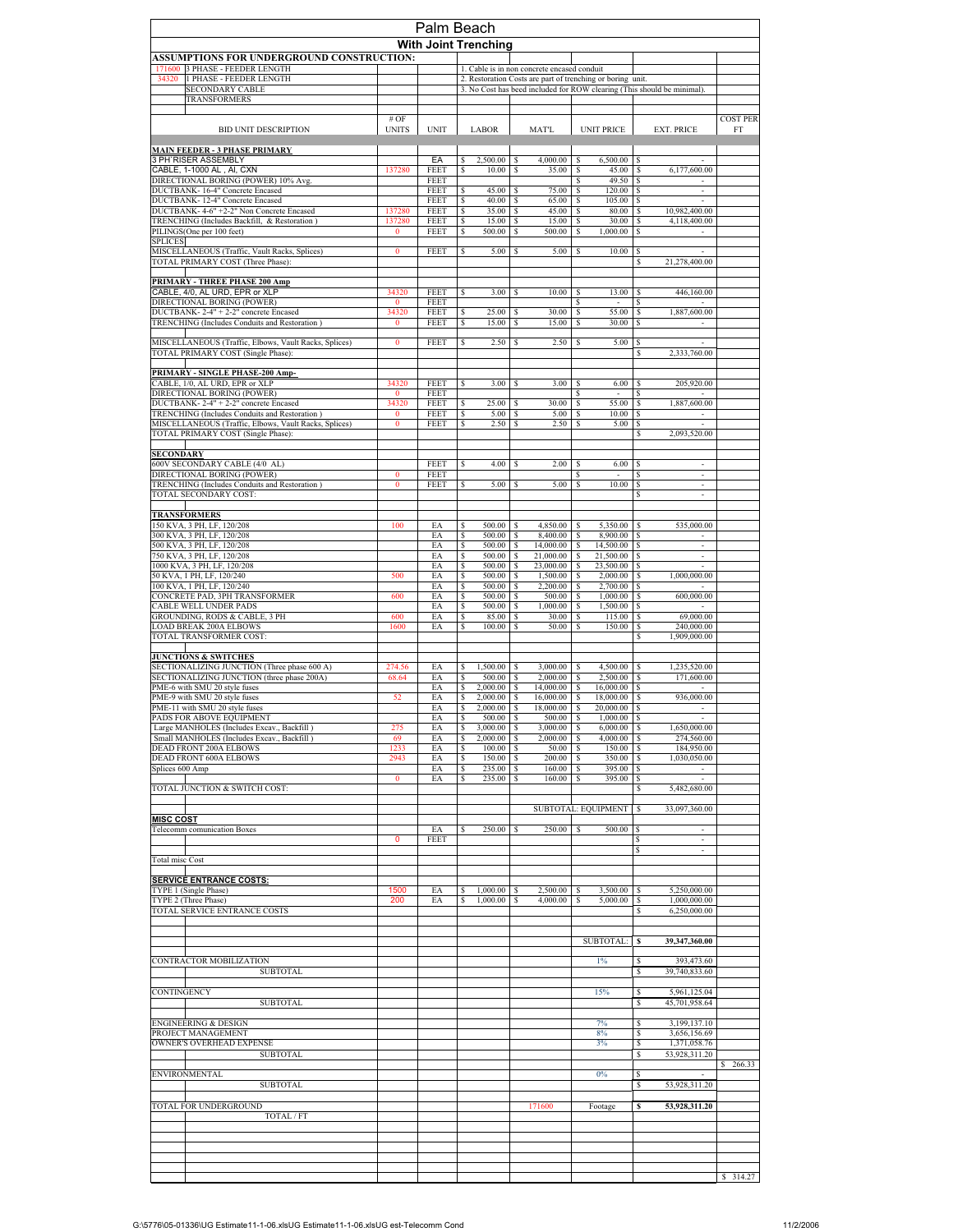| Palm Beach                                                                                             |                    |                            |                               |                                |                                        |                                             |                                                            |                         |                                                                         |                 |
|--------------------------------------------------------------------------------------------------------|--------------------|----------------------------|-------------------------------|--------------------------------|----------------------------------------|---------------------------------------------|------------------------------------------------------------|-------------------------|-------------------------------------------------------------------------|-----------------|
|                                                                                                        |                    |                            |                               | <b>Without Joint Trenching</b> |                                        |                                             |                                                            |                         |                                                                         |                 |
| <b>ASSUMPTIONS FOR UNDERGROUND CONSTRUCTION:</b><br><b>3 PHASE - FEEDER LENGTH</b><br>7829             |                    |                            |                               |                                |                                        | 1. Cable is in non concrete encased conduit | 2. Restoration Costs are part of trenching or boring unit. |                         |                                                                         |                 |
| 1 PHASE - FEEDER LENGTH<br>$\mathbf{0}$                                                                |                    |                            |                               |                                |                                        |                                             |                                                            |                         | 3. No Cost has beed included for ROW clearing (This should be minimal). |                 |
| <b>SECONDARY CABLE</b><br><b>TRANSFORMERS</b>                                                          |                    |                            |                               |                                |                                        |                                             |                                                            |                         |                                                                         |                 |
|                                                                                                        | # OF               |                            |                               |                                |                                        |                                             |                                                            |                         |                                                                         | <b>COST PER</b> |
| <b>BID UNIT DESCRIPTION</b>                                                                            | <b>UNITS</b>       | <b>UNIT</b>                |                               | <b>LABOR</b>                   |                                        | MAT'L                                       | <b>UNIT PRICE</b>                                          |                         | <b>EXT. PRICE</b>                                                       | FT              |
| <b>MAIN FEEDER - 3 PHASE PRIMARY</b>                                                                   |                    |                            |                               |                                |                                        |                                             |                                                            |                         |                                                                         |                 |
| 3 PH'RISER ASSEMBLY                                                                                    | $\mathbf 0$        | EA                         | s                             | 2,500.00                       | \$                                     | 4,000.00                                    | S<br>6,500.00                                              | s                       |                                                                         |                 |
| CABLE, 1-1000 AL, AI, CXN<br>DIRECTIONAL BORING (POWER) 10% Avg.                                       | 137280             | <b>FEET</b><br><b>FEET</b> | s<br>s                        | 10.00<br>100.00                | \$<br>s                                | 35.00<br>20.00                              | s<br>45.00<br>s<br>120.00                                  | s<br>s                  | 6,177,600.00<br>$\overline{\phantom{a}}$                                |                 |
| DUCTBANK-8-6" Concrete Encased<br>DUCTBANK-12-4" Concrete Encased                                      |                    | <b>FEET</b><br>FEET        | s<br>s                        | 45.00<br>40.00                 | \$<br>\$                               | 75.00<br>65.00                              | s<br>120.00<br>105.00<br>s                                 | s<br>s                  | ×.                                                                      |                 |
| DUCTBANK- 4-6" Non Concrete Encased                                                                    | 137280             | <b>FEET</b>                | s                             | 35.00                          | \$                                     | 40.00                                       | 75.00<br>s                                                 | s                       | 10.296.000.00                                                           |                 |
| TRENCHING (Includes Backfill, & Restoration)<br>PILINGS(One per 100 feet)                              | 137280<br>$\bf{0}$ | <b>FEET</b><br><b>FEET</b> | s<br>s                        | 15.00<br>500.00                | \$<br>\$                               | 15.00<br>500.00                             | S<br>30.00<br>s<br>1,000.00                                | \$<br>s                 | 4,118,400.00<br>$\sim$                                                  |                 |
| <b>SPLICES</b>                                                                                         |                    |                            |                               |                                |                                        |                                             |                                                            |                         |                                                                         |                 |
| MISCELLANEOUS (Traffic, Vault Racks, Splices)<br>TOTAL PRIMARY COST (Three Phase):                     | $\bf{0}$           | <b>FEET</b>                | s                             | 5.00                           | \$                                     | 5.00                                        | 10.00<br>S                                                 | s<br>\$                 | 20,592,000.00                                                           |                 |
| PRIMARY - THREE PHASE 200 Amp                                                                          |                    |                            |                               |                                |                                        |                                             |                                                            |                         |                                                                         |                 |
| CABLE, 4/0, AL URD, EPR or XLP                                                                         | 34320              | <b>FEET</b>                | s                             | 3.00                           | \$                                     | 9.00                                        | 12.00<br>Ś                                                 | s                       | 411,840.00                                                              |                 |
| DIRECTIONAL BORING (POWER)<br>DUCTBANK-2-4" concrete Encased                                           | $\bf{0}$<br>34320  | <b>FEET</b><br><b>FEET</b> | s<br>s                        | 100.00<br>25.00                | \$<br>\$                               | 20.00<br>25.00                              | s<br>120.00<br>50.00<br>s                                  | s<br>s                  | 1,716,000.00                                                            |                 |
| TRENCHING (Includes Conduits and Restoration)                                                          | $\bf{0}$           | <b>FEET</b>                | s                             | 15.00                          | \$                                     | 15.00                                       | s<br>30.00                                                 | s                       |                                                                         |                 |
| MISCELLANEOUS (Traffic, Elbows, Vault Racks, Splices)                                                  | $\bf{0}$           | <b>FEET</b>                | S                             | 2.50                           | \$                                     | 2.50                                        | 5.00<br>S                                                  | s                       |                                                                         |                 |
| TOTAL PRIMARY COST (Single Phase):                                                                     |                    |                            |                               |                                |                                        |                                             |                                                            | \$                      | 2,127,840.00                                                            |                 |
| PRIMARY - SINGLE PHASE-200 Amp-                                                                        |                    |                            |                               |                                |                                        |                                             |                                                            |                         |                                                                         |                 |
| CABLE, 1/0, AL URD, EPR or XLP<br>DIRECTIONAL BORING (POWER)                                           | 34320<br>$\bf{0}$  | <b>FEET</b><br><b>FEET</b> | s<br>$\overline{s}$           | 3.00<br>100.00                 | \$<br>$\overline{\mathsf{s}}$          | 3.00<br>20.00                               | 6.00<br>s<br>$\overline{s}$<br>120.00                      | \$<br>$\overline{s}$    | 205,920.00                                                              |                 |
| DUCTBANK-2-4" concrete Encased                                                                         | 34320              | <b>FEET</b>                | s                             | 25.00                          | \$                                     | 25.00                                       | s<br>50.00                                                 | \$                      | 1,716,000.00                                                            |                 |
| TRENCHING (Includes Conduits and Restoration)<br>MISCELLANEOUS (Traffic, Elbows, Vault Racks, Splices) | 0<br>$\bf{0}$      | <b>FEET</b><br><b>FEET</b> | s<br>s                        | 5.00<br>2.50                   | \$<br>\$                               | 5.00<br>2.50                                | s<br>10.00<br>s<br>5.00                                    | s<br>s                  | ٠                                                                       |                 |
| TOTAL PRIMARY COST (Single Phase):                                                                     |                    |                            |                               |                                |                                        |                                             |                                                            | \$                      | 1,921,920.00                                                            |                 |
| <b>SECONDARY</b>                                                                                       |                    |                            |                               |                                |                                        |                                             |                                                            |                         |                                                                         |                 |
| 600V SECONDARY CABLE (4/0 AL)<br>DIRECTIONAL BORING (POWER)                                            | $\bf{0}$           | <b>FEET</b><br><b>FEET</b> | s                             | 4.00                           | \$                                     | 2.00                                        | 6.00<br>s<br>\$<br>$\overline{\phantom{a}}$                | s<br>s                  | $\overline{\phantom{a}}$<br>$\sim$                                      |                 |
| TRENCHING (Includes Conduits and Restoration)                                                          | $\bf{0}$           | <b>FEET</b>                | s                             | 5.00                           | S                                      | 5.00                                        | s<br>10.00                                                 | s                       | à.                                                                      |                 |
| TOTAL SECONDARY COST:                                                                                  |                    |                            |                               |                                |                                        |                                             |                                                            | s                       | à.                                                                      |                 |
| <b>TRANSFORMERS</b><br>150 KVA, 3 PH, LF, 120/208                                                      | 100                | EA                         | s                             | 500.00                         | \$                                     | 4,850.00                                    | s<br>5,350.00                                              | s                       | 535,000.00                                                              |                 |
| 300 KVA, 3 PH, LF, 120/208                                                                             |                    | EA                         | s                             | 500.00                         | s                                      | 8,400.00                                    | s<br>8,900.00                                              | s                       | $\overline{\phantom{a}}$                                                |                 |
| 500 KVA, 3 PH, LF, 120/208<br>750 KVA, 3 PH, LF, 120/208                                               |                    | EA<br>EA                   | s<br>s                        | 500.00<br>500.00               | s<br>\$                                | $14,000.00$   \$<br>21,000.00               | 14,500.00<br>s<br>21,500.00                                | s<br>s                  | $\overline{\phantom{a}}$<br>÷,                                          |                 |
| 1000 KVA, 3 PH, LF, 120/208                                                                            |                    | EA                         | s                             | 500.00                         | \$                                     | 23,000.00                                   | 23,500.00<br>s                                             | s                       |                                                                         |                 |
| 50 KVA, 1 PH, LF, 120/240<br>100 KVA, 1 PH, LF, 120/240                                                | 500                | EA<br>EA                   | s<br>s                        | 500.00<br>500.00               | \$<br>\$                               | 1,500.00<br>2,200.00                        | s<br>2,000.00<br>2,700.00<br>s                             | \$<br>s                 | 1,000,000.00                                                            |                 |
| CONCRETE PAD, 3PH TRANSFORMER<br>CABLE WELL UNDER PADS                                                 | 600                | EA<br>EA                   | s<br>s                        | 500.00<br>500.00               | s<br>s                                 | 500.00<br>1,000.00                          | 1,000.00<br>s<br>s<br>1,500.00                             | s<br>s                  | 600,000.00                                                              |                 |
| GROUNDING, RODS & CABLE, 3 PH                                                                          | 600                | EA                         | s                             | 85.00                          | \$                                     | 30.00                                       | S<br>115.00                                                | \$                      | 69,000.00                                                               |                 |
| <b>LOAD BREAK 200A ELBOWS</b><br>TOTAL TRANSFORMER COST:                                               | 1600               | EA                         | $\overline{s}$                | 100.00                         | $\overline{\mathsf{s}}$                | 50.00                                       | $\overline{\mathbf{s}}$<br>150.00                          | $\mathbb S$<br>\$       | 240,000.00<br>1,909,000.00                                              |                 |
|                                                                                                        |                    |                            |                               |                                |                                        |                                             |                                                            |                         |                                                                         |                 |
| <b>JUNCTIONS &amp; SWITCHES</b><br>SECTIONALIZING JUNCTION (Three phase 600 A)                         | 274.56             | EA                         | s                             | 1,500.00                       | \$                                     | $3,000.00$ \ \$                             | 4,500.00                                                   | s                       | 1,235,520.00                                                            |                 |
| SECTIONALIZING JUNCTION (three phase 200A)<br>PME-6 with SMU 20 style fuses                            | 68.64              | EA<br>EA                   | $\mathbb S$<br>$\overline{s}$ | 500.00<br>2,000.00             | $\mathbb S$<br>$\overline{\mathbb{S}}$ | 2,000.00<br>14,000.00                       | $\mathbb S$<br>2,500.00<br>s<br>16,000.00                  | \$<br>s                 | 171,600.00                                                              |                 |
| PME-9 with SMU 20 style fuses                                                                          | 52                 | EA                         | s                             | 2,000.00                       | \$                                     | 16,000.00                                   | 18,000.00<br>S                                             | \$                      | 936,000.00                                                              |                 |
| PME-11 with SMU 20 style fuses<br>PADS FOR ABOVE EOUIPMENT                                             |                    | EA<br>EA                   | s                             | 2,000.00                       | \$                                     | 18,000.00<br>$500.00$   \$                  | 20,000.00<br>s<br>$1,000.00$   \$                          | s                       | $\overline{\phantom{a}}$                                                |                 |
| Large MANHOLES (Includes Excav., Backfill)                                                             | 275                | EA                         | s                             | 3,000.00 \$                    |                                        | $3,000.00$ \$                               | $6,000.00$ \ \$                                            |                         | 1,650,000.00                                                            |                 |
| Small MANHOLES (Includes Excav., Backfill)<br><b>DEAD FRONT 200A ELBOWS</b>                            | 69<br>1233         | EA<br>EA                   | s<br>s                        | $2,000.00$ \$<br>100.00        | s                                      | $2,000.00$ \ S<br>50.00                     | $4,000.00$ \$<br>s<br>150.00                               | s                       | 274,560.00<br>184,950.00                                                |                 |
| <b>DEAD FRONT 600A ELBOWS</b><br>Splices 600 Amp                                                       | 2943               | EA                         | s<br>s                        | 150.00<br>$235.00$ \ \$        | -S                                     | 200.00<br>$160.00$   \$                     | s<br>$350.00$ \$<br>$395.00$ S                             |                         | 1,030,050.00<br>$\sim$                                                  |                 |
|                                                                                                        | $\bf{0}$           | EA<br>EA                   | s                             | 235.00                         | S                                      | 160.00                                      | 395.00<br>s                                                | s                       |                                                                         |                 |
| TOTAL JUNCTION & SWITCH COST:                                                                          |                    |                            |                               |                                |                                        |                                             |                                                            | \$                      | 5,482,680.00                                                            |                 |
|                                                                                                        |                    |                            |                               |                                |                                        |                                             | SUBTOTAL: EQUIPMENT                                        | S                       | 32,033,440.00                                                           |                 |
| <b>MISC COST</b><br>Telecomm comunication Boxes                                                        |                    | EA                         | s                             | 250.00                         | S                                      | 250.00                                      | 500.00<br>s                                                | s                       | $\sim$                                                                  |                 |
|                                                                                                        | 0                  | <b>FEET</b><br>EA          |                               |                                |                                        |                                             | \$<br>×<br>\$<br>$\blacksquare$                            | s<br>s                  | $\overline{\phantom{a}}$<br>ä,                                          |                 |
| <b>Total misc Cost</b>                                                                                 |                    |                            |                               |                                |                                        |                                             |                                                            |                         |                                                                         |                 |
| <b>SERVICE ENTRANCE COSTS:</b>                                                                         |                    |                            |                               |                                |                                        |                                             |                                                            |                         |                                                                         |                 |
| TYPE 1 (Single Phase)<br>TYPE 2 (Three Phase)                                                          | 1500<br>200        | EA<br>EA                   | s<br>s                        | 1,000.00<br>1,000.00           | s<br>\$                                | 2,500.00<br>4,000.00                        | 3,500.00<br>s<br>s<br>5,000.00                             | \$                      | 5,250,000.00<br>1,000,000.00                                            |                 |
| TOTAL SERVICE ENTRANCE COSTS                                                                           |                    |                            |                               |                                |                                        |                                             |                                                            | \$<br>\$                | 6,250,000.00                                                            |                 |
|                                                                                                        |                    |                            |                               |                                |                                        |                                             |                                                            |                         |                                                                         |                 |
|                                                                                                        |                    |                            |                               |                                |                                        |                                             | SUBTOTAL:                                                  | s                       | 38,283,440.00                                                           |                 |
| <b>CONTRACTOR MOBILIZATION</b>                                                                         |                    |                            |                               |                                |                                        |                                             | 1%                                                         | \$                      | 382,834.40                                                              |                 |
| <b>SUBTOTAL</b>                                                                                        |                    |                            |                               |                                |                                        |                                             |                                                            | S                       | 38,666,274.40                                                           |                 |
| CONTINGENCY                                                                                            |                    |                            |                               |                                |                                        |                                             | 15%                                                        | \$                      | 5,799,941.16                                                            |                 |
| <b>SUBTOTAL</b>                                                                                        |                    |                            |                               |                                |                                        |                                             |                                                            | \$                      | 44,466,215.56                                                           |                 |
| <b>ENGINEERING &amp; DESIGN</b>                                                                        |                    |                            |                               |                                |                                        |                                             | 7%                                                         | s                       | 3,112,635.09                                                            |                 |
| PROJECT MANAGEMENT<br>OWNER'S OVERHEAD EXPENSE                                                         |                    |                            |                               |                                |                                        |                                             | 8%<br>3%                                                   | \$<br>\$                | 3,557,297.24<br>1,333,986.47                                            |                 |
| <b>SUBTOTAL</b>                                                                                        |                    |                            |                               |                                |                                        |                                             |                                                            | s                       | 52,470,134.36                                                           |                 |
| <b>ENVIRONMENTAL</b>                                                                                   |                    |                            |                               |                                |                                        |                                             | 0%                                                         | s                       |                                                                         | \$5,679.68      |
| <b>SUBTOTAL</b>                                                                                        |                    |                            |                               |                                |                                        |                                             |                                                            | $\overline{\mathbf{s}}$ | 52,470,134.36                                                           |                 |
| TOTAL FOR UNDERGROUND                                                                                  |                    |                            |                               |                                |                                        | 7829                                        | Footage                                                    | s                       | 52,470,134.36                                                           |                 |
| TOTAL / FT                                                                                             |                    |                            |                               |                                |                                        |                                             |                                                            |                         |                                                                         |                 |
|                                                                                                        |                    |                            |                               |                                |                                        |                                             |                                                            |                         |                                                                         |                 |
|                                                                                                        |                    |                            |                               |                                |                                        |                                             |                                                            |                         |                                                                         |                 |
|                                                                                                        |                    |                            |                               |                                |                                        |                                             |                                                            |                         |                                                                         |                 |
|                                                                                                        |                    |                            |                               |                                |                                        |                                             |                                                            |                         |                                                                         | \$6,702.02      |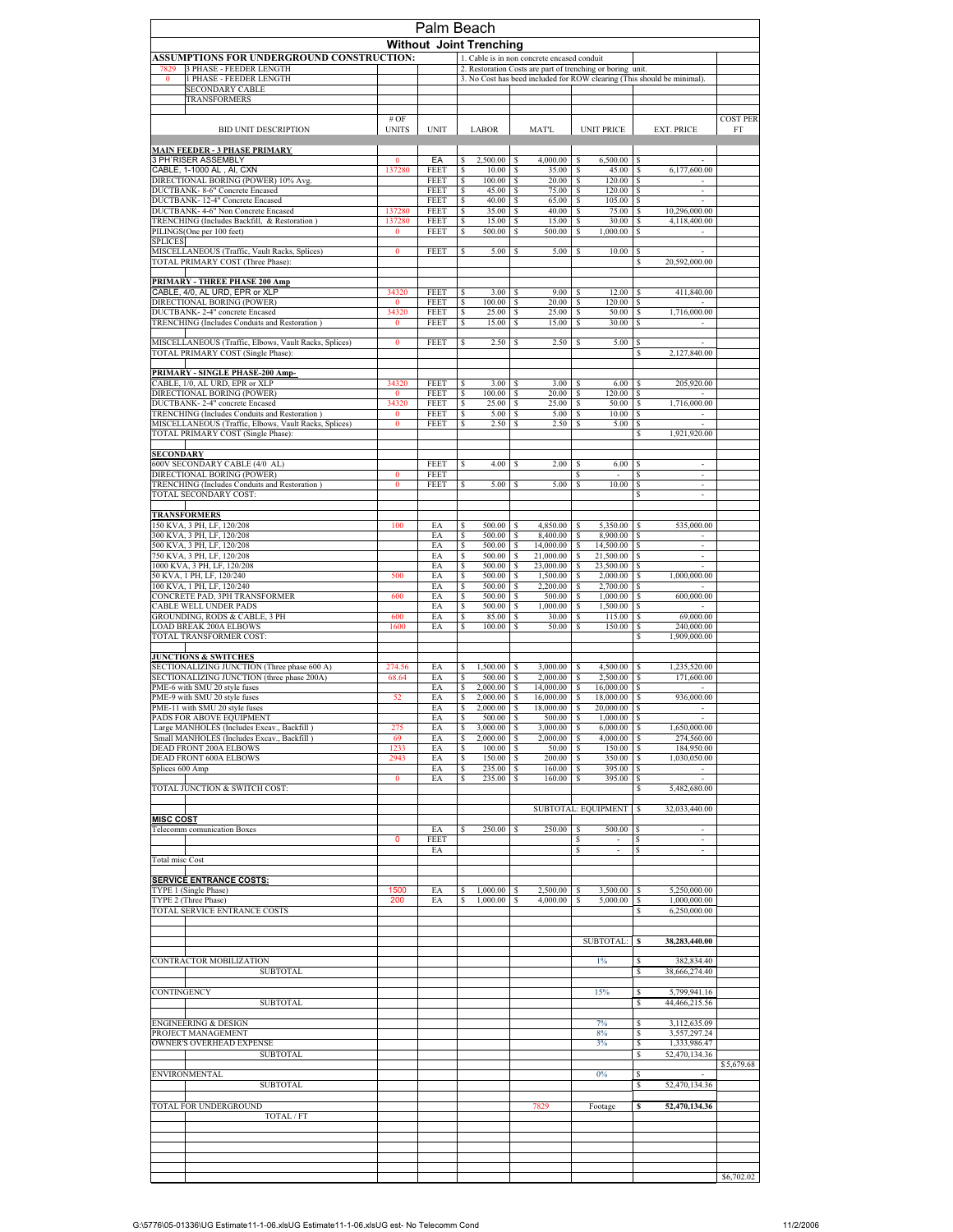# **Appendix B COMCAST COST ESTIMATE**

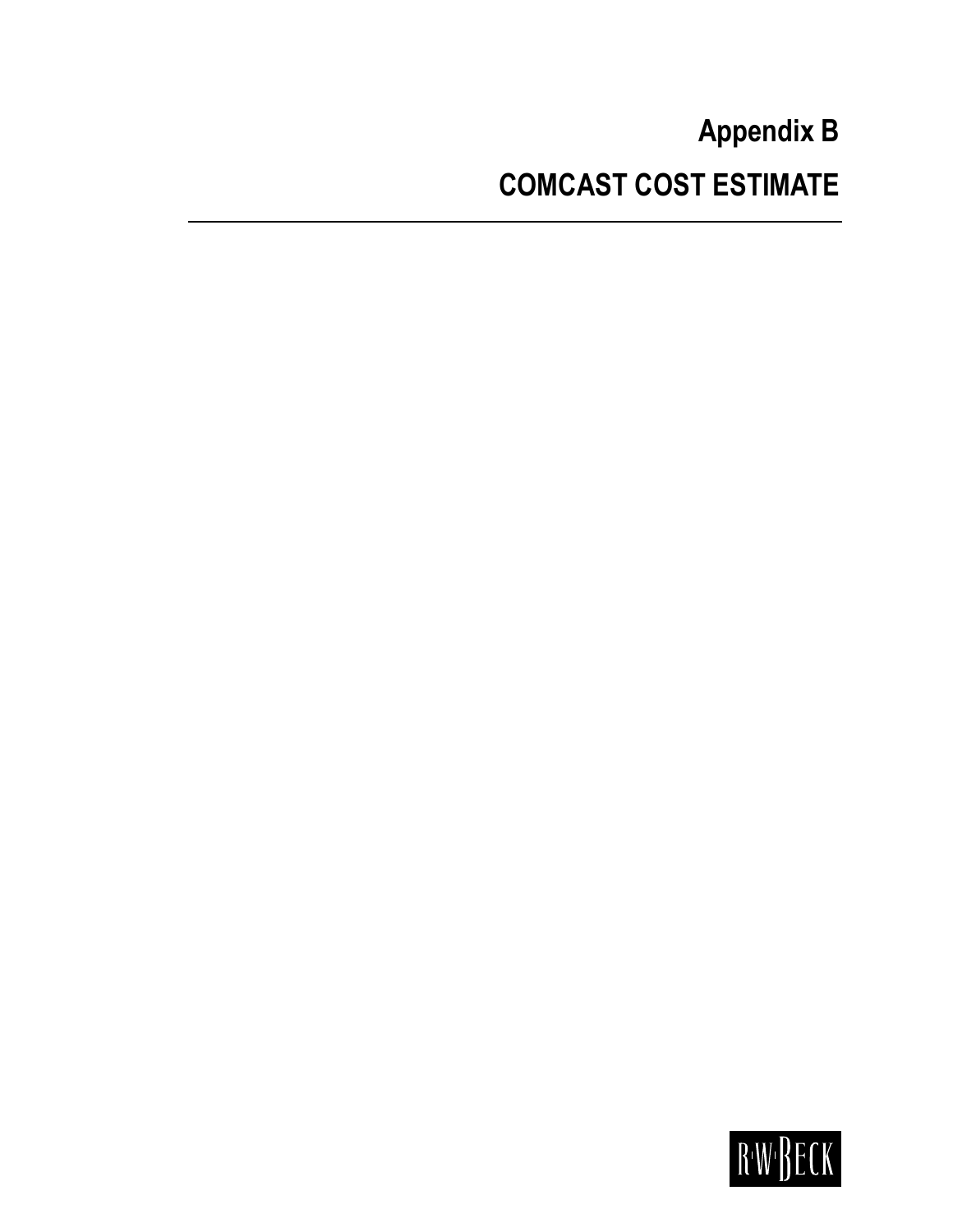### **Underground Conversion Cost Estimate: Comcast**

#### **Hard Line Plant: Comcast Sole Trench**

| Length<br>Cost per Foot<br>Cost per Mile<br>Subtotal Cost (Includes Boring and Conduit)                                                                                                                                      | \$<br>$\overline{\$}$                          | 37.21 Miles<br>2,976,800                                           | 15.15 Per Foot<br>80,000 Per Mile                     |
|------------------------------------------------------------------------------------------------------------------------------------------------------------------------------------------------------------------------------|------------------------------------------------|--------------------------------------------------------------------|-------------------------------------------------------|
| <b>Hard Line Plant: Comcast and FPL Joint Trench</b>                                                                                                                                                                         |                                                |                                                                    |                                                       |
| Length<br>Percent Feasible for Joint Trenching<br><b>Trenching Cost</b><br><b>Trenching Cost per Mile</b><br><b>Trenching Cost</b>                                                                                           | $\frac{6}{3}$                                  | 37.21 Miles<br>$90\%$<br>353,644                                   | 2.00 Per Foot<br>10,560 Per Mile                      |
| Cost without Joint Trenching<br>Joint Trenching Credit<br><b>Total Hard Line Plant Cost</b><br><b>Soft Line Plant: Households</b>                                                                                            | $\frac{6}{6}$<br>$\overline{\mathsf{s}}$       | 2,976,800<br>(353, 644)<br>2,623,156                               |                                                       |
| <b>Total Households</b><br>Overhead Service<br><b>CATV Penetration Rate</b><br><b>CATV Penetration Rate</b><br>Cost per Household<br>Subtotal Cost - Low<br>Subtotal Cost - High<br>Subtotal Cost - Average                  | $\frac{1}{2}$<br>\$<br>$\overline{\mathsf{s}}$ | 2,455 Units<br>95%<br>100.00 Each<br>198,241<br>198,241<br>198,241 | 85% Low Estimate<br>85% High Estimate                 |
| <b>Total Households</b><br><b>Boring Cost</b><br>Household Boring Length (Average Driveway)<br>Households Requiring Boring (Front Access)<br>Boring Cost for Households                                                      | \$<br>\$                                       | 2,455 Units<br>30.00 Feet<br>50%<br>257,775                        | 7.00 Per Foot                                         |
| Household Cost - Low<br>Household Cost - High<br>Household Cost - Average                                                                                                                                                    | \$<br>\$<br>\$                                 | 456,016<br>456,016<br>456,016                                      |                                                       |
| <b>Soft Line Plant: Apartment Buildings</b>                                                                                                                                                                                  |                                                |                                                                    |                                                       |
| <b>Total Apartment Buildings</b><br><b>Overhead Service</b><br><b>CATV Penetration Rate</b><br><b>CATV Penetration Rate</b><br>Cost per Appartment<br>Subtotal Cost - Low<br>Subtotal Cost - High<br>Subtotal Cost - Average | $\frac{6}{3}$                                  | 10%<br>100.00 Each<br>561<br>561<br>561                            | 66 Buildings<br>85% Low Estimate<br>85% High Estimate |
| <b>Total Apartment Buildings</b><br><b>Boring Cost</b><br>Apartment Boring Length (Average Driveway)<br>Apartments Requiring Boring (Front Access)<br><b>Boring Cost for Apartments</b>                                      | \$<br>\$                                       | 50.00 Feet<br>100%<br>23,100                                       | 66 Units<br>7.00 Per Foot                             |
| Apartment Cost - Low<br>Apartment Cost - High<br>Apartment Cost - Average                                                                                                                                                    | \$<br>\$<br>\$                                 | 23,661<br>23,661<br>23,661                                         |                                                       |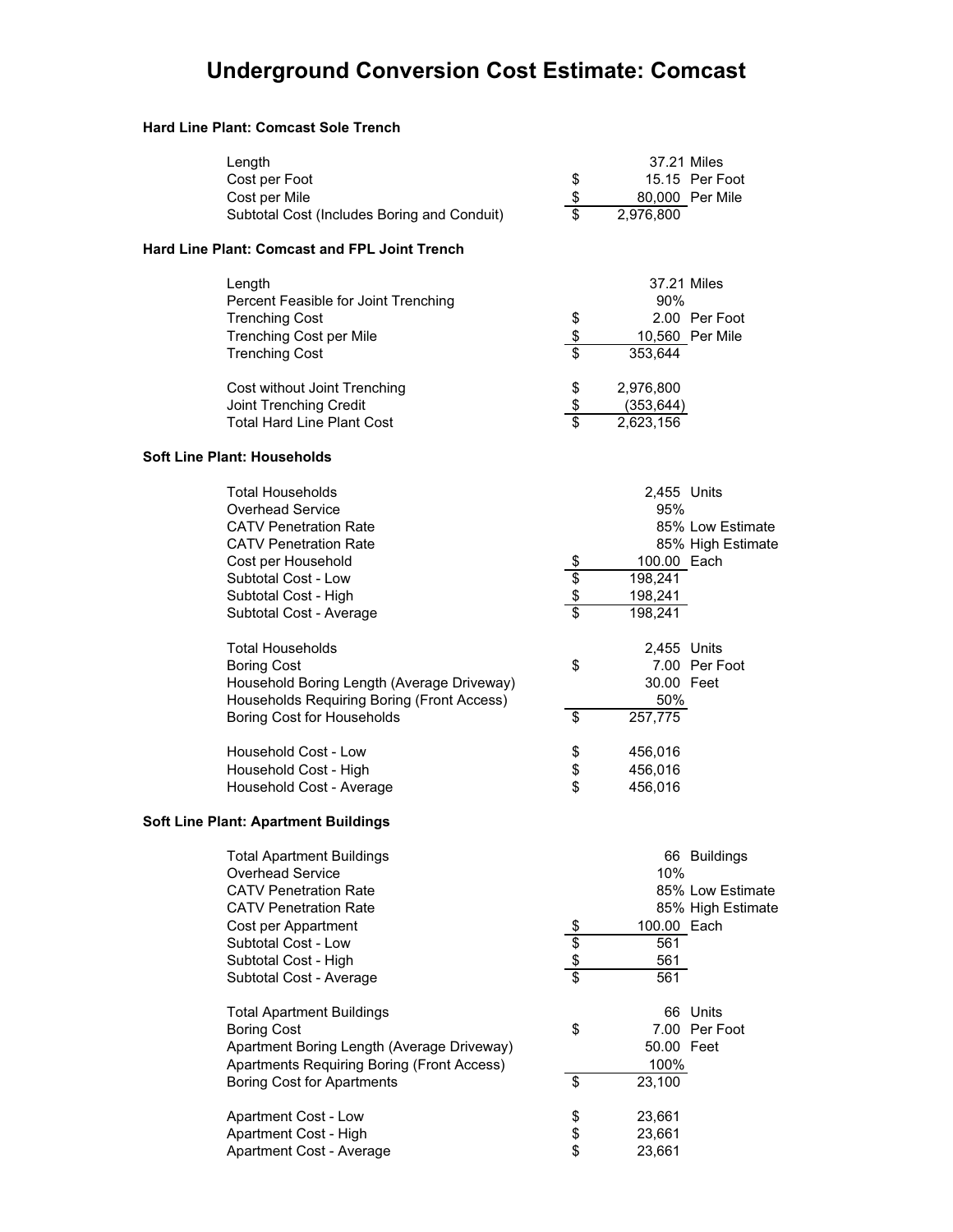#### **Soft Line Plant: Condominiums**

| <b>Total Condominium Buildings</b>                  |                 | 116 Buildings     |
|-----------------------------------------------------|-----------------|-------------------|
| <b>Overhead Service</b>                             |                 | 10%               |
| <b>CATV Penetration Rate</b>                        |                 | 85% Low Estimate  |
| <b>CATV Penetration Rate</b>                        |                 | 85% High Estimate |
| Cost per Appartment                                 |                 | 100.00 Each       |
| Subtotal Cost - Low                                 |                 | 986               |
| Subtotal Cost - High                                | $\frac{1}{2}$   | 986               |
| Subtotal Cost - Average                             |                 | 986               |
| <b>Total Condominium Buildings</b>                  |                 | 116 Units         |
| <b>Boring Cost</b>                                  | \$              | 7.00 Per Foot     |
| Condominium Boring Length (Average Driveway)        |                 | 50.00 Feet        |
| <b>Condominiums Requiring Boring (Front Access)</b> |                 | 100%              |
| Boring Cost for Condominiums                        | $\overline{\$}$ | 40,600            |
| Condominium Cost - Low                              | \$              | 41,586            |
| Condominium Cost - High                             | \$              | 41,586            |
| Condominium Cost - Average                          | \$              | 41,586            |
| <b>Soft Line Plant: Businesses</b>                  |                 |                   |
| <b>Total Businesses</b>                             |                 | 214 Businesses    |
| <b>Overhead Service</b>                             |                 | 90%               |
| <b>CATV Penetration Rate</b>                        |                 | 10% Low Estimate  |
| <b>CATV Penetration Rate</b>                        |                 | 35% High Estimate |
| Cost per Appartment                                 |                 | 100.00 Each       |
| Subtotal Cost - Low                                 | \$\$\$\$        | 1,926             |
| Subtotal Cost - High                                |                 | 6,741             |
| Subtotal Cost - Average                             |                 | 4,334             |
| <b>Total Businesses</b>                             |                 | 214 Units         |
| <b>Boring Cost</b>                                  | \$              | 7.00 Per Foot     |
| Business Boring Length (Average Driveway)           |                 | 50.00 Feet        |
| <b>Businesses Requiring Boring (Front Access)</b>   |                 | 100%              |
| <b>Boring Cost for Businesses</b>                   | $\overline{\$}$ | 74,900            |
| <b>Business Cost - Low</b>                          |                 | 76,826            |
| <b>Business Cost - High</b>                         | \$<br>\$        | 81,641            |
| <b>Business Cost - Average</b>                      |                 | 79,234            |
|                                                     |                 |                   |

#### **Total Comcast**

|                                         | <b>Without Joint</b><br><b>Trenching</b> |            |    | <b>With Joint</b><br>Trenching |  |
|-----------------------------------------|------------------------------------------|------------|----|--------------------------------|--|
| <b>Hard Line Plant</b>                  | \$.                                      | 2,976,800  | S  | 2,976,800                      |  |
| Credit for Joint Trenching              | \$                                       |            | \$ | (353, 644)                     |  |
| Soft Line Plant (Residences)            | \$                                       | 456,016    | S  | 456,016                        |  |
| Soft Line Plant (Apartments)            | \$                                       | 23,661     | S  | 23,661                         |  |
| Soft Line Plant (Condominiums)          | \$                                       | 41,586     | S  | 41,586                         |  |
| Soft Line Plant (Businesses)            |                                          | 79,234     | S  | 79,234                         |  |
| <b>Subtotal Comcast Conversion Cost</b> | ደ                                        | 3,577,297  | S  | 3,223,653                      |  |
|                                         |                                          |            |    |                                |  |
| Town of Palm Beach Labor                |                                          | 107,318.90 |    | 96,709.59                      |  |
| <b>Project Management</b>               |                                          | 286,183.74 |    | 257,892.23                     |  |
| <b>Total Comcast Conversion Cost</b>    |                                          | 3,970,799  |    | 3,578,255                      |  |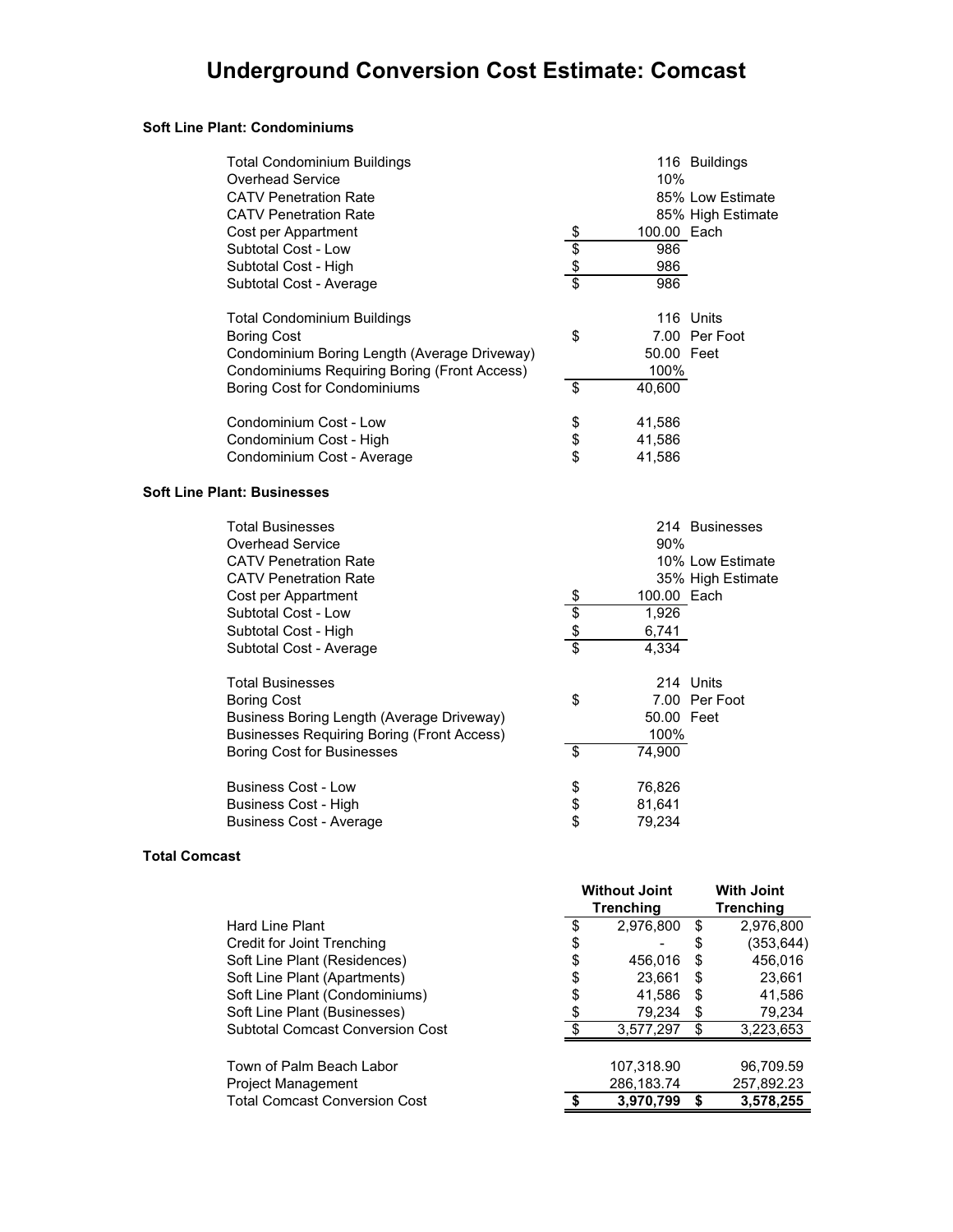# **Appendix C BELLSOUTH COST ESTIMATE**